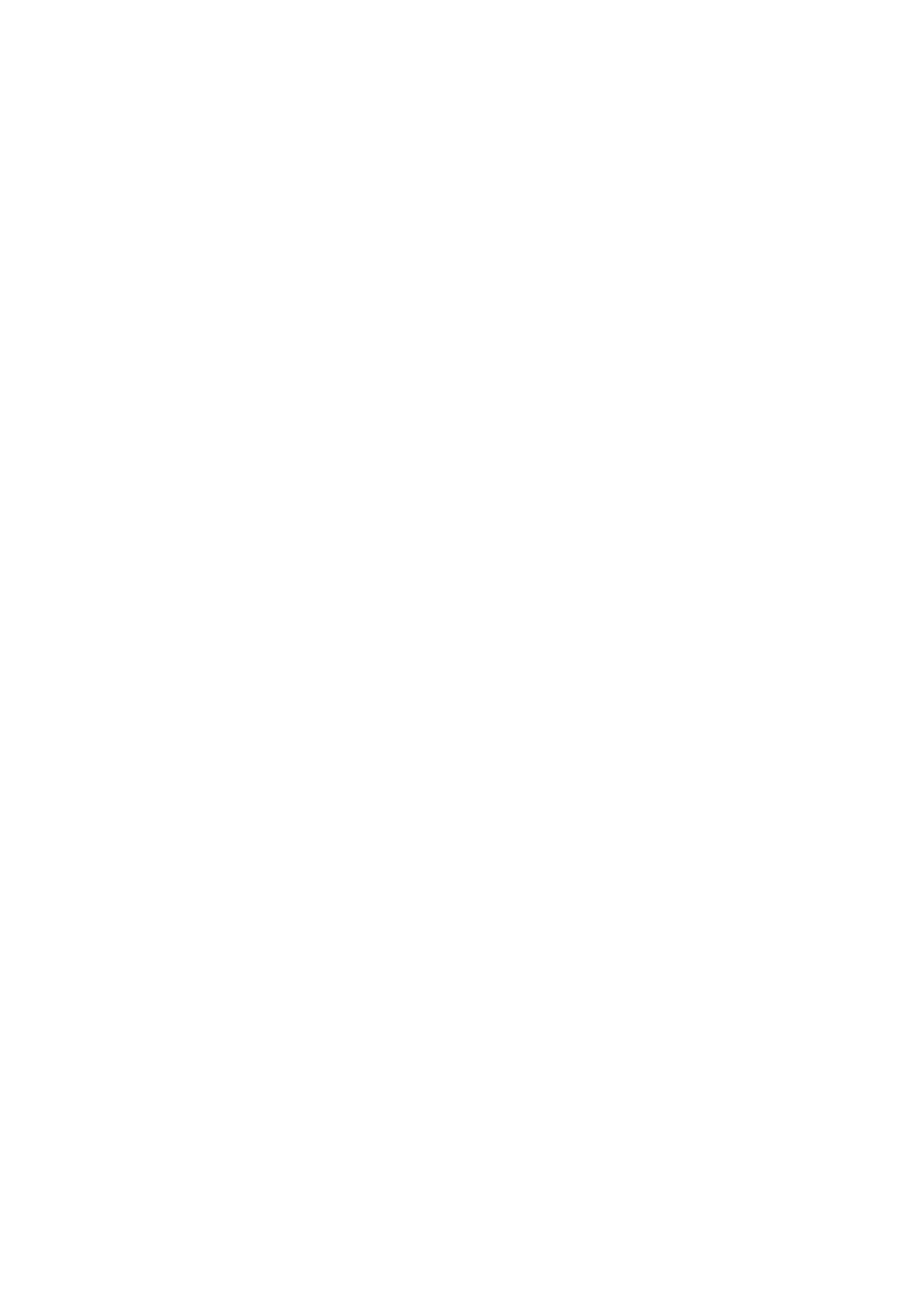Cover photo: Paks nuclear power plant, Hungary Photographer: Ákos Bodajki (Paks Nuclear Power Plant Information and Visitor Centre)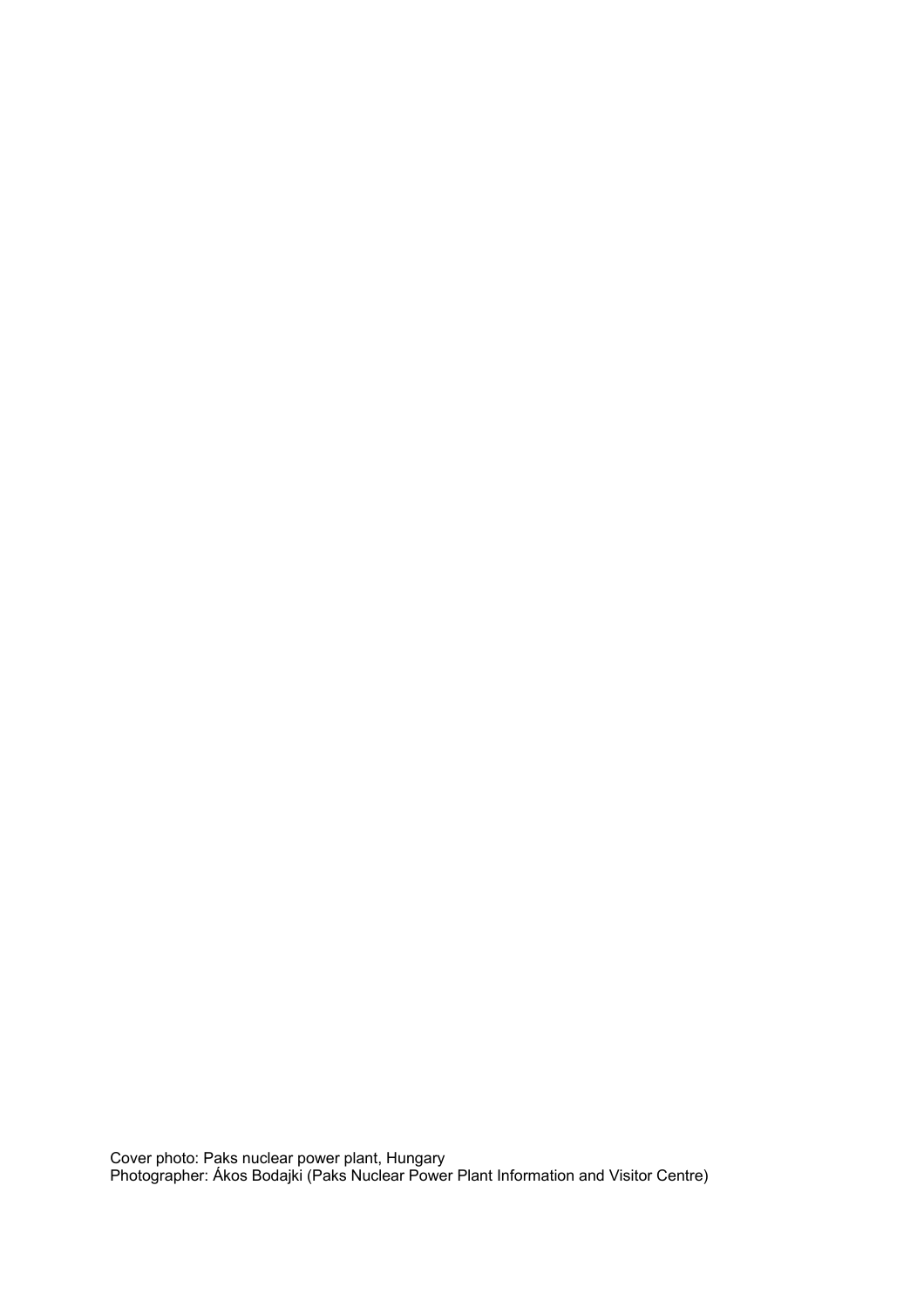# <span id="page-3-0"></span>**Contents**

| <b>Nuclear Safety Directive</b>                                                                                            | 8                     |
|----------------------------------------------------------------------------------------------------------------------------|-----------------------|
| Safe management of radioactive waste and spent fuel<br>Communication on nuclear non-proliferation                          | 8<br>$\boldsymbol{9}$ |
| Bilateral nuclear cooperation agreements                                                                                   | 9                     |
| Nuclear Energy Technology Platforms                                                                                        | 9                     |
| European Nuclear Safety Regulators Group (ENSREG)                                                                          | 9                     |
| European Nuclear Energy Forum (ENEF)                                                                                       | 10                    |
| Table 1:                                                                                                                   |                       |
|                                                                                                                            |                       |
| Mandate and core activities                                                                                                | 12                    |
| Activities of the Advisory Committee                                                                                       | 12                    |
| International cooperation<br>Market observation                                                                            | 13                    |
|                                                                                                                            | 13                    |
| Implementation of the budget                                                                                               | 14                    |
| Quality assurance                                                                                                          | 14                    |
| Evaluation by the Court of Auditors                                                                                        | 14                    |
|                                                                                                                            |                       |
|                                                                                                                            |                       |
| Competitiveness of nuclear energy and foreseeable technological developments                                               | 15                    |
|                                                                                                                            | 15                    |
| Natural uranium production<br>Natural uranium production in 2009 (compared with 2008, in tonnes of uranium) 16<br>Table 2: |                       |
| Lifetime of uranium resources (years of supply based on 2006 requirements)  16<br>Table 3:                                 |                       |
| Secondary sources of supply                                                                                                | 16                    |
| Conversion                                                                                                                 | 17                    |
| Table 4:<br>Enrichment                                                                                                     | 17                    |
| Table 5:                                                                                                                   |                       |
| Fabrication                                                                                                                | 18                    |
| Reprocessing                                                                                                               | 18                    |
|                                                                                                                            |                       |
|                                                                                                                            |                       |
|                                                                                                                            |                       |
| Reactor needs and net requirements for uranium and separative work (EU-27) 20<br>Figure 1:                                 |                       |
|                                                                                                                            |                       |
| Conclusion of contracts                                                                                                    | 21                    |
| Natural uranium contracts concluded by or notified to ESA (including feed contained in<br>Table 6:                         |                       |
|                                                                                                                            |                       |
| Volume of deliveries<br>Figure 2:<br>Natural uranium feed contained in fuel loaded into EU reactors and natural uranium    | 21                    |
|                                                                                                                            |                       |
| Average prices of deliveries                                                                                               | 22                    |
| Average prices for natural uranium delivered under spot and multiannual contracts 2000-<br>Figure 3:                       |                       |
| Origins                                                                                                                    | 24                    |
| Figure 4:                                                                                                                  |                       |
| Purchases of natural uranium by EU utilities by origin, 2000-2009 (tU) 25<br>Figure 5:                                     |                       |
|                                                                                                                            |                       |
| Conclusion of contracts<br>Special fissile material contracts concluded by or notified to ESA 26<br>Table 7:               | 26                    |
| Deliveries of low-enriched uranium                                                                                         | 26                    |
| Table 8:                                                                                                                   |                       |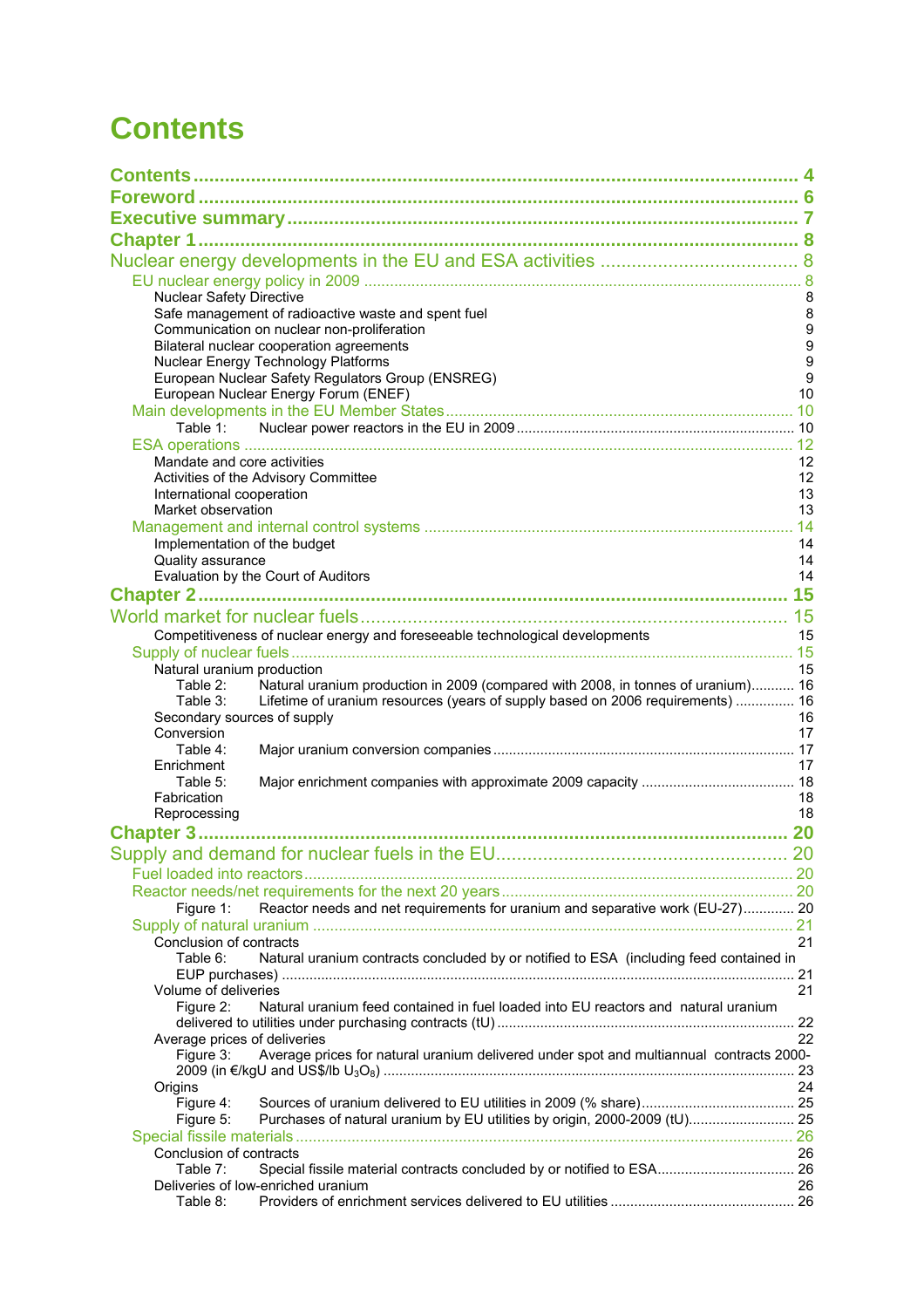| Figure 6:                                                                                                           |    |
|---------------------------------------------------------------------------------------------------------------------|----|
| Plutonium and mixed-oxide fuel                                                                                      | 27 |
| Use of plutonium in MOX in EU-27 and estimated natural uranium (NatU) and separative<br>Table 9:<br>work savings 27 |    |
|                                                                                                                     |    |
|                                                                                                                     |    |
|                                                                                                                     |    |
|                                                                                                                     |    |
|                                                                                                                     |    |
|                                                                                                                     |    |
|                                                                                                                     |    |
|                                                                                                                     |    |
|                                                                                                                     |    |
|                                                                                                                     |    |
|                                                                                                                     |    |
|                                                                                                                     |    |
| EU-27 reactor needs and net requirements (quantities in tU and tSWU)  36                                            |    |
|                                                                                                                     |    |
| Fuel loaded into EU-27 reactors and deliveries of fresh fuel under purchasing                                       |    |
|                                                                                                                     |    |
|                                                                                                                     |    |
|                                                                                                                     |    |
|                                                                                                                     |    |
|                                                                                                                     |    |
|                                                                                                                     |    |
| Prices                                                                                                              | 39 |
| Deliveries taken into account                                                                                       | 39 |
| Checking                                                                                                            | 39 |
| Exchange rates                                                                                                      | 40 |
| Prices which include conversion                                                                                     | 40 |
| Independent verification                                                                                            | 40 |
| Data protection                                                                                                     | 40 |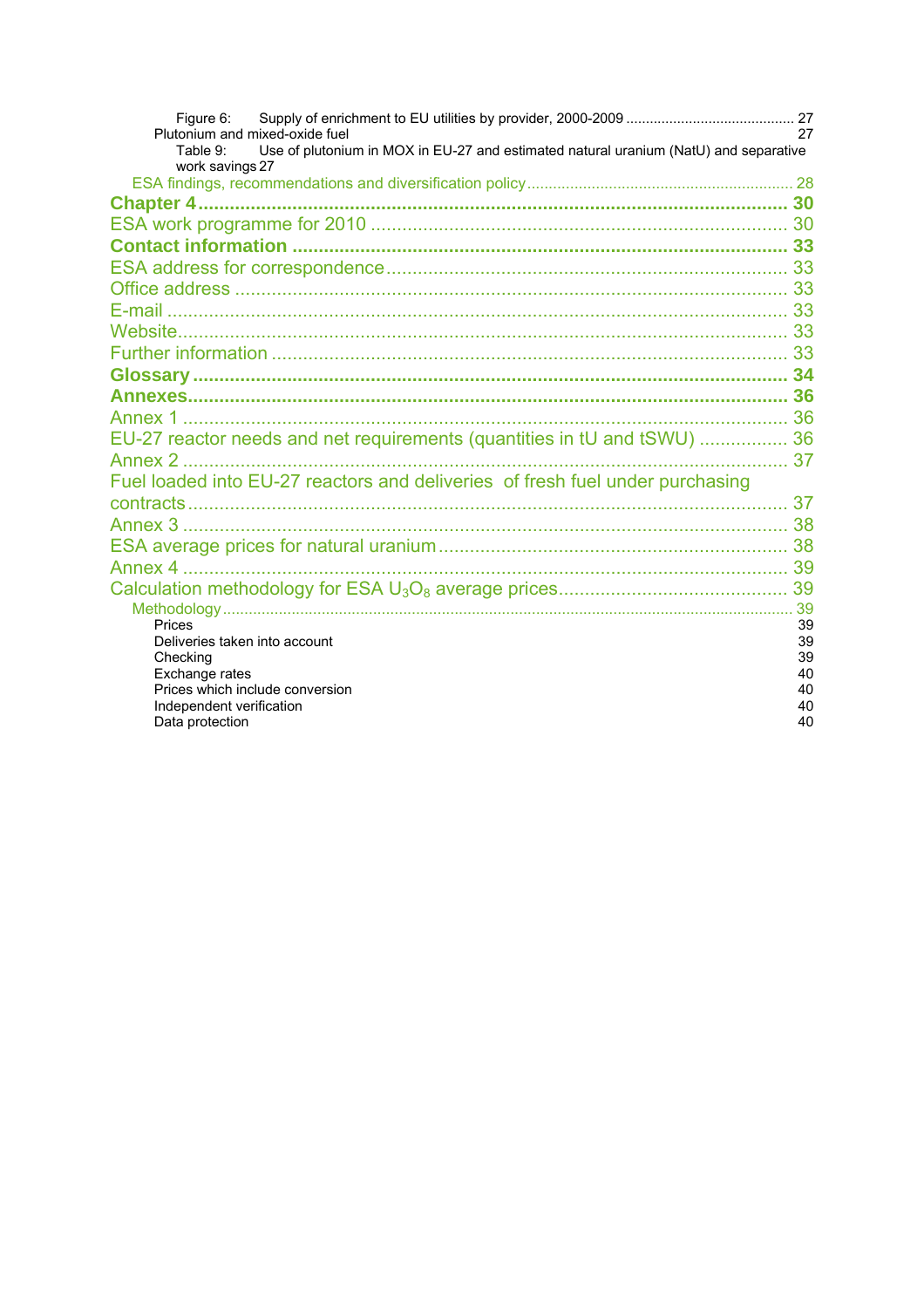# <span id="page-5-0"></span>**Foreword**

l

In 2010 the European Atomic Energy Community (Euratom) is celebrating the 50th anniversary of the Euratom Supply Agency (ESA). During this half-century ESA has witnessed remarkable developments in the nuclear industry, not only in Europe but also all over the world.

On 25 March 1957 two of the founding treaties sealing European integration were signed: the Treaty establishing the European Economic Community (EEC) and the Treaty establishing the European Atomic Energy Community (Euratom).

This marked the beginning of development of civil use of nuclear technology in Europe. Two fundamental objectives set in the Euratom Treaty in 1957 — and still of key importance today — are to ensure that all users in the Community receive a regular and equitable supply of ores and nuclear fuels and to exercise the right of ownership over special fissile materials.

On 1 June 1960 the task of achieving the key objective of securing the supplies of nuclear fuel was assigned to ESA. For 50 years the Agency has been performing this mission in close cooperation with its Advisory Committee, which gives essential advice for conducting the supply policy and assists with analysing developments on the nuclear market.

By virtue of its exclusive right to conclude supply contracts for nuclear materials, the Agency has closely followed the development of the civil nuclear industry while promoting security of supply of nuclear materials in the EU, based on the principle of diversification and avoiding excessive dependence on any one source.

The Treaty of Lisbon which entered into force on 1 December 2009 left the substance of the Euratom Treaty unchanged. ESA's mandate to ensure a regular and equitable supply of nuclear fuels for users in the Community is in line with the Treaty of Lisbon which aims, in a spirit of solidarity between Member States, to ensure security of energy supply in the Union.

Moreover, the energy policy promoted by the Europe 2020 Strategy<sup>1</sup> in turn stresses the importance of mechanisms guaranteeing solidarity between Member States and of diversification of sources of supply — two principles that have driven ESA's action since it was established.

Finally, as the nuclear market is becoming increasingly complex, guaranteeing security of supply for the Union calls, more than ever, for monitoring and observing market trends. The development of a nuclear market observatory to assist nuclear players in the Community by providing expertise, information and advice on any subject related to nuclear materials and the nuclear services market is now one of the new priorities of the Agency.

*<sup>1</sup> COM(2010) 2020, 'Europe 2020: A strategy for smart, sustainable and inclusive growth', 3 March 2010.*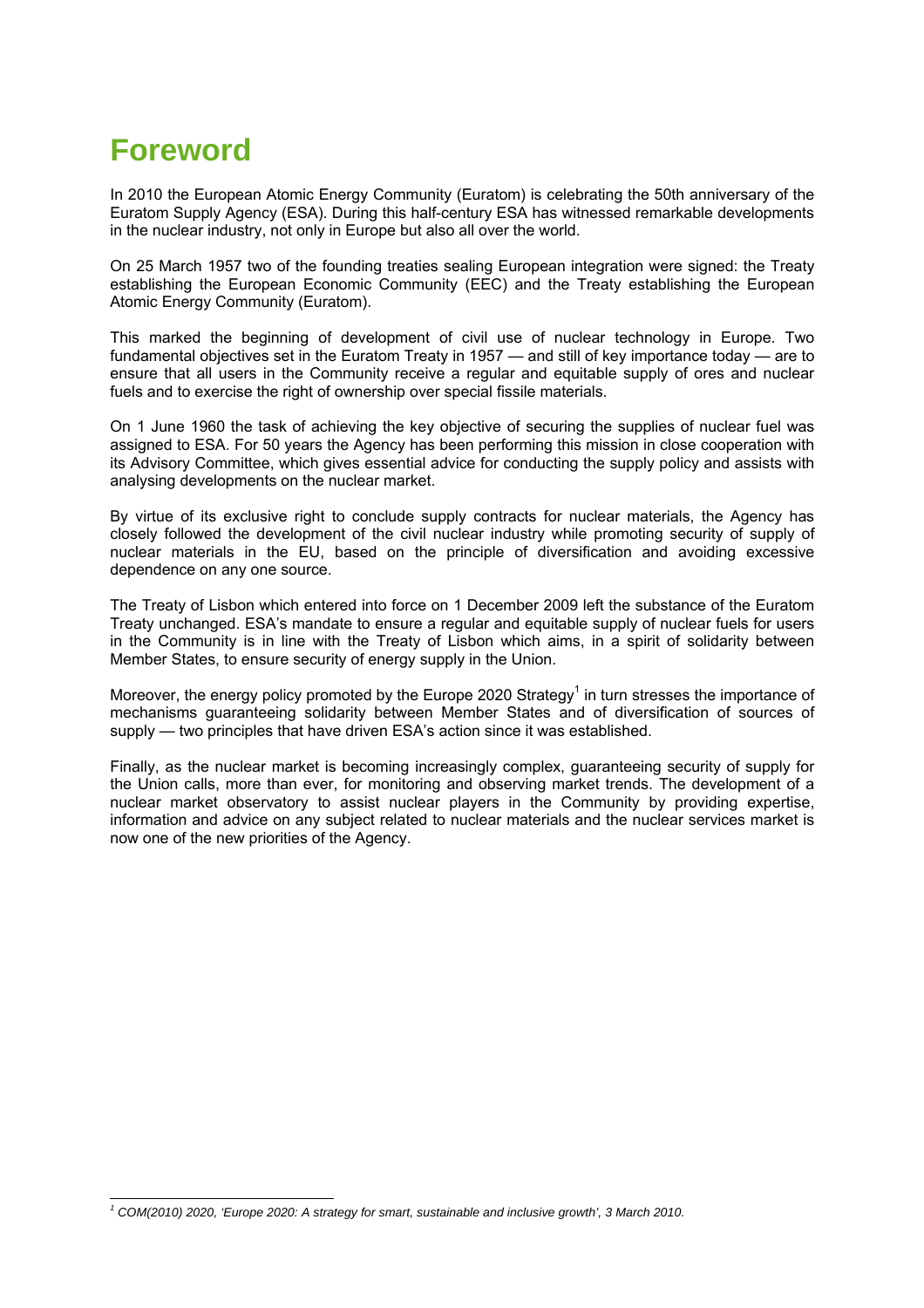# <span id="page-6-0"></span>**Executive summary**

Economic development worldwide and the growing need for energy in the developing countries combined with the challenge of climate change are leading to an increasing interest in the nuclear energy option. The resulting rise in demand for uranium could lead to worldwide expansion of existing mines and new exploration. Improvements in *in-situ* mining technology could minimise the environmental burden and deployment of fast-neutron reactors and thorium-fuelled reactors after 2030 will also alleviate the pressure on uranium resources.

Natural uranium resources are widely distributed around the world, including in many countries where geopolitical risks are limited. Uranium costs make up only around 5% of the total cost of generating electricity at nuclear power.

The latest data from the industry on global uranium production show an increase by 15% in 2009 compared with 2008 to approximately 51 000 tonnes of uranium (tU). The bulk of this increasing production again came from Kazakhstan (27%) — which in 2009 became the world's leading producer of uranium for the first time — followed by Canada (20%) and Africa (17%). Natural uranium production is expected to increase in the years ahead; however, delays in development and adverse economic conditions could have a negative impact on growth in uranium production in the medium term.

The European nuclear fuel market makes up around one third of the global market. Its largest suppliers of natural uranium are Australia, Russia, Canada and Niger, which cover almost three quarters of the EU's total needs. No major changes were observed in the pattern of nuclear fuel supplies during 2009. As in previous years, uranium mining in the EU meets under 3% of the EU's needs.

In 2009 deliveries of natural uranium under long-term contracts to EU utilities accounted for 94.8% of total deliveries. ESA's long-term average natural uranium price for 2009 was €55.70/kgU (US\$ 29.88/lb) contained in  $U_3O_8$  (yellow cake), 18% up from 2008, whereas ESA's average spot price was  $\epsilon$ 77.96/kgU (US\$41.83/lb) contained in U<sub>3</sub>O<sub>8</sub>, a substantial decrease of 34% compared with 2008. ESA's long-term average uranium price calculated on the basis of contracts and relevant amendments concluded in the last three years (MAC-3) in 2009 was € 63.49/kgU (US\$34.06/lb) contained in  $U_3O_8$ , mirroring the latest developments on the nuclear market.

In 2009 the enrichment services (separative work) contained in the fuel supplied to EU utilities totalled 11905 tSWU, delivered in 2 176 tonnes of low-enriched uranium (tLEU) which contained the equivalent of 16497 tonnes of natural uranium feed. Enrichment service capacity in the EU in 2009 stood at around 23 000 tSWU, which is substantially higher than the EU's needs.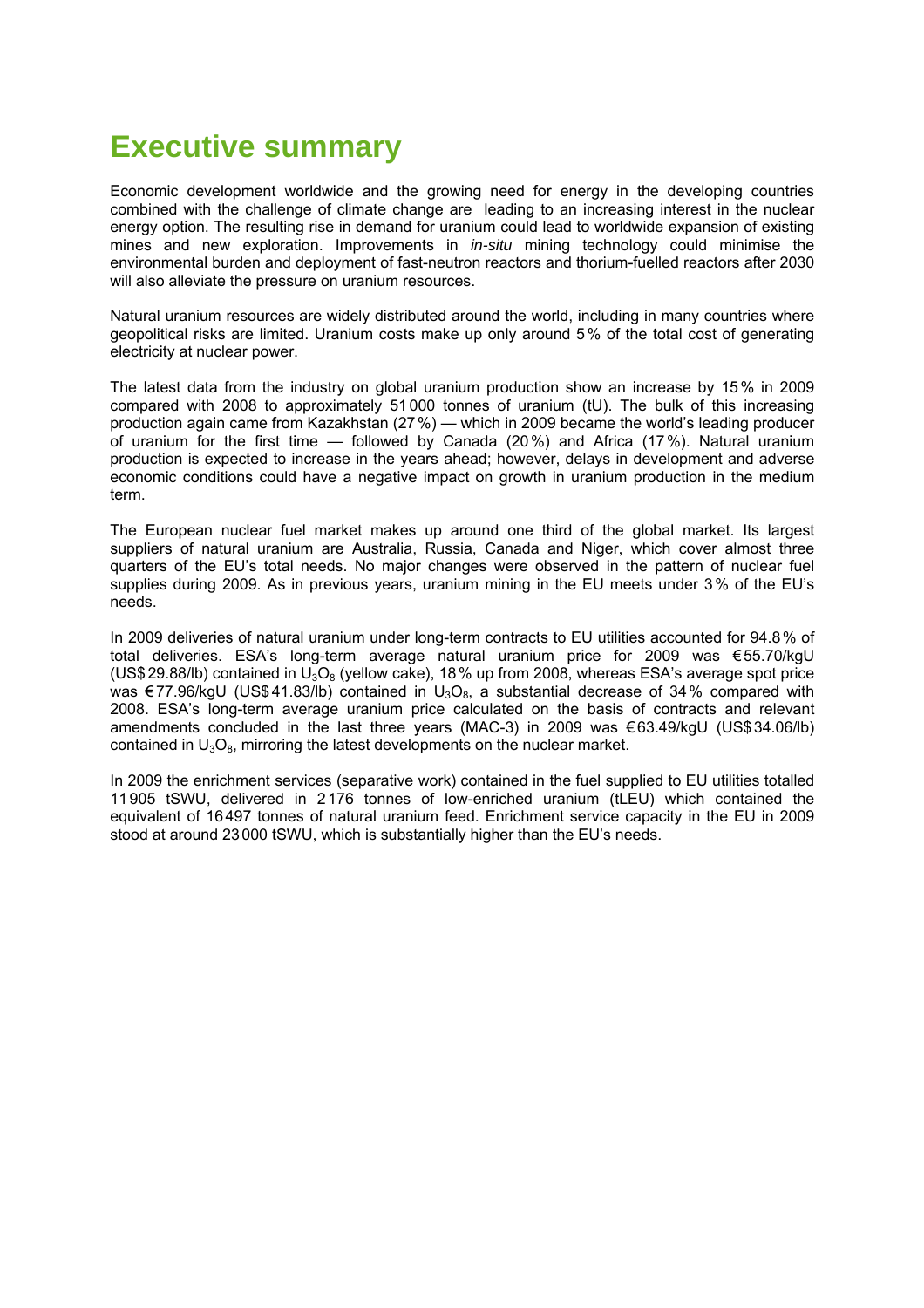# <span id="page-7-1"></span><span id="page-7-0"></span>**Chapter 1**

# Nuclear energy developments in the EU and ESA activities

### <span id="page-7-2"></span>EU nuclear energy policy in 2009

At a time of renewed and growing interest in nuclear energy, both at global level and in several EU Member States, the Commission is continuing to emphasise the positive contribution which nuclear energy can make to achieving the key objective of European energy policy, which is to ensure that European consumers and enterprises obtain safe, secure, sustainable and low-carbon energy at competitive prices. This is particularly true of the developments brought about by the Strategic Energy Technology Plan<sup>2</sup> (SET Plan) which identified a set of competitive low-carbon energy technologies to be developed and deployed in Europe, one of which is nuclear fission. In 2009 the Commission set out its vision of the financial needs for the SET Plan, calling for additional investment of €50billion in energy technology research over the next ten years<sup>3</sup>.

### <span id="page-7-3"></span>Nuclear Safety Directive

A Council (Euratom) Directive Nº 2009/71/Euratom establishing a Community framework for nuclear safety was adopted on 25 June 2009<sup>4</sup>, with the full support of all 27 Member States. It builds on work that Member States have carried out already and transposes into Community law the IAEA Safety Fundamentals and the obligations imposed by the Convention on Nuclear Safety. The Directive sets binding principles for enhancing nuclear safety to protect the general public, workers and the environment. It substantially strengthens the role of the national regulators, confirming licence-holders' prime responsibility for nuclear safety, and improves transparency on safety issues. In this way the Directive brings legal certainty by clarifying responsibilities and provides greater guarantees to the public, as demanded by EU citizens.

The European Parliament and the European Economic and Social Committee overwhelmingly endorsed this approach. As the EU-27 account for around one third of world nuclear capacity, this unique safety framework could serve as a model for other regions too to make international safety standards legally binding.

#### <span id="page-7-4"></span>Safe management of radioactive waste and spent fuel

Management of radioactive waste and spent fuel is another aspect of nuclear energy which is currently under the Commission's scrutiny. Considering that nuclear energy has a trans-border impact and that all Member States generate nuclear waste, a Community framework establishing the basic principles for radioactive waste and spent fuel management is needed. Support for a Community approach was also voiced in a recent Eurobarometer survey<sup>5</sup>: 8 out of 10 respondents considered EU legislation useful. Another survey<sup>6</sup> showed that 4 out of 10 of those opposed to nuclear energy might change their mind if permanent and safe solutions for waste management were in place. The Council's conclusions of 10 November 2009 called on the Commission to continue to work towards a Community approach in this field. On this basis, the Commission is preparing a revised proposal for a Directive on management of spent fuel and radioactive waste which is expected to be adopted in autumn 2010.

 $\overline{z}$ *2 COM(2007) 723 final, 'A European Strategic Energy Technology Plan (SET Plan): Towards a low-carbon future',* 

*<sup>22.11.2007.</sup> 3 COM(2009) 519 final, 'Investing in the Development of Low-Carbon Technologies (SET Plan)', 7.10.2009. 4*

*OJ L 172, 2.7.2009, p. 18.* 

*<sup>5</sup> Special Eurobarometer 324, 'Europeans and Nuclear Safety', European Commission, March 2010*.

*<sup>6</sup> Special Eurobarometer 297, 'Attitudes towards Radioactive Waste*'*, European Commission, June 2008.*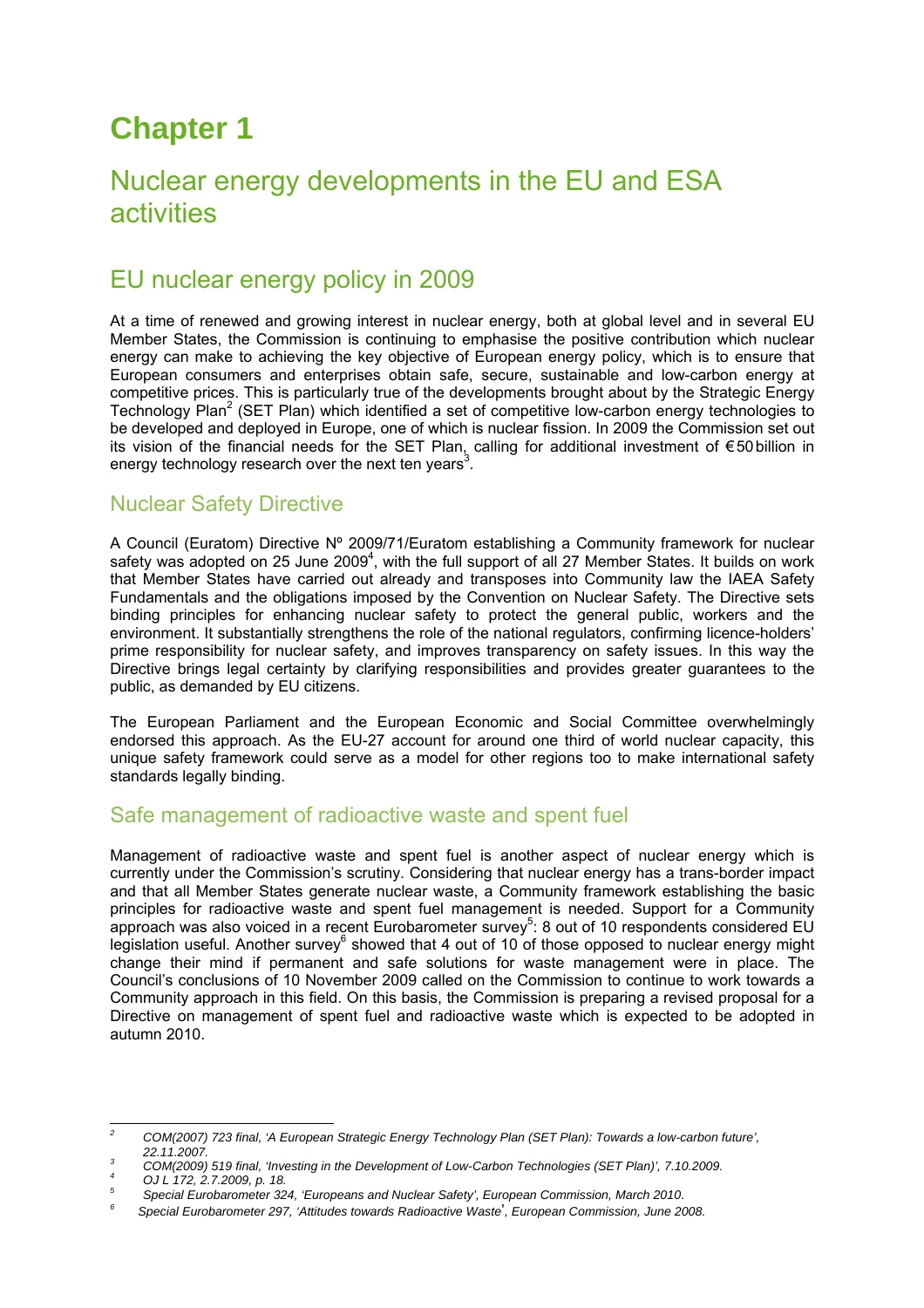### <span id="page-8-0"></span>Communication on nuclear non-proliferation

In March 2009 the Commission adopted a Communication on nuclear non-proliferation<sup>7</sup> setting out how the EU could strengthen its contribution to international efforts to reduce the risk of nuclear proliferation while providing emerging nuclear countries with assurances of fuel supplies. The Communication suggests closer cooperation with key nuclear countries and offers thoughts on possible Commission involvement in developing an international system to guarantee nuclear fuel for countries willing to develop nuclear energy without having their own nuclear fuel cycle facilities.

### <span id="page-8-1"></span>Bilateral nuclear cooperation agreements

#### **Australia, Canada and the USA**

Implementation of the nuclear cooperation agreements between the European Atomic Energy Community (Euratom) and Australia, Canada and the USA continued throughout 2009 to the satisfaction of all involved. Regular consultation meetings were held.

In July 2009 the Council issued directives to the Commission for renegotiation of the agreement between Euratom and Canada for cooperation on peaceful uses of atomic energy. The initial agreement between Euratom and Canada for cooperation on this subject was signed in 1959 and, due to the continuous development of nuclear trade between the Parties, has been amended five times. Revision and simplification of the agreement were therefore necessary.

Preparatory work has also started on renegotiation of the Euratom-Australia agreement, since the current agreement will expire in 2012.

#### **Mandate for negotiating a Euratom-Russia nuclear agreement**

In order to enhance mutual cooperation with the Russian Federation by providing a stable legal framework for political and industrial relations in this field, in April 2009 the Commission adopted a proposal for a revised mandate for negotiations with the Russian Federation, aiming at a broad cooperation agreement on peaceful uses of nuclear energy. The Council gave its green light to the new mandate on 22 December 2009.

### <span id="page-8-2"></span>Nuclear Energy Technology Platforms

As part of the SET Plan, the Sustainable Nuclear Energy Technology Platform (SNETP) was officially launched in 2007 to promote research, development and demonstration of the nuclear fission technologies necessary to achieve the goals of the SET Plan. Looking ahead to 2020, these goals for nuclear energy are (i) to maintain competitiveness in fission technology and (ii) to provide long-term waste management solutions. Taking a longer term perspective, the goals by 2050 are (i) to complete demonstration of a new generation (Gen IV) of more sustainable fission reactors and (ii) to expand applications of nuclear fission beyond electricity production. During 2009 the SNETP organised and participated in 27 actions.

On 12 November 2009 the Technology Platform for Implementing Geological Disposal (IGD-TP) of nuclear waste was launched with the support of the European Commission. The IGD-TP will define and then implement a strategic research agenda that will coordinate the efforts needed to address the remaining scientific, technological and socio-political challenges. Its aim is to ensure geological disposal of nuclear waste while maintaining the highest levels of safety and environmental protection. It will also further enhance public confidence in geological disposal and promote development of disposal solutions across the EU.

### <span id="page-8-3"></span>European Nuclear Safety Regulators Group (ENSREG)

The European Nuclear Safety Regulators Group (ENSREG) is an independent group of experts made up of senior officials from the national regulatory or nuclear safety authorities of all 27 EU Member States. The objective of ENSREG is to further a common approach to the safety of nuclear installations and to safe management of spent fuel and radioactive waste.

l *7 COM(2009) 143 final, 26.3.2009..*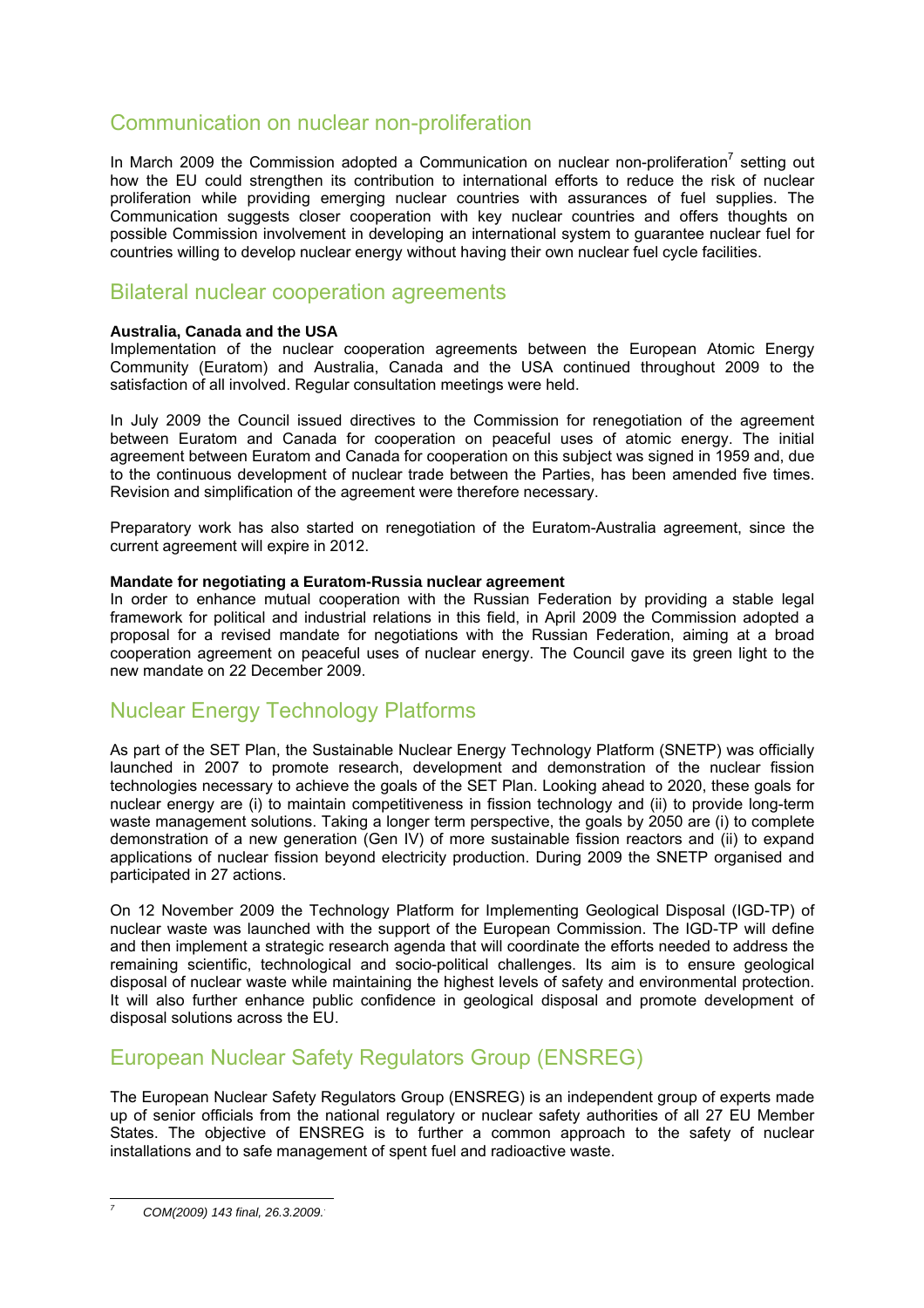In July 2009 ENSREG submitted to the Commission its first Activity Report<sup>8</sup>, presenting the Group's discussions and recommendations covering nuclear safety, waste management and transparency aspects. In 2009 it held four meetings. A large part of ENSREG's work focused on drafting a proposal for a legal instrument on sustainable management of nuclear waste and spent fuel as a contribution to the Commission's forthcoming initiative on this subject.

### <span id="page-9-0"></span>European Nuclear Energy Forum (ENEF)

ENEF, established in November 2007 as a platform to promote a broad discussion among all relevant stakeholders on the opportunities, risks and transparency of nuclear energy, held its fourth plenary session in May 2009 in Prague. The debate in Prague confirmed that more European Member States are considering nuclear energy as an important contributor to the low carbon energy mix and security of supply. Strong support was expressed for developing in the EU the most advanced framework for nuclear safety, security and non-proliferation. The Forum welcomed in particular the finalisation of the nuclear safety directive.

Between plenary sessions, ENEF's work is divided between three working groups focusing on the opportunities, risks and transparency of nuclear energy respectively. The ENEF Working Group on Risks contributed to the proposal for a Nuclear Safety Directive and completed a roadmap on waste management, including towards successful geological disposal of radioactive waste and spent fuel.

The Working Group on Opportunities started an analysis of energy scenarios as well as strengths and weaknesses of nuclear energy. The Transparency Working Group presented 22 Recommendations on information, communications, participation and decision-making. The conclusions of the fourth plenary session made recommendations on such important aspects as a common approach to the design licence process for new reactors, an impact assessment on the state of nuclear liability at EU level, new investment-related aspects, transparency measures and education and training. One practical step taken was conclusion of an agreement between the energy companies Areva, EnBW, URENCO, NOK, Vattenfall and E.ON to establish a 'European Nuclear Energy Leadership Academy' to provide theoretical and practical education on nuclear management.

### <span id="page-9-1"></span>Main developments in the EU Member States

Today there is growing recognition that nuclear power can produce competitively priced base-load electricity, essentially free of greenhouse gas emissions, and contributes positively to energy security. This was echoed in favourable statements made by several Member States in 2009 on nuclear energy and by the plans announced by others to enhance existing capacity or the clear commitments made to maintaining nuclear power as a significant component of their energy mix. The political announcement about resumption of nuclear power production in Italy, the hypothesis of extension of the operating life of nuclear power plants in several Member States and the projects announced for construction of a number of new reactors were just a few of the developments in the nuclear energy field in the EU in 2009.

As shown in Table 1, in 2009 a total of 144 nuclear power reactors were in operation and six under construction.

| Country               | <b>Reactors in operation</b><br>(construction) | Nuclear electricity as % of<br>total electricity generated |
|-----------------------|------------------------------------------------|------------------------------------------------------------|
| Belgium               |                                                | 51.7                                                       |
| <b>Bulgaria</b>       | 2 (2)                                          | 35.9                                                       |
| <b>Czech Republic</b> | 6                                              | 33.8                                                       |
| Finland               |                                                | 32.9                                                       |
| France                | 58(1)                                          | 75.2                                                       |
| Germany               | 17                                             | 26.1                                                       |
| Hungary               |                                                | 43                                                         |

#### <span id="page-9-2"></span>**Table 1: Nuclear power reactors in the EU in 2009**

l

*[<sup>8</sup> http://ec.europa.eu/energy/nuclear/ensreg/doc/2009\\_ensreg\\_report.pdf.](http://ec.europa.eu/energy/nuclear/ensreg/doc/2009_ensreg_report.pdf)*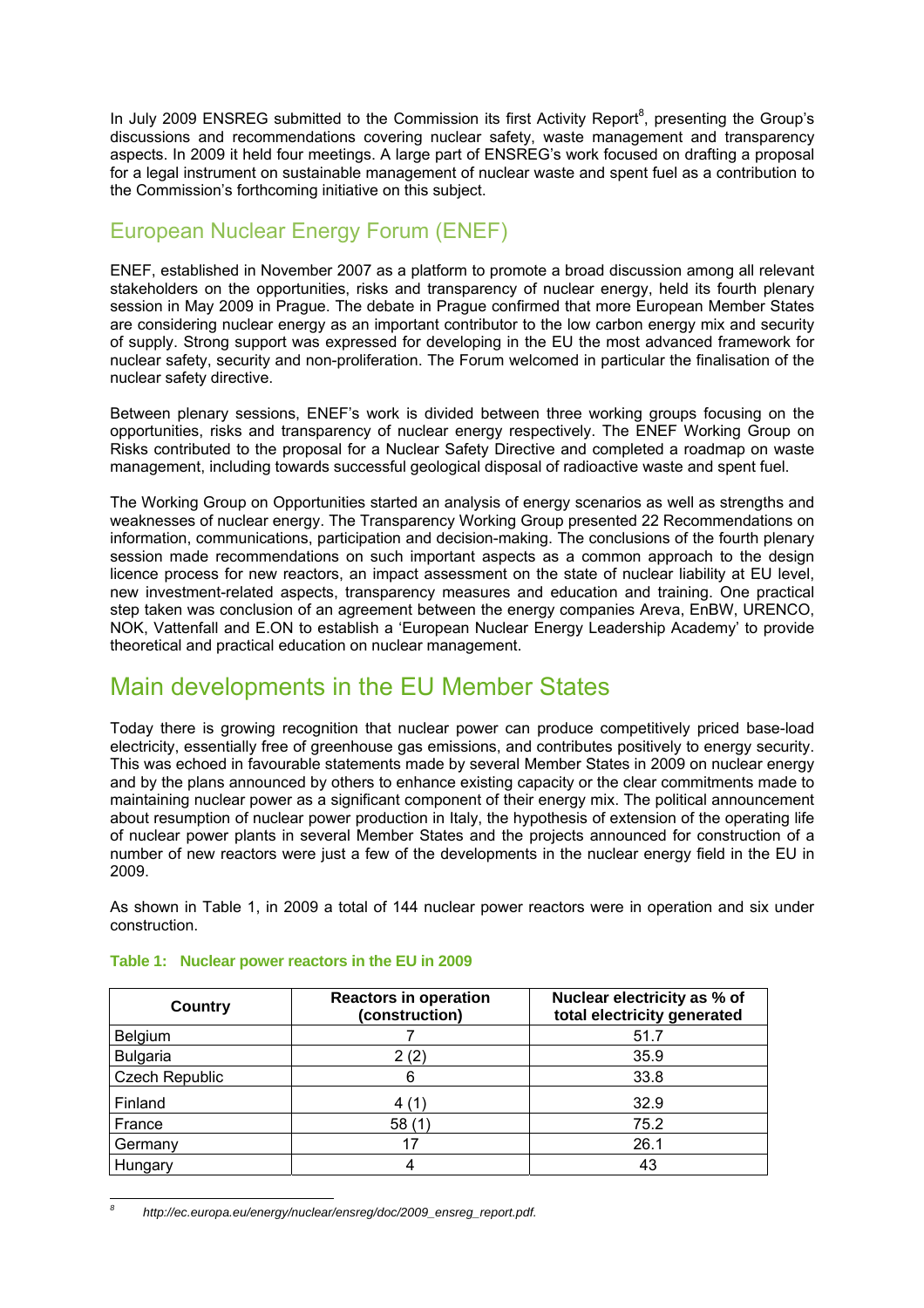| Lithuania      |                                   | 76.2 |
|----------------|-----------------------------------|------|
|                | (reactor shut down on 31.12.2009) |      |
| Netherlands    |                                   | 3.7  |
| Romania        | 2                                 | 20.6 |
| Slovakia       | 4(2)                              | 53.5 |
| Slovenia       |                                   | 37.9 |
| Spain          | 8                                 | 17.5 |
| Sweden         | 10                                | 34.7 |
| United Kingdom | 19                                | 17.9 |
| <b>Total</b>   | 144 (6)                           |      |

*Sources: IAEA and WNA.* 

Belgium's Energy Minister has proposed extending the operating life of three reactors in Belgium — Doel 1, Doel 2 and Tihange 1 — by 10 years, until 2025, in order to avoid energy shortages. In exchange, GDF Suez subsidiary Electrabel will compensate the Belgian government with €215-245 million annually and also invest € 500 million in renewable energy sources.

The Bulgarian government is seeking to develop a new financial framework to build the Belene nuclear power plant (NPP).

In the Czech Republic, a draft State Energy Plan called for a significant increase in the share of nuclear power in electricity production. A public tender was launched by ČEZ to select a contractor to build two additional reactors at the existing Temelin site, including an option to build up to three additional units later at other sites (not yet specified).

During 2009 France announced that the Atomic Energy Commission (CEA) will be given an extended remit and be renamed the Commissariat à l'Énergie Atomique et aux Énergies Alternatives (Atomic and Alternative Energy Commission). It will remain France's leading energy research and development establishment, with a civil budget of € 2.6 billion for 2010. EDF's Flamanville-3 reactor is still scheduled to start up in 2012 as a first-of-a-kind unit, after settling differences with its main civil works contractor, Bouygues Travaux Publics. EDF together with Areva have agreed to notify UK regulators of all changes to the Areva EPR reactor design.

In Hungary, the government and parliament both voted in favour of doubling nuclear capacity by 2020- 2025. Feasibility studies for one or two units of about 2 000 MWe in all at the Paks site have been launched.

The adoption of new energy legislation by the Italian parliament in July 2009 officially ended the moratorium on nuclear energy and cleared the way for planning new nuclear power plants, with the long-term goal of providing 25% of Italy's total electricity production.

After the closure of the last light water graphite-moderated reactor (RBMK) unit (1 500 Mwe) at Ignalina on 31 December 2009, Lithuania is no longer producing nuclear energy. The government is considering plans to build a new reactor by 2018.

In June 2009 the Dutch utility Delta announced plans to construct one or two nuclear power plants (maximum: 2500 MWe) next to its existing Borssele plant. However, it will be up to the next Cabinet to be set up after elections in June 2010 to take a decision on possible new nuclear build in the Netherlands.

Poland has announced plans to build two nuclear power plants. A partnership between Polska Grupa Energetyczna (PGE) and EDF will conduct joint feasibility studies on construction of two NPP in Poland, each with individual capacity of 3 000 Mwe. The first of these units is to be completed by the end of 2020. The reactor technology has yet to be chosen.

In Romania a company (EnergoNuclear) was established in March 2009 to implement the project on units 3 and 4 of the Cernavoda NPP, with the aim of operating as an independent power producer delivering energy for its shareholders. In addition, the authorities are planning construction of a new nuclear power plant in the western part of Romania. A suitable site is to be found during 2010.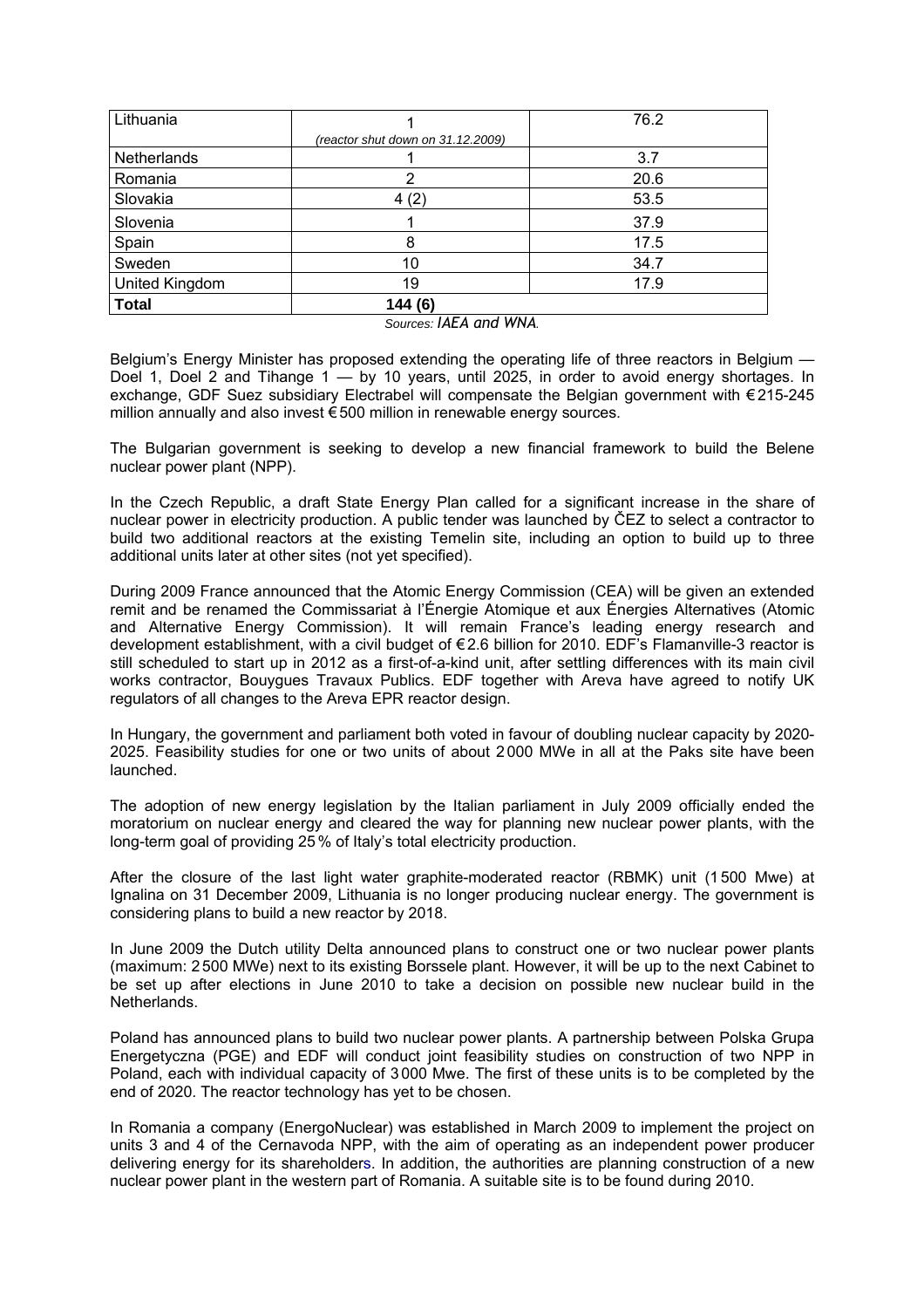Work is continuing in Slovakia to complete construction of two reactors at the Mochovce site. The government has also proposed construction of two additional reactors, possibly located at the Bohunice site, for which the Czech power company ČEZ has been selected to form a partnership.

In Slovenia construction of a second reactor at the Krško site is seen as a major long-term energy policy objective. The State-owned energy company Gen Energija is waiting for approval to build its second nuclear power plant, to be completed by 2020 with a operating life of 60 years, while also trying to extend the operating life of the existing Nuklearna Elektrarna Krško plant by 20 years.

The Spanish government has authorised extension of the operating life of the Garona NPP until 2013. In its report 'Energy Policies of IEA Countries — Spain 2009,' the International Energy Agency states that Spain needs to clarify its long-term nuclear energy policy for the period up to 2030, especially its nuclear phase-out plans, by developing a strategy for replacing nuclear units, which could lead to costeffective decision-making to ensure a secure electricity supply in the country.

In order to assist decision-making on energy infrastructure, the United Kingdom released new documents on nuclear energy policies. The UK is expected to need an additional 60 GWe of new net capacity by 2025, which could partly be covered by nuclear energy.

### <span id="page-11-1"></span><span id="page-11-0"></span>ESA operations

#### Mandate and core activities

A common nuclear market in the EU was created by the Euratom Treaty. Article 2(d) and 52 of the Treaty established ESA to ensure a regular and equitable supply of nuclear fuels to EU users. To perform this task, ESA applies a supply policy based on the principle of equal access to sources of supply.

In this context, ESA focuses on enhancing the security of supply of users located in the European Union and shares responsibility for the viability of the EU nuclear industry. In particular, it recommends that EU utilities operating nuclear power plants maintain stocks of nuclear materials, cover their requirements by entering into long-term contracts and diversify their sources of supply.

ESA's mandate is, therefore, to exercise its powers and, as required by its statutes, to monitor the market to make sure that the market activities of individual users reflect the values set out above.

The Euratom Treaty requires ESA to be a party to supply contracts for nuclear material whenever one of the contracting parties is an EU utility, an operator of a research reactor in the EU or a producer/intermediary selling nuclear material. When exercising its rights of co-signature ESA implements the EU supply policy for nuclear materials (imports into or exports from the EU, plus intra-Community transfers). ESA also has a right of option to purchase, with the right of first refusal over nuclear materials produced in the Member States.

On the basis of the Euratom Treaty, ESA also monitors transactions involving services in the nuclear fuel cycle (enrichment, conversion and fuel fabrication). Operators are required to submit notifications giving details of their commitments. ESA verifies and acknowledges these notifications.

In 2009, ESA processed 316 transactions, concluding 117 new supply contracts and amendments to existing contracts and acknowledging 199 notifications and revisions of notifications. In this way, ESA ensured security of supply of nuclear materials.

### <span id="page-11-2"></span>Activities of the Advisory Committee

The Advisory Committee assists the Agency in carrying out its tasks by giving opinions and providing analyses and information. This assistance also extends to preparation of various reports and analyses. It acts as a link between ESA and both producers and users in the nuclear industry.

As the market is becoming increasingly complex, the remit of the Agency was widened by the Council Decision of 2 February 2008 amending ESA's statutes which entrusted the Agency with a new task: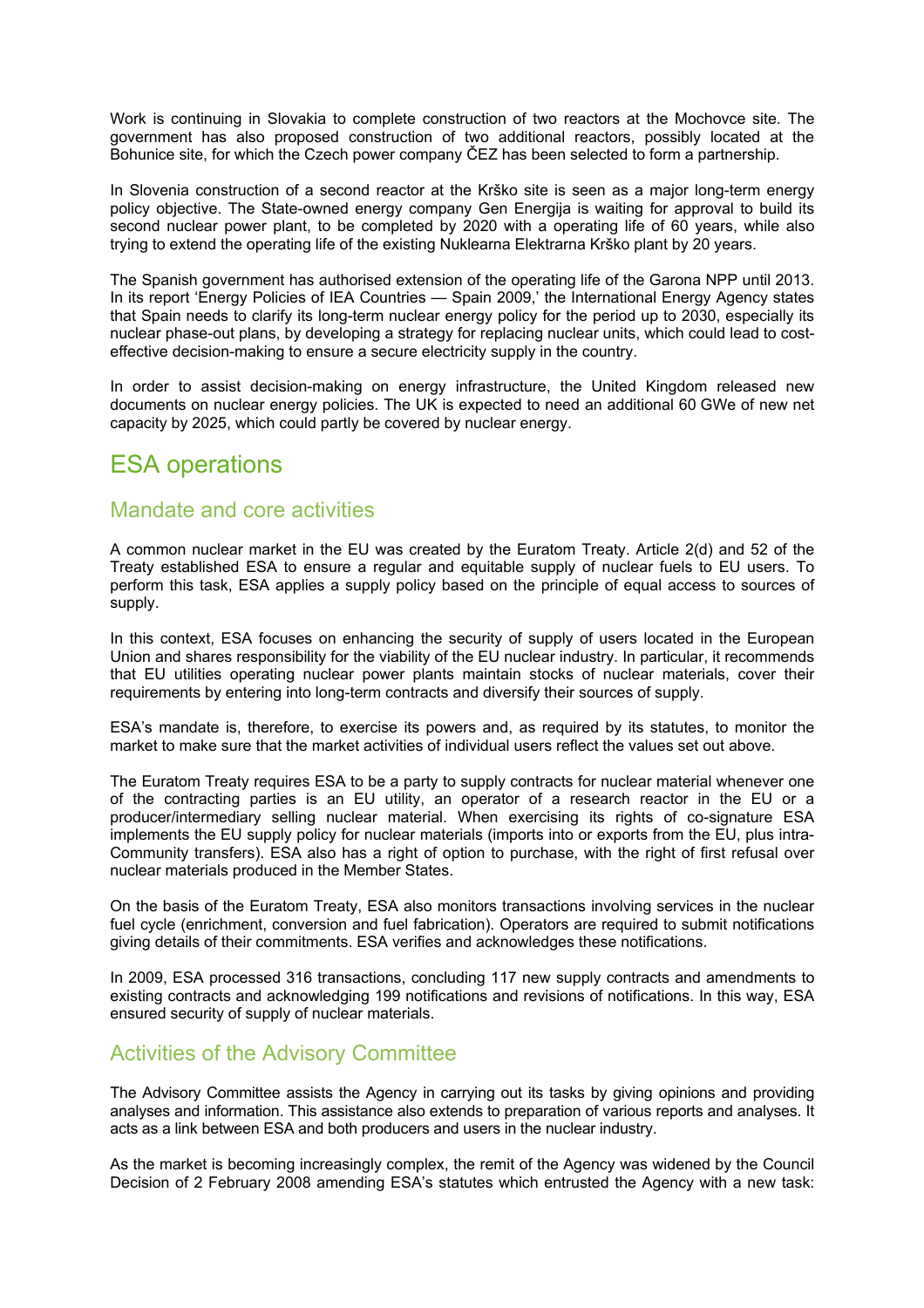the creation of a nuclear market observatory. This new task also influences the activities of the Advisory Committee.

In 2009 the Advisory Committee held two meetings — one on 13 March, the other on 23 September. The main items on its agenda were:

- analysis of developments on the world nuclear fuel market;
- discussions on the nuclear observatory;
- opinion on ESA's 2008 Annual Report;
- opinion on ESA's 2009 Work Programme;
- monitoring the progress made in the activities of the Working Groups;
- assessment of ESA's budget situation in 2009;
- review of ESA's 2008 balance-sheets and accounts.

In 2008 two working groups were created: (i) a Working Group on Prices to develop new methods for calculation of natural uranium prices by ESA to increase the transparency and efficiency of the natural uranium market; and (ii) a Working Group on Security of Supply Scenarios to assist the Agency in carrying out its analyses of security of supply in the EU.

During 2009 working groups held four meetings. The main results were to advise ESA on which directions to take to elaborate its reporting system for EU utilities, to advance the methods of current price indices and to create a new quarterly long-term natural uranium price index. This index would be the first ESA long-term forward-looking natural uranium price index, published on a quarterly basis.

#### <span id="page-12-0"></span>International cooperation

ESA continued its cooperation with the two major international organisations in the field of nuclear energy: the IAEA and OECD/NEA. During 2009 ESA took part in discussing and preparing several OECD/NEA publications, namely on electricity generation costs, on trends in the nuclear fuel cycle and on global uranium resources.

ESA is closely following international activities relating to multilateral approaches to the nuclear fuel cycle. In November 2009 the IAEA Board of Governors adopted a resolution approving the proposal by the Russian Federation to establish on its territory a reserve of 120 t LEU for the IAEA Member States. Maintenance and storage of the 120-tonne stockpile are to be covered entirely by Russia and located at the newly founded International Uranium Enrichment Centre at Angarsk. The idea is that any IAEA member country would be able to draw on the reserve if it were denied supplies from the normal routes — apart from for technical or commercial reasons. In other words, any country using civil nuclear power and fulfilling its IAEA safeguards obligations would not suffer any disruption of its nuclear fuel supply for political reasons.

#### <span id="page-12-1"></span>Market observation

Besides its Annual Report, ESA also launched a new publication back in 2008, based on its market observation activities: the *Quarterly Uranium Market Report*. Since the end of 2009 this report has been regularly published on the Agency's public website.

ESA publishes different types of natural uranium prices on an annual basis that are converging with other traditional price indicators. Furthermore, ESA is striving to improve its various calculation and estimation methods to enhance sectoral transparency for the benefit of market players. This is in line with the expectations of the European industry to have better insight into market developments.

The reliability of market analyses depends largely on the accuracy of the data collected. This is ensured by requiring European users and producers to provide information on their estimated future requirements, contracted purchases and the quantities of nuclear materials actually delivered (*exante*, current and *ex-post* market data) and by screening open source information.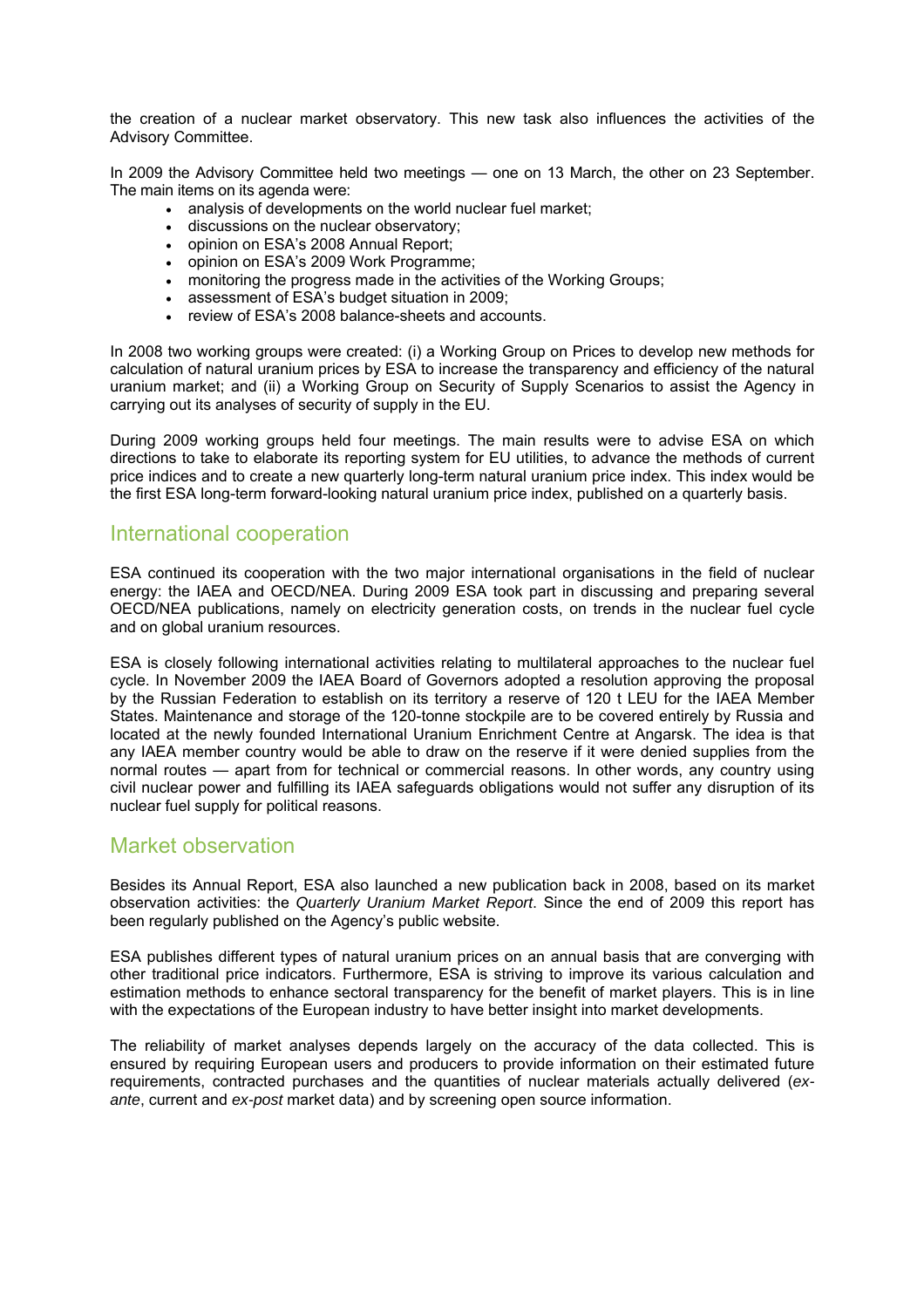### <span id="page-13-1"></span><span id="page-13-0"></span>Management and internal control systems

### Implementation of the budget

Following the European Parliament vote on the EU budget, the Commission's budget covered ESA's administrative expenditure for the 2008 financial year. The same approach has been taken for 2009 and 2010. The 2009 balance-sheet is available on ESA's website at: [http://ec.europa.eu/euratom/index\\_en.html.](http://ec.europa.eu/euratom/index_en.html) 

#### <span id="page-13-2"></span>Quality assurance

In mid-2008 ESA introduced a programme to tighten up its internal control and quality management systems. As a result, the first quality management project has been initiated and the 'Euratom Supply Agency Quality Manual' was implemented during 2009.

Quality management tasks at ESA include:

- monitoring implementation of rules, regulations and procedures established within ESA;
- advising management and sectors on the validity of procedures and on their compliance with the rules and regulations in force; and
- <span id="page-13-3"></span>• ensuring the effectiveness and efficiency of procedures within ESA.

### Evaluation by the Court of Auditors

The Court of Auditors audits ESA's operations on an annual basis. ESA has taken due account of the opinions expressed by the Court.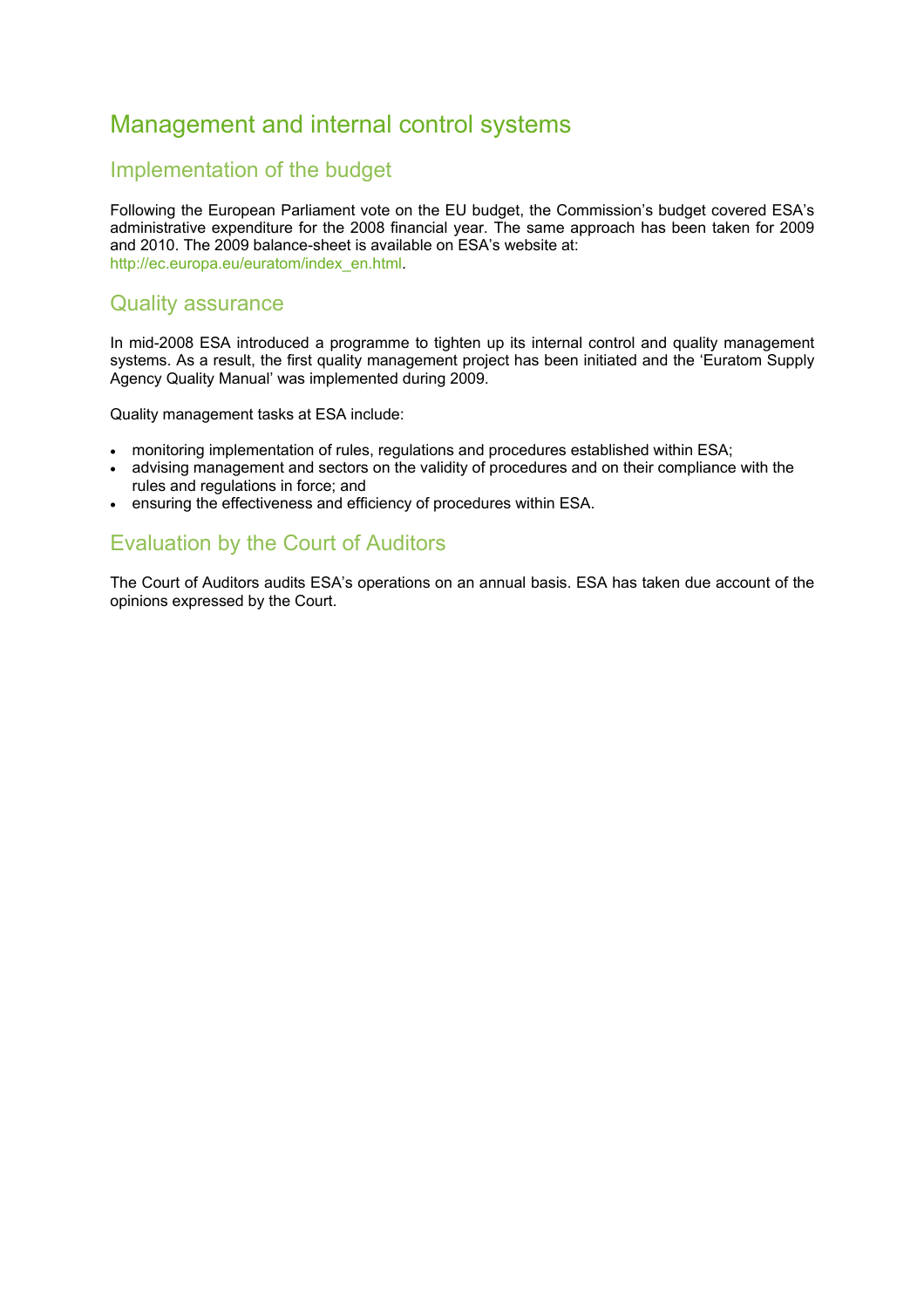# <span id="page-14-0"></span>**Chapter 2**

# <span id="page-14-1"></span>World market for nuclear fuels

### <span id="page-14-2"></span>Competitiveness of nuclear energy and foreseeable technological developments

Worldwide there is growing recognition that nuclear power can produce competitively priced base-load electricity, essentially free of greenhouse gas emissions, and can contribute positively to energy security, as recently shown by the OECD-IEA/NEA<sup>9</sup>. Other potential drivers influencing positions on nuclear power are the volatility of fossil fuel prices and its overall operational performance. As a result, nuclear power will continue to play a major role for the foreseeable future.

The same OECD-IEA/NEA study demonstrates that nuclear technology is fairly competitive for baseload power generation. The study brings together the latest data from 190 power plants in 17 OECD countries plus Brazil, China, Russia and South Africa on the costs of electricity generation using a wide variety of fuels and technologies, including coal (with and without carbon capture and storage or CCS), natural gas, nuclear, hydro, on-shore and off-shore wind, solar, biomass, wave, tidal and combined heat and power (CHP). Assuming a carbon price of  $$30/tCO<sub>2</sub>$  in OECD countries, the study provides results for two real interest rates of 5% and 10%. When financing costs are low (5%), nuclear energy followed by coal with CCS are the most competitive solutions. With higher financing costs (10%), coal-fired generation followed by coal with carbon capture in countries where coal is cheap and combined cycle gas-fired turbines (CCGTs) are the cheapest sources of electricity. Strong government action, however, can do much to reduce the financial risks. The study says that nuclear energy delivers significant amounts of very low-carbon base-load electricity at stable costs over time.

The nuclear energy technology mix beyond 2020 will probably combine current Generation II reactors with their operating lives extended and their power output further uprated with the current Generation III and Generation III+ reactors offering significant advantages in terms of economics, safety, deployment time and supply chain, mainly due to standardisation, modularisation and new construction methods. Furthermore, until 2020 to 2030 small and medium-sized reactors could be deployed for small decentralised electricity markets and non-electricity applications, e.g. cogeneration. Beyond 2035 to 2040, Generation  $IV^{10}$  reactors, marking a quantum leap in development of nuclear energy, should start to come on stream. Generation IV reactors aim to close the nuclear fuel cycle, leading to higher energy usage per unit of uranium or recycled fuel, less nuclear waste due to more efficient burning of plutonium and other highly radioactive actinides, lower capital costs, higher nuclear safety and less risk of weapons proliferation. These reactors could transform the energy (electricity and heat) market, as they might be suitable for polygeneration (electricity, heat, hydrogen, synthetic fuels and desalination).

# <span id="page-14-3"></span>Supply of nuclear fuels

This chapter presents a short overview of the main developments affecting the global supply and demand balance and security of supply at different stages of the fuel cycle in 2009. An established market for the different front-end services exists. Most of the activities are performed under long-term contracts. Spot-market activities play a far more limited role.

### <span id="page-14-4"></span>Natural uranium production

Uranium is mined in 18 countries, seven of which account for 90% of world production (Australia, Canada, Kazakhstan, Namibia, Niger, the Russian Federation and Uzbekistan). The relatively diverse

 *9* <sup>9</sup> *'Projected Costs of Generating Electricity', OECD-IEA/NEA, Paris 2010.* 

*<sup>10</sup> Generation IV (or Gen-IV) reactors are a set of nuclear reactor designs currently being developed in the research cooperation within the 'Generation IV International Forum'. Current reactors in operation around the world are generally considered second- or third-generation systems.*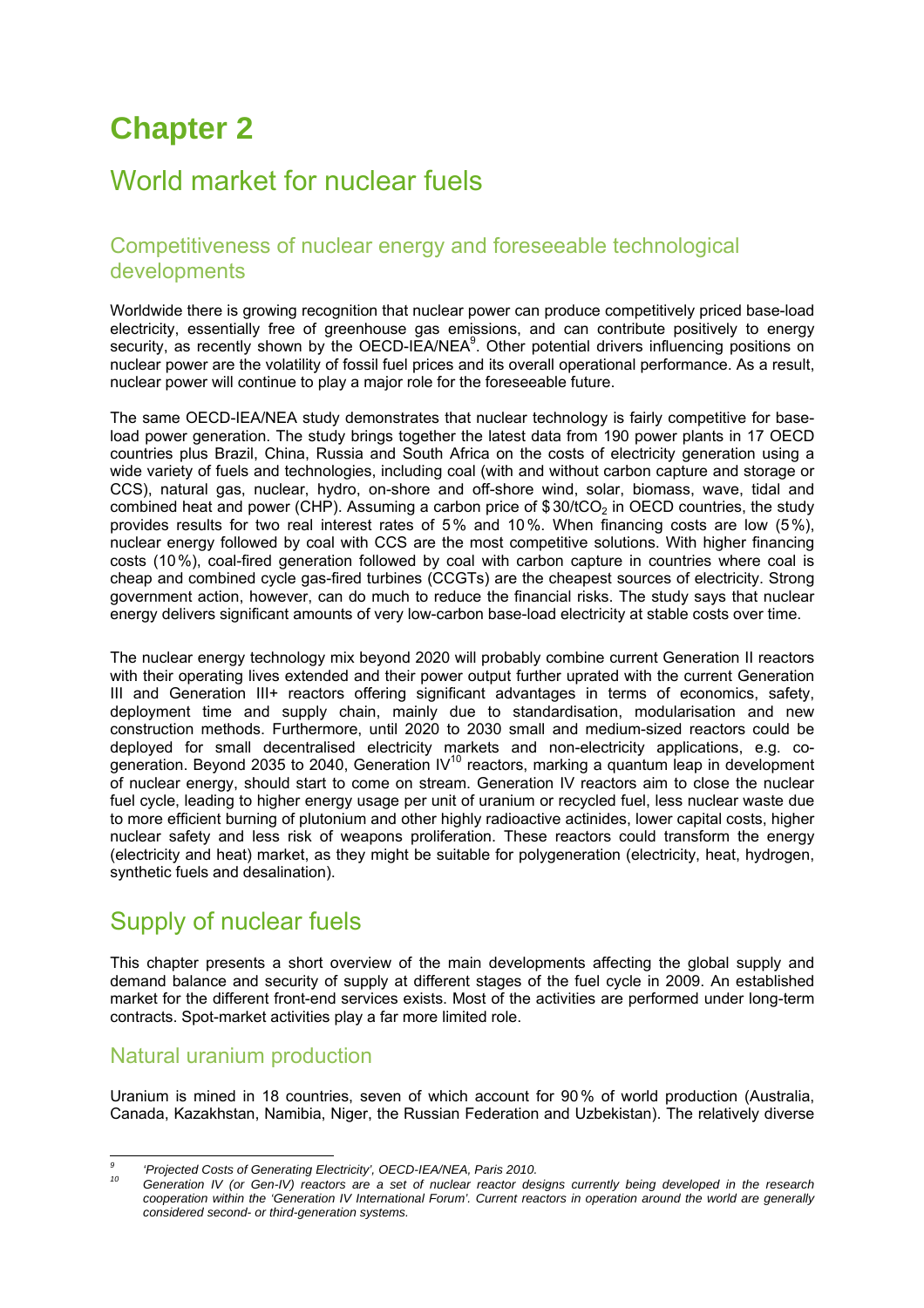geographical distribution of uranium resources and fuel fabrication activities allows confidence that the risk of disruption is low.

As can be seen from Table 2, in 2009 natural uranium production increased by 15% to 50519 tonnes of uranium (tU). The bulk of this increasing production came from Kazakhstan (27%), which became the world's leading producer of uranium for the first time in 2009, followed by Canada (20%) and Africa (17%). Natural uranium production is expected to increase in the years ahead; however, delays in development and adverse economic conditions could have a negative impact on growth in uranium production in the medium term.

| Region/<br><b>Country</b> | <b>Production</b><br>2009 | <b>Production</b><br>2008 | Share in 2009<br>$(\% )$ | Share in 2008<br>$(\% )$ | <b>Change 2009/</b><br>$2008$ (%) |
|---------------------------|---------------------------|---------------------------|--------------------------|--------------------------|-----------------------------------|
| Kazakhstan                | 13820                     | 8521                      | 27.36%                   | 19.43%                   | 62.19%                            |
| Canada                    | 10173                     | 9000                      | 20.14%                   | 20.52%                   | 13.03%                            |
| Africa                    | 8536                      | 8053                      | 16.90%                   | 18.36%                   | 6.00%                             |
| Australia                 | 7928                      | 8430                      | 15.69%                   | 19.22%                   | $-5.95\%$                         |
| Russia                    | 3564                      | 3521                      | 7.05%                    | 8.03%                    | 1.22%                             |
| Uzbekistan                | 2429                      | 2338                      | 4.81%                    | 5.33%                    | 3.89%                             |
| <b>USA</b>                | 1453                      | 1430                      | 2.88%                    | 3.26%                    | 1.61%                             |
| <b>Others</b>             | 2616                      | 2560                      | 5.18%                    | 5.84%                    | 2.19%                             |
| Total                     | 50519                     | 43853                     | 100.00%                  | 100.00%                  | 15.20%                            |

<span id="page-15-0"></span>

|  |  | Table 2: Natural uranium production in 2009 (compared with 2008, in tonnes of uranium) |  |
|--|--|----------------------------------------------------------------------------------------|--|
|  |  |                                                                                        |  |

*Source: WNA* 

From a security of supply point of view, uranium resources and fuel fabrication are very different from fossil fuels: one big advantage of nuclear power is the extremely high energy density of the fuel, combined with the diverse distribution of uranium resources and fuel fabrication facilities and the ease with which strategic stockpiles of fuel can be maintained.

In the medium term worldwide supply of natural uranium is sufficient to meet the requirements at each stage of the nuclear fuel cycle. Present resources could, however, be multiplied by a factor of 30 when Generation IV fast-neutron reactors with a closed fuel cycle are introduced. This scenario is shown in Table 3.

#### <span id="page-15-1"></span>**Table 3: Lifetime of uranium resources (years of supply based on 2006 requirements)**

|                                                  | Identified resources | Total conventional<br>resources | Total conventional resources plus<br>phosphates |
|--------------------------------------------------|----------------------|---------------------------------|-------------------------------------------------|
| Present reactor technology                       | 100                  | 300                             | 700                                             |
| Introduction of fast-neutron<br>systems (Gen IV) | >3000                | >9000                           | >21000                                          |

<span id="page-15-2"></span>*Source: Nuclear Energy Outlook 2008 (OECD Nuclear Energy Agency).* 

### Secondary sources of supply

The natural uranium market persistently shows a wide gap between demand and production which is presently closed by secondary supplies. In 2009 secondary supplies covered approximately 25% to 30% of worldwide demand for nuclear fuel. Secondary supplies include: low-enriched uranium (LEU) derived from highly enriched uranium (HEU) and from re-enrichment of tails; inventory material in multiple forms; and re-enriched reprocessed uranium (RepU) with plutonium in the form of mixed $o$ xide fuel<sup>11</sup> (MOX).

 $\overline{11}$ *In order to recycle plutonium, mixed-oxide fuel (MOX) is fabricated where plutonium oxide (PuO<sub>2</sub>) is mixed with depleted uranium oxide (UO2) to form fresh fuel. MOX fuel typically contains 7% to 9% of Pu mixed with depleted uranium, equivalent to a normal enriched uranium fuel with a product assay of about 4.5%.*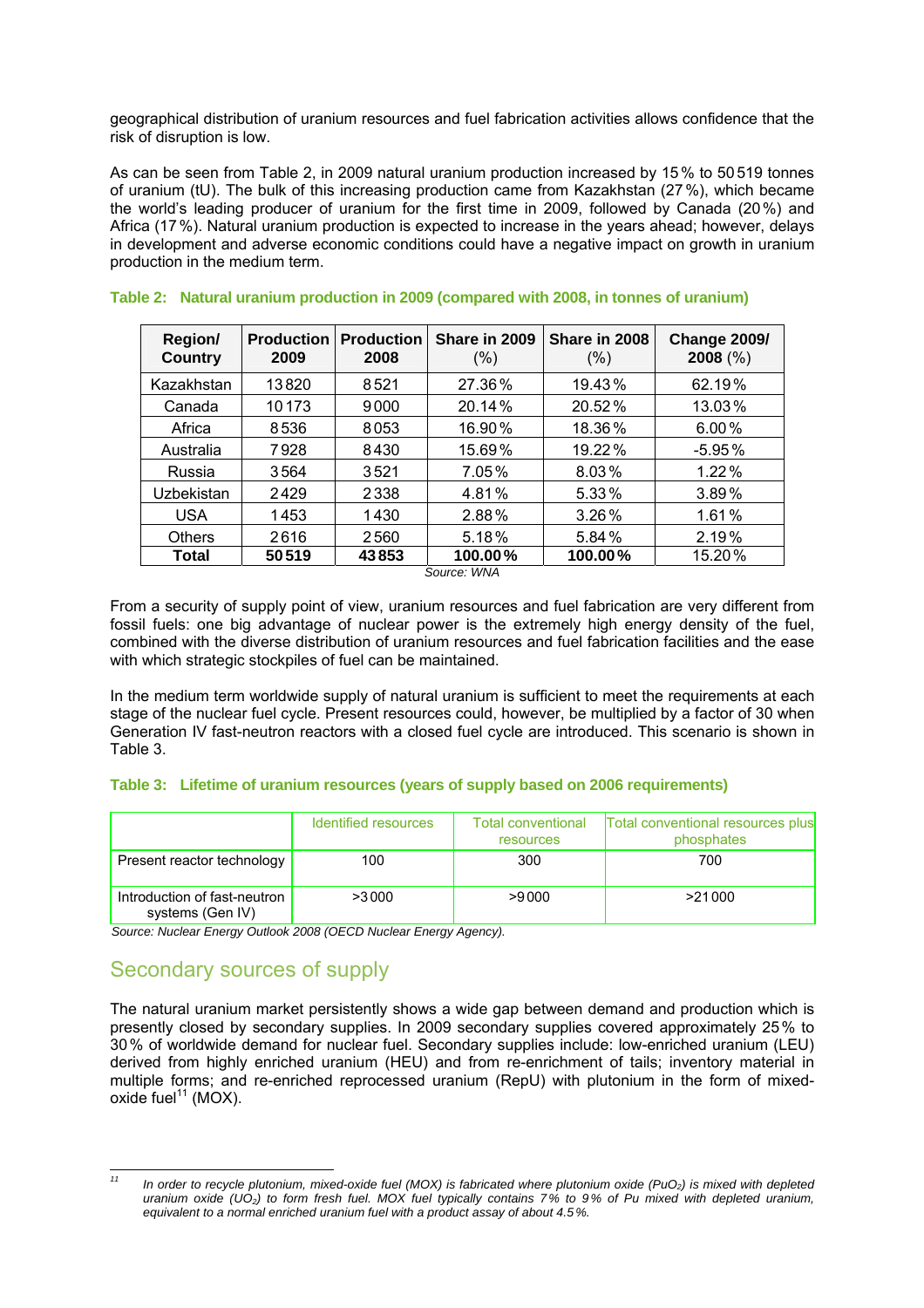Currently some 20000 tU of secondary supplies are available worldwide per year, but this could decline to some 10 000 tU beyond 2013, mainly for two reasons: the Russian military HEU downblending programme is due to end in 2013 and Russian re-enrichment of western tails is expected to end in 2010.

In order to stimulate further Russian military HEU downblending, in the USA the Domenici amendment to the Russian Suspension Agreement was adopted in 2008. This amendment introduces the flexibility to raise the yearly quota of direct Russian LEU imports into the USA to 25% (from 20% under the Suspension Agreement), if additional HEU is downblended. However, until now Russia has not explicitly expressed any intention to use the flexibility allowed.

ESA closely follows worldwide and European discussions on security of supply issues. During 2009 it therefore continued to assign tasks to the working groups of its Advisory Committee, in order to conduct a wide-ranging analysis of all aspects of security of supply in the nuclear fuel cycle, particularly on the EU supply situation, including commercial stockpiles.

#### <span id="page-16-0"></span>Conversion

During 2009 uranium conversion facilities continued to operate in France, the United Kingdom and the United States. Operations in Canada were restarted after a six-month shutdown owing to a contract dispute with a major supplier. Renewal of conversion capacity continued in France.

| Company              | Capacity in 2009 (tU as $UF_6$ ) | Share of global capacity (%) |
|----------------------|----------------------------------|------------------------------|
| Atomenergoprom (RUS) | 25000                            | 32.9%                        |
| Cameco (CAN + UK)    | 18500                            | 24.3%                        |
| Areva (FR)           | 14500                            | 19.1%                        |
| ConverDyn (USA)      | 15000                            | $19.7\%$                     |
| CNNC (China)         | 3000                             | $3.9\%$                      |
| World total          | 76000                            | $100.0\%$                    |

#### <span id="page-16-1"></span>**Table 4: Major uranium conversion companies**

<span id="page-16-2"></span>*Source: Estimates based on data published by institutions and the industry.* 

### **Enrichment**

 $12$ 

Uranium enrichment is an extremely sensitive and strategic technology, possessed by a few companies in a small number of countries. The availability of the technology is carefully controlled for reasons of national security and non-proliferation. Enrichment is subject to safety and environmental regulation, including on radiological protection, similar to that for other comparable nuclear fuel and chemical processes.

From an economic point of view, it is worth mentioning that this segment of the nuclear fuel cycle accounts for over one third of the cost of nuclear fuel and about 5-6% of the total cost of the electricity generated. The annual world demand for enrichment is about 45 million SWU $^{12}$ , but there is currently significant overcapacity in enrichment worldwide due to the very large capacity in Russia, which is mainly a legacy of the Cold War.

Worldwide, construction of new uranium centrifuge enrichment plants continued. One is being developed at Areva's Georges Besse II facility in France (the full capacity of 7500 tSWU will be reached in 2016), where rotation of the first cascade occurred in December 2009. The other two projects are in progress in the USA: the first at the Louisiana Energy Services' National Enrichment Facility (the capacity of 5900 tSWU will be reached in 2015) and the second at the Eagle Rock plant in Idaho Falls (the capacity of 3300 tSWU will be reached in 2019). In 2009, the US Enrichment Corporation suspended development of its new plant (with initial capacity of 3800 tSWU) using the American centrifuge design. However, in March 2010 the development was re-launched. The GE-

<sup>12</sup> *SWU stands for 'separative work unit' which measures the effort made in order to separate the fissile, and hence valuable, U-235 isotopes from the non-fissile U-238 isotopes, both of which are present in natural uranium (see the Glossary for further details).*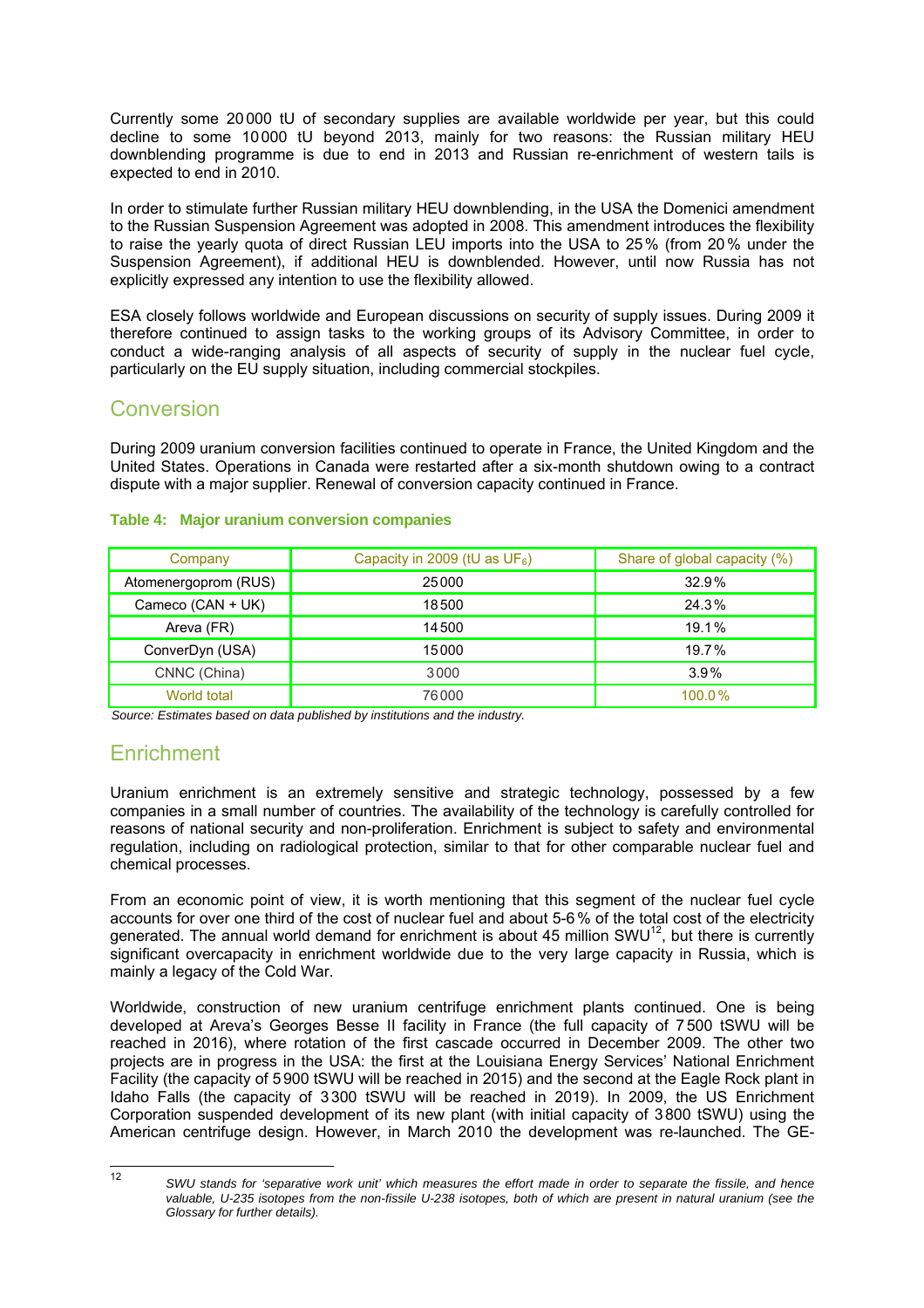Hitachi Global Laser Enrichment project continued, with an application for the last part of the licence now awaiting approval. This laser enrichment plant would be located in Wilmington, North Carolina, and could start in 2012 with an annual capacity of between 3500 and 6 000 tSWU. Tenex (Russia) has announced plans to increase its enrichment service capacity beyond 30000 tSWU in the next few years.

In January 2009 the US Supreme Court took a unanimous decision in the Eurodif case after the Department of Commerce decided that enrichment contracts should be considered 'production contracts' under the anti-dumping law. The Supreme Court decided that the Department of Commerce was legitimate to adopt this interpretation within the limited scope of implementation of the antidumping legislation. Another important decision on enrichment was the decision of the European Court of Justice (ECJ) on a similar problem in the EU, in 2006, when the ECJ ruled that enrichment contracts must be considered, under the Euratom Treaty, as contracts for 'processing, conversion or shaping', as referred to in Article 75. The short-term impact of the US Supreme Court decision is rather limited, as Areva is constrained by the available capacity due to the closure of Georges Besse I. This ruling does not end the litigation over antidumping duties on the Areva LEU sold into the USA. Nor will it influence the Russian LEU trade in the USA.

| Company                 | Capacity (thousand SWU) | Share of global capacity (%) |
|-------------------------|-------------------------|------------------------------|
| Atomenergoprom (Russia) | 27000                   | 45.00%                       |
| USEC (USA)              | 8000                    | $13.33\%$                    |
| Eurodif (France)        | 10800                   | 18.00%                       |
| Urenco (UK-DE-NL)       | 12200                   | 20.33%                       |
| CNNC (China)            | 1300                    | 2.17%                        |
| <b>JNFL</b>             | 150                     | 0.25%                        |
| World total             | 60000                   | 100.00%                      |

#### <span id="page-17-0"></span>**Table 5: Major enrichment companies with approximate 2009 capacity**

<span id="page-17-1"></span>*Source: Estimates based on data published by institutions and the industry.* 

#### **Fabrication**

Fuel assemblies from different suppliers are not easily interchangeable, although many utilities do periodically change suppliers to maintain competition. The main fuel manufacturers are also the main suppliers of nuclear power plants or closely connected to them. The largest fuel manufacturing capacity can be found in France, Germany, the Russian Federation and the USA, but fuel is also manufactured in other countries, often under licence from one of the main suppliers.

Information supplied to the IAEA identified 40 commercial-scale fuel fabrication facilities in operation in Argentina, Belgium, Brazil, Canada, China, France, Germany, India, Japan, Kazakhstan, Korea, Pakistan, Romania, the Russian Federation, Spain, Sweden, the United Kingdom and the USA.

European fabrication facilities continued to cover the EU utilities' needs adequately. The bulk of the needs for fabricated fuel are covered by EU producers for the western type reactors. On the market for Russian design (VVER) fuel, the Russian supplier TVEL maintained its dominant position, holding a market share of nearly 100%. Entering the fabrication market is especially challenging because the fuel assembly itself is a highly engineered, technologically specific product with significant intellectual property embedded in it. In addition, the fuel assembly is a component affecting the overall safety of the plant and requires extensive licence approval.

#### <span id="page-17-2"></span>Reprocessing

Globally around 15% of all spent fuel is reprocessed to recover and recycle uranium and plutonium. Today there are reprocessing plants in France, Japan, the Russian Federation and the United Kingdom, but only about 50% of their capacity is used due to uncertainties about the future use of the reprocessed material. Uranium and plutonium (as MOX) are currently re-used mainly in light water reactors (LWRs), but in order to make maximum use of uranium resources in a closed fuel cycle, use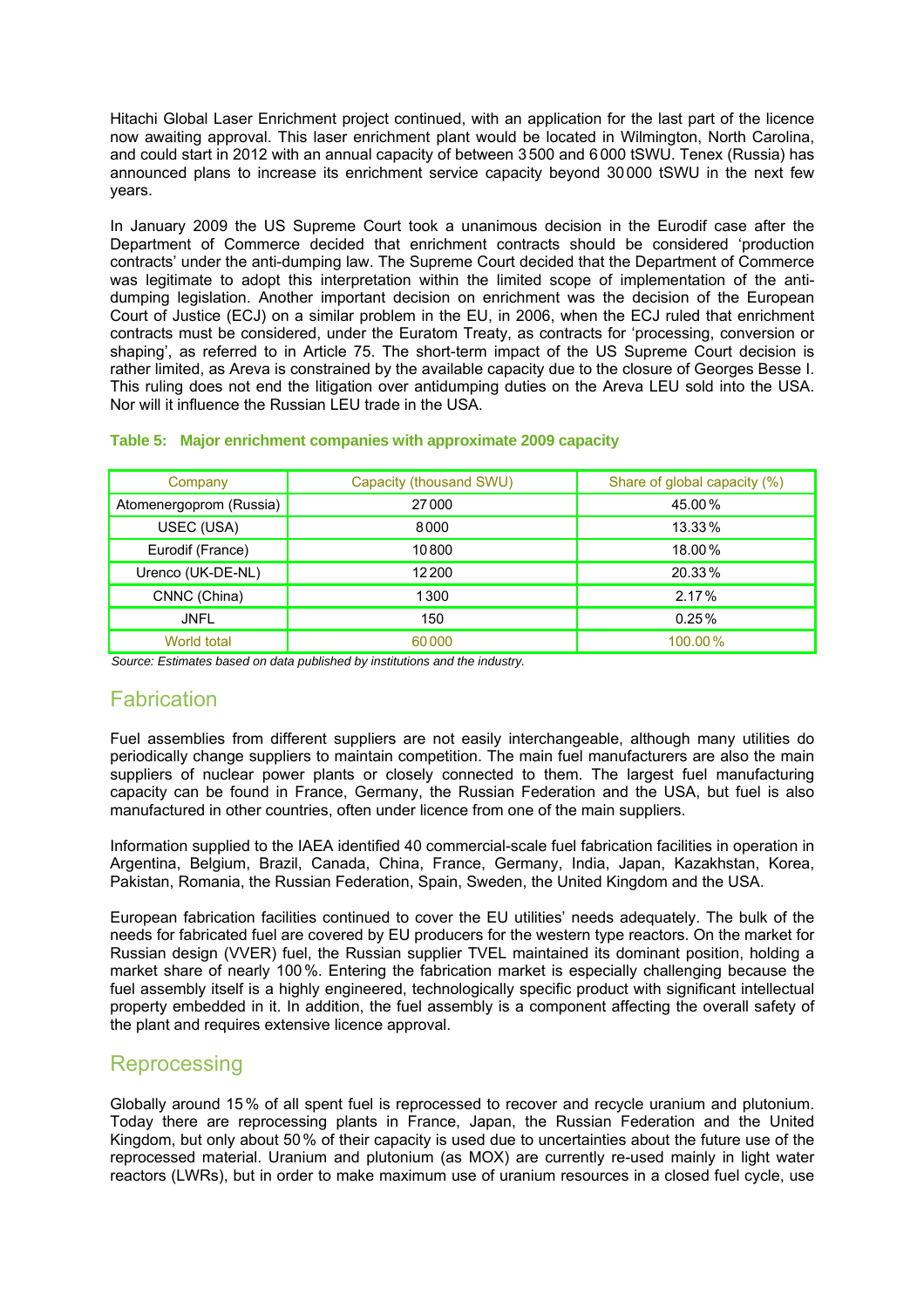of fast breeder reactors or other advanced systems is being actively considered in a number of countries (i.e. Generation IV reactors).

Worldwide, reprocessing continues to be regarded as an economically attractive solution, since it not only reduces natural uranium requirements but also can considerably decrease the quantities of radioactive waste which have to be safely stored (down to 4% of ultimate high-level radioactive waste).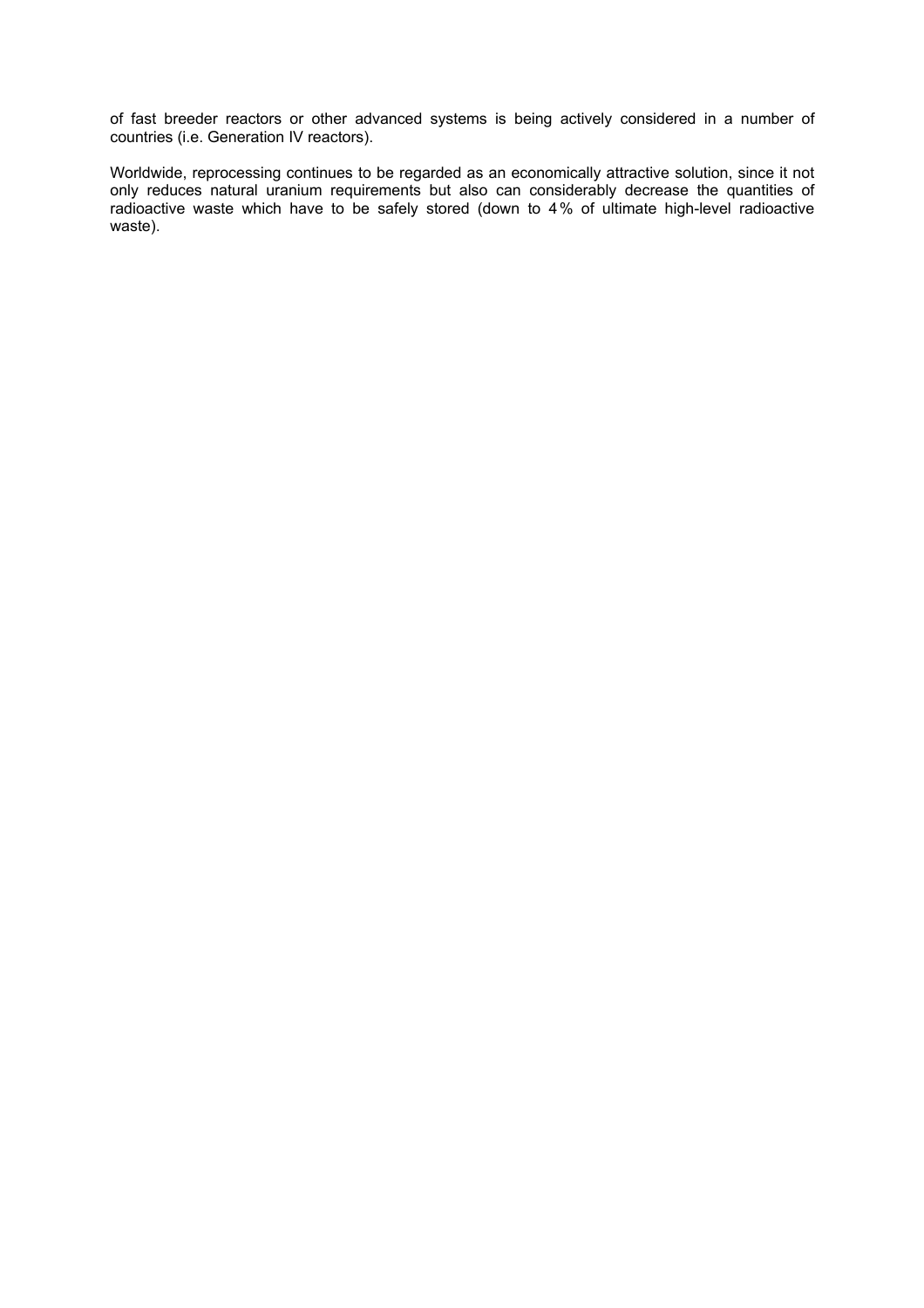# <span id="page-19-1"></span><span id="page-19-0"></span>**Chapter 3**

# <span id="page-19-2"></span>Supply and demand for nuclear fuels in the EU

### Fuel loaded into reactors

This overview of supply and demand for nuclear fuels in the European Union is based on information provided by the EU utilities or their procurement organisations concerning the amounts of fuel loaded into reactors, estimates of future fuel requirements and the quantities, origins and acquisition prices of natural uranium and separative work.

During 2009, 2807 tU of fresh fuel were loaded into commercial reactors in EU-27 containing the equivalent of 19333 tU as natural uranium and 13 754 tSWU. In comparison with 2008, the quantity of fresh fuel loaded increased by 187 tonnes of natural uranium. The quantities of fuel in 2009 entailed slightly more separative work, equal to an increase of 693 tSWU. The overwhelming majority of utilities put their tails assays in the range of 0.20% to 0.30%.

### <span id="page-19-3"></span>Reactor needs/net requirements for the next 20 years

Estimates of future EU reactor needs and net requirements for uranium and separative work, based on data supplied by all EU utilities, are shown in Figure 1 (see Annex 1 for the corresponding figures). Net requirements are calculated on the basis of reactor needs minus the contributions from currently planned uranium/plutonium recycling and taking account of inventory management communicated to ESA by utilities.

For EU-27 average gross reactor requirements for natural uranium over the next 10 years are forecast to be in the order of 20249 tU/year and average net requirements 18014 tU/year, while these values would be 18776 tU/year and 17355 tU/year respectively for the period between 2020 and 2029. The average gross requirements for enrichment services over the next 10 years are forecast to be 14824 tSWU/year and net requirements 13656 tSWU/year. These values would be 14655 tSWU/year and 13911 tSWU/year respectively for the period between 2020 and 2029.

<span id="page-19-4"></span>

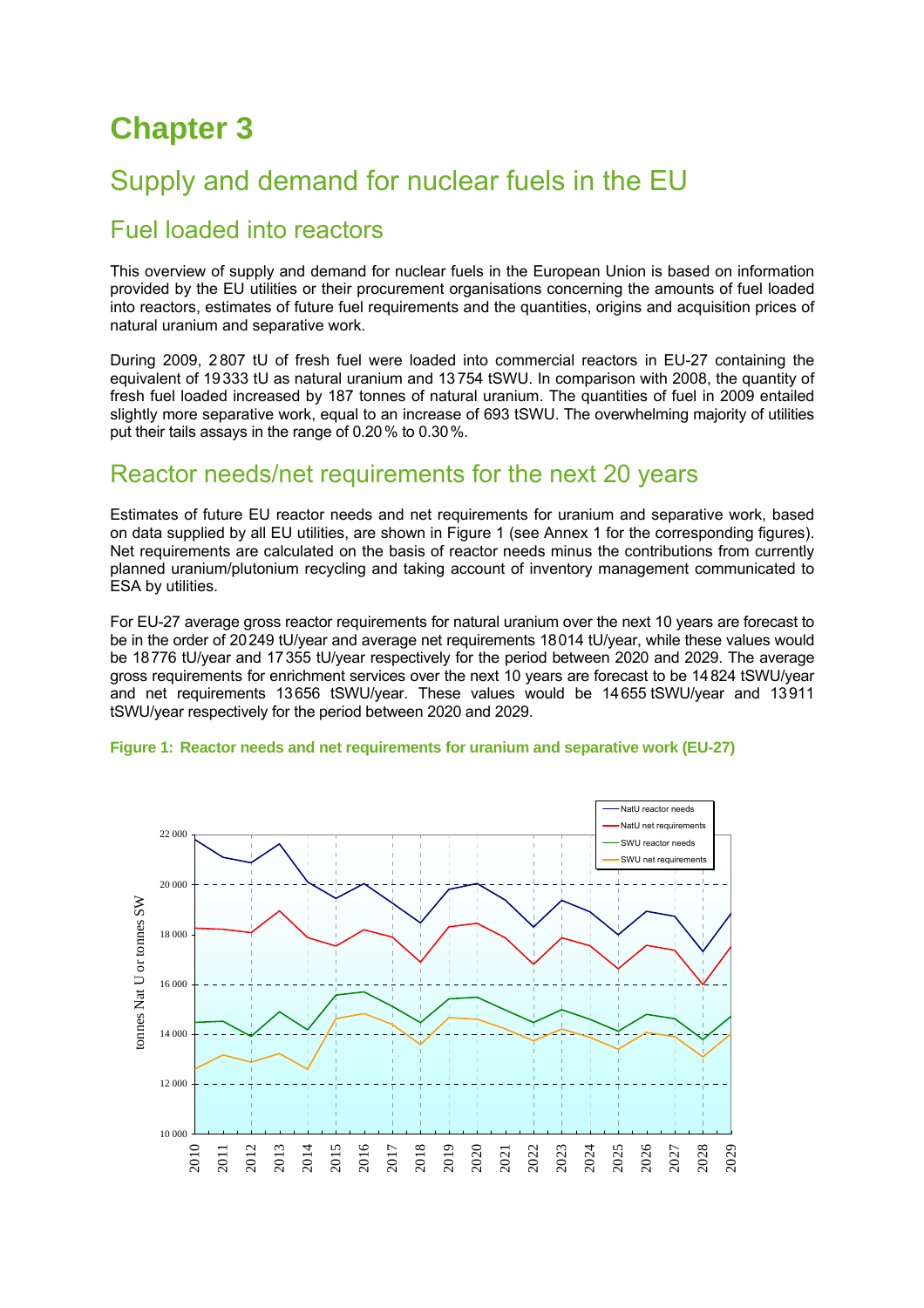Due to enhanced cooperation with the industry, in 2009 ESA was able to collect more data from EU utilities, especially relating to future estimates of needs. Compared with the aggregate requirements reported last year, the estimated future requirements for both natural uranium and separative work show a significant upward shift. The best example of this meaningful change is the fact that the estimated needs for the next decade (2020 to 2029) are significantly higher than the forecasts made before.

From the point of view of nuclear capacity, this fact could confirm a more realistic view on forecasts about the future of nuclear in Europe for the next two decades, including a possible change in nuclear policy in some Member States, with others considering expanding existing sites or building new reactors.

### <span id="page-20-1"></span><span id="page-20-0"></span>Supply of natural uranium

#### Conclusion of contracts

In 2009 ESA processed 52 contracts and amendments relating to ores and source materials (essentially natural uranium). Table 6 gives further details of the type of supply, terms and parties involved.

#### <span id="page-20-2"></span>**Table 6: Natural uranium contracts concluded by or notified to ESA (including feed contained in EUP purchases)**

| <b>Type of contract</b>                                    | <b>Number of contracts</b><br>concluded in 2009 | <b>Number of contracts</b><br>concluded in 2008 |
|------------------------------------------------------------|-------------------------------------------------|-------------------------------------------------|
| Purchase/sale by an EU utility/user                        | 15                                              | 17                                              |
| - multiannual <sup>(1)</sup>                               | 8                                               | 3                                               |
| - spot $(1)$                                               |                                                 | 14                                              |
| Other purchase/sale                                        | 13                                              | 18                                              |
| - between intermediaries <sup>(2)</sup><br>- (multiannual) | 2                                               | 5                                               |
| - between intermediaries <sup>(2)</sup> (spot)             | 11                                              | 13                                              |
| Exchanges and loans <sup>(3)</sup>                         | 8                                               | 11                                              |
| Amendments to purchase contracts $(4)$                     | 16                                              |                                                 |
| Total                                                      | 52                                              | 53                                              |

*(1) Multiannual contracts are defined as contracts providing for deliveries extending over more than 12 months, whereas spot*  contracts provide for either only one delivery or for deliveries extending over a maximum of 12 months, whatever the time *between conclusion of the contract and the first delivery.* 

- *(2) Purchase/sale contracts between intermediaries neither the buyer nor the seller are EU utilities/end-users.*
- (3) This category includes exchanges of ownership and  $U_3O_8$  against UF<sub>6</sub>. Exchanges of safeguards obligation codes and *international exchanges of safeguards obligations are not included.*
- <span id="page-20-3"></span>*(4) The net increase (or decrease) in material for which contracts have been concluded.*

### Volume of deliveries

The deliveries taken into account are those made to EU-27 utilities or their procurement organisations in 2009, excluding research reactors. They also include the natural uranium equivalent contained in enriched uranium purchases. Deliveries and fuel loaded into reactors by EU utilities since 2000 are shown in Figure 2 (see Annex 2 for the corresponding table from 1980 to 2009).

Quantitative analysis shows that 17591 tU were delivered to EU-27 utilities during 2009, i.e. a further decrease of 1031 tU or almost 6% down from 18 622 tU in 2008 and well below the 19 333 tU loaded into reactors. This means that the quantities delivered and loaded are not in balance — there is still a substantial difference of 1742 tU or 9%.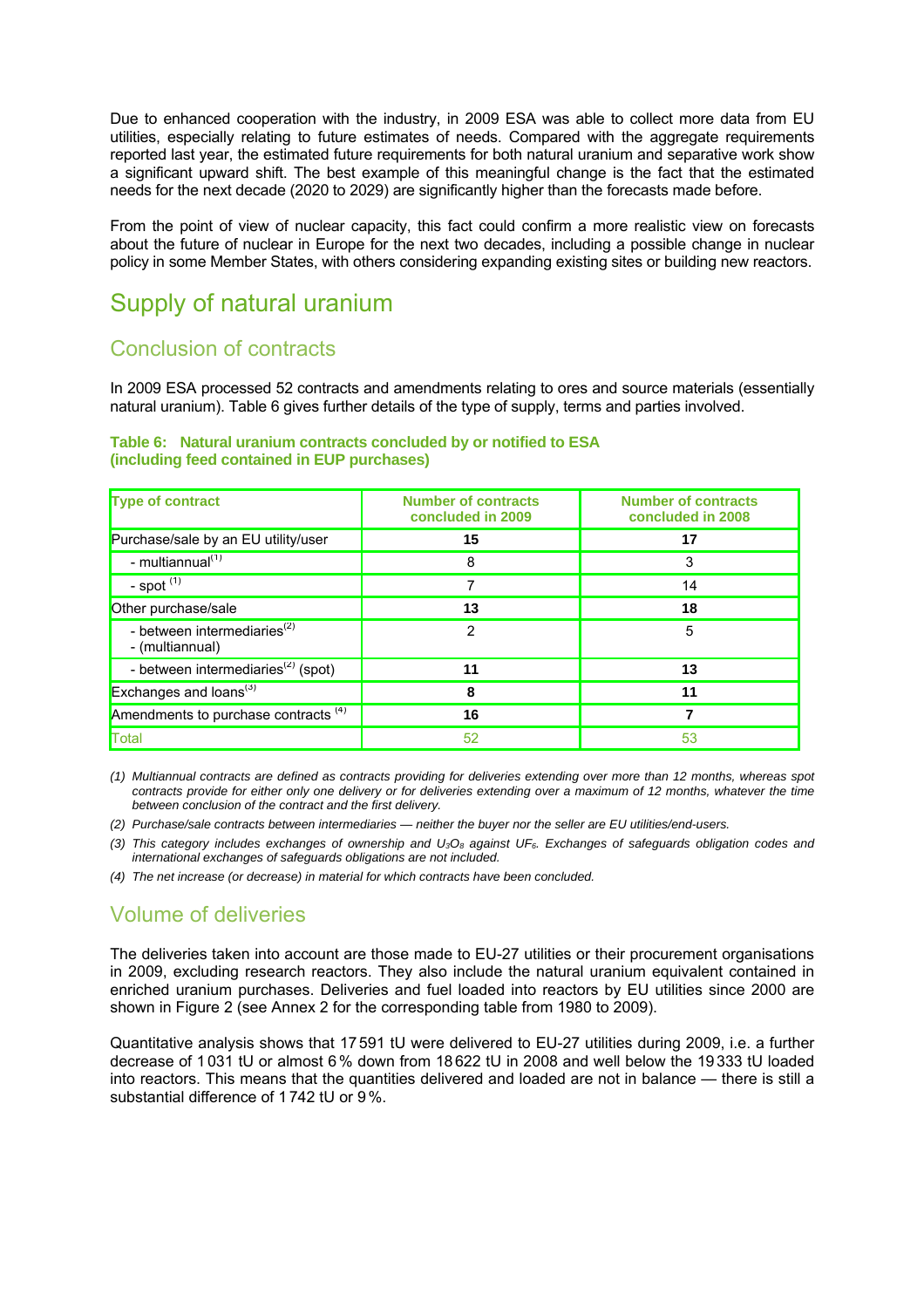<span id="page-21-0"></span>



### <span id="page-21-1"></span>Average prices of deliveries

The European nuclear market makes up around one third of the world market. In 2009 deliveries of natural uranium under long-term contracts to EU utilities accounted for 94.8% of total deliveries and only 5.2% of all uranium deliveries to EU utilities were purchased under spot contracts. The increase in spot contracts — almost twice as many as in 2008 (2.9%) — could be attributed partly to the level of natural uranium spot prices throughout the year. However, there is a strong trend to prefer longterm over short-term supplies.

Relatively, the spot uranium price is the most transparent on the market. The quantity of uranium traded on the spot market is usually less than 15% of the total quantity of uranium traded worldwide.

#### **Definitions for uranium prices**

Until 2008 ESA had been publishing two categories of prices on an annual basis: (i) the ESA natural uranium multiannual price and (ii) the ESA natural uranium spot price. 'Multiannual' contracts are defined as contracts providing for multiple deliveries extending over 12 months. This price index reflects the average long-term price paid by European utilities. In turn, the ESA 'spot' index reflects the most recent developments on the uranium market. Contracts provide for either only one delivery or deliveries extending over a maximum of 12 months.

As stated in ESA's previous Annual Report, ESA introduced a new category of average prices, the ESA long-term historical average uranium price (MAC-3), which is based on the prices of the natural uranium delivered under long-term contracts concluded during the last three years, including relevant amendments to the price levels.

ESA considers that the new index increases transparency on the market and widens the knowledge about the latest prices paid by European utilities. The MAC-3 price index is now considered a significant market indicator since the Working Group on Prices of the ESA Advisory Committee has validated its method and recommended annual publication and backwardation over the previous decade (in progress). Furthermore, the validity of MAC-3 has been confirmed on various occasions where ESA presented this new index (e.g. international symposia, working groups and specialised press).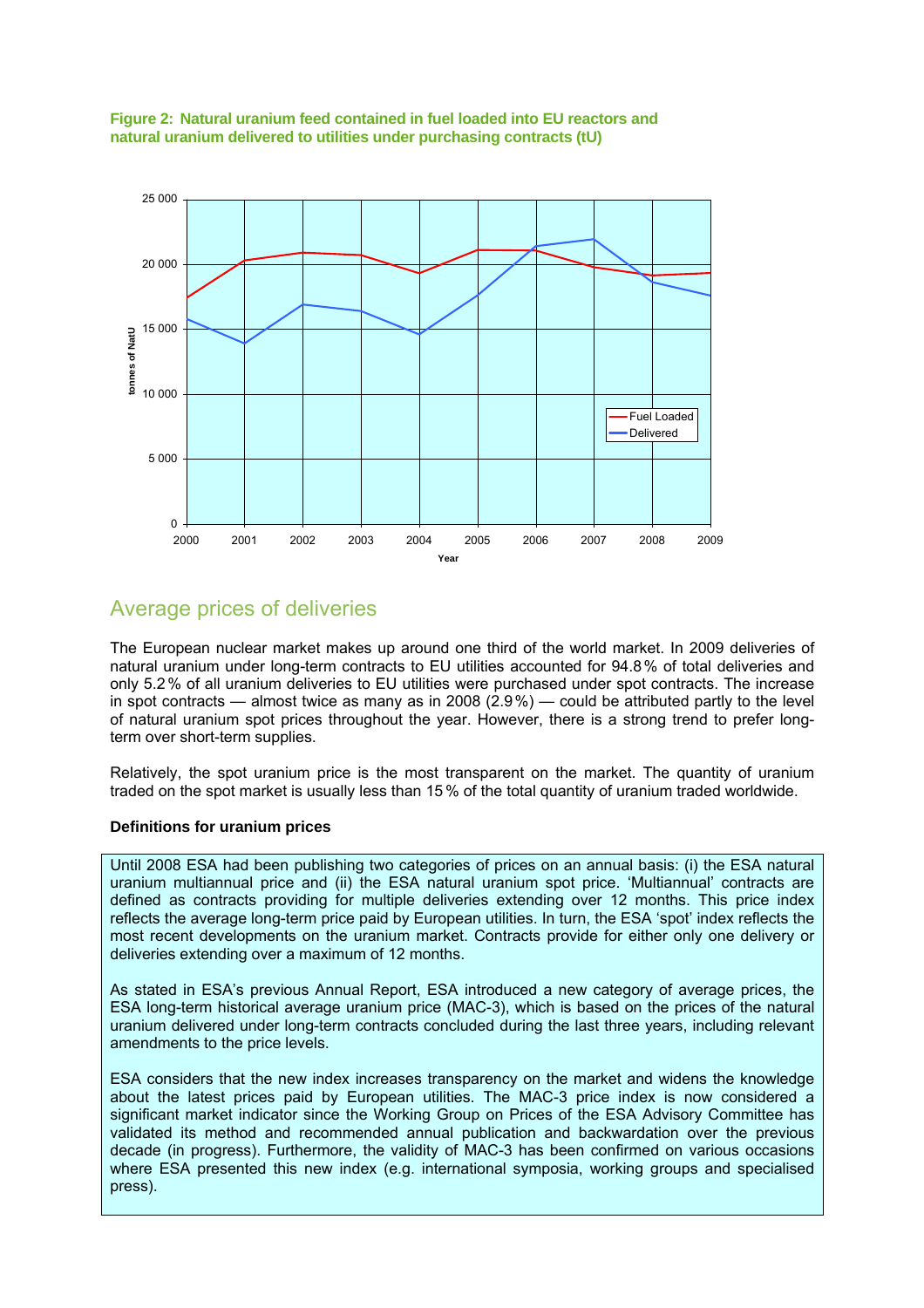In order to provide reliable objective price information, comparable with previous years, only deliveries made to EU utilities or their procurement organisations under purchasing contracts are taken into account for calculating the average prices. In order to ensure statistical reliability (sufficient amounts) and the confidentiality of commercial data (no individual contracts revealed), ESA price indices are calculated only if there are at least five relevant contracts.

To calculate the average price, the original contract prices are converted, using the average annual exchange rates published by the European Central Bank, into € per kilogram of uranium in the chemical form  $U_3O_8$  and then weighted by the quantities covered by each contract. To establish a price excluding the conversion cost, if it was not specified, in 2009 ESA applied a rigorously calculated average conversion price of € 7.92/kgU (US\$ 11.04/kgU), up from € 6.86/kgU (US\$10.09/kgU) for the previous year.

The average price of deliveries under multiannual contracts in 2009 was €55.70/kgU contained in  $U_3O_8$ , 18% up from the €47.23/kgU in 2008 (or US\$29.88/lb U<sub>3</sub>O<sub>8</sub> v. US\$26.72/lb U<sub>3</sub>O<sub>8</sub> in 2008). This index is an average of contracts in force and, as such, shows relatively smooth price changes compared with spot or MAC-3 indices. During the last three years average long-term prices for uranium originating in the Commonwealth of Independent States (CIS) were higher than for non-CIS origin uranium.

The average spot price for natural uranium delivered in 2009 was  $\epsilon$ 77.96/kgU or US\$41.83/lb U<sub>3</sub>O<sub>8</sub>, a substantial decrease of 34% compared with the 2008 price of  $\epsilon$  118.19/kgU or US\$66.86/lb U<sub>3</sub>O<sub>8</sub>. The ESA value for the spot price of natural uranium was consistent with other spot price indicators available on the market. For example, in 2009, the yearly average uranium spot price indicator derived from data published by UX weekly, a market consultancy based in the USA, was US\$46.27/lb. Some utilities took advantage of the low prices to purchase uranium on a discretionary basis. During 2009 natural uranium spot prices stayed relatively lower than last year due to the overall expectations of lower prices and buyers choosing to wait.

Figure 3 shows the ESA average prices for natural uranium since 2000. The corresponding data are presented in Annex 3.



#### <span id="page-22-0"></span>**Figure 3: Average prices for natural uranium delivered under spot and multiannual contracts 2000-2009 (in €kgU and US\$/lb U<sub>3</sub>O<sub>8</sub>)**

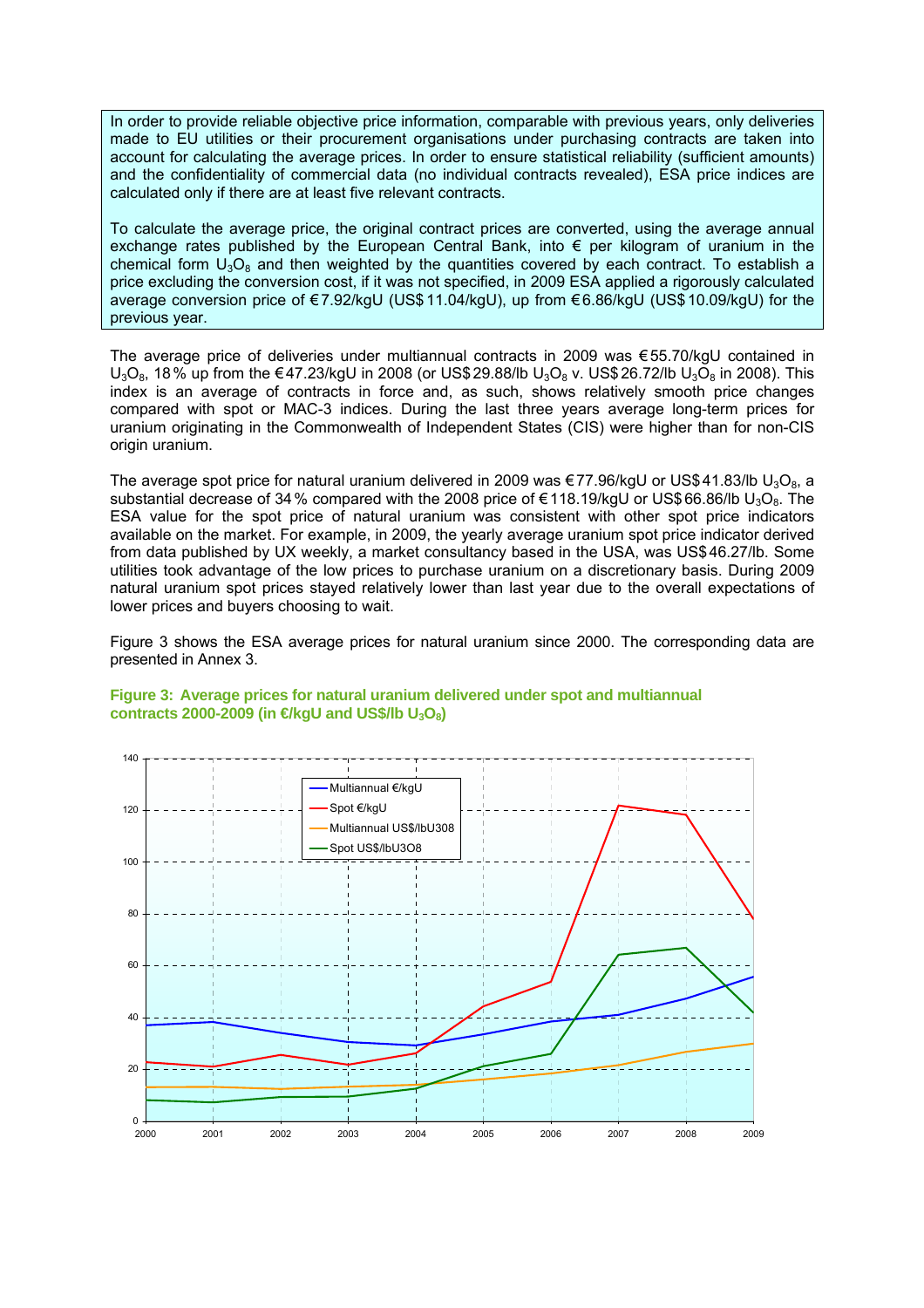The MAC-3 average price in 2009 (including eligible amendments) was  $\epsilon$ 63.49/kgU contained in U<sub>3</sub>O<sub>8</sub> or US\$34.06/lb  $U_3O_8$  (see Annex 3 for detailed price information and Annex 4 for the price calculation method).

The ESA long-term natural uranium price indices are substantially lower than the forward-looking longterm price indicators published by the market consultants Ux weekly and Trade Tech. The forwardlooking long-term natural uranium indicators are estimates of the natural uranium prices which would be paid in future years, if the contract were concluded now. In turn, ESA publishes historical long-term price indices which show the value of uranium delivered under historical long-term contracts in the year in question $13$ .

European utilities are not very exposed to temporary price fluctuations on the market, as they are well covered by existing long-term contracts and hold adequate stocks. This is also proved by the fact that over the last few years, when the forward-looking long-term uranium price remained relatively high, very few new long-term supply contracts for natural uranium were concluded by EU utilities (see Table 6).

Since 2007 the forward-looking long-term natural uranium price indicators have normally been higher than the spot prices. This tendency indicates that the current value of natural uranium to be delivered in the distant future is higher than that of uranium delivered now. The natural uranium purchasers are willing to commit themselves to a rather high natural uranium price in future years for security of supply reasons to minimise market-related risks and avoid uranium storage costs.

### <span id="page-23-0"></span>**Origins**

Canada's position as the leading supplier of natural uranium to EU utilities had already been challenged by Russia and Australia in previous years. After a substantial increase of 27.1% in its uranium deliveries, Australia became the EU's primary source of natural uranium, supplying 3800 tU or more than a fifth of the total deliveries to the EU in 2009.

Russia retained its place as second biggest supplier of natural uranium with approximately 3600 tU in 2009. However, it is worth mentioning that this amount could also include other CIS material, HEU and other secondary sources.

Canada delivered almost 3 300 tU during 2009 to become the third biggest supplier of EU utilities. In addition, direct purchases from Kazakhstan further increased this year but remained relatively low at some 1600 tU, especially considering Kazakhstan's production and capacity levels as number one uranium producer in the world. Given the potential of both Kazakhstan and Uzbekistan, the amount of uranium from these countries is expected to increase in the years ahead. Figure 4 shows the origins of uranium deliveries to the EU in 2009.

 $12$ *13 For example, in 2009 the ESA long-term natural uranium price was €55.70/kgU, while at the same time the average of the forward-looking price indicators published by Ux weekly and Trade Tech was €109.0/kgU.*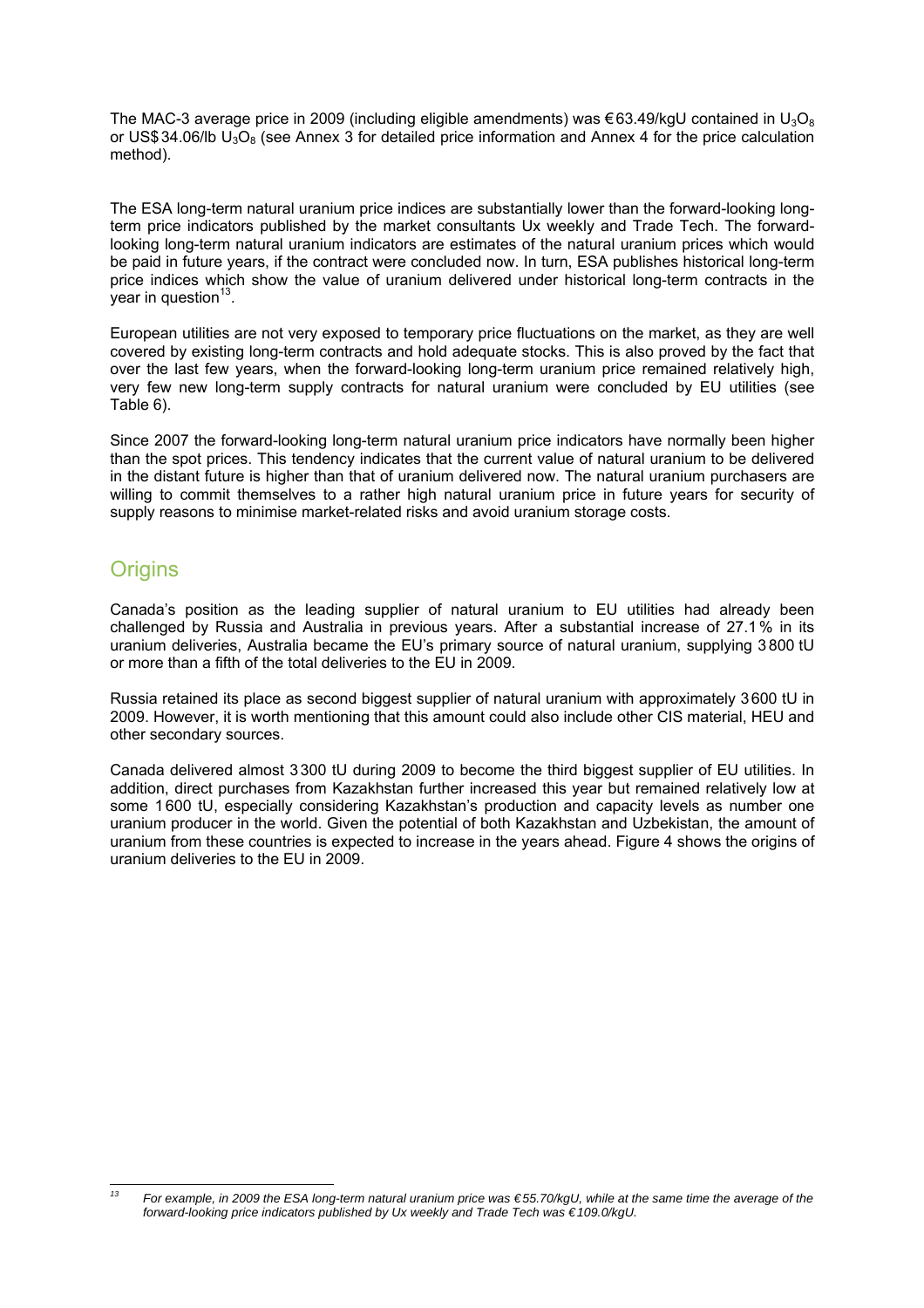#### <span id="page-24-0"></span>**Figure 4: Sources of uranium delivered to EU utilities in 2009 (% share)**



European uranium delivered to EU utilities originated from the Czech Republic and Romania and covered just below 3% of the EU's total needs (a total of 480 tU). In 2009 the amount of re-enriched tails material totalled 193 tU, down from 688 tU in 2008, while the amount of HEU feed used increased by 125 tU to 675 tU in a year.

<span id="page-24-1"></span>

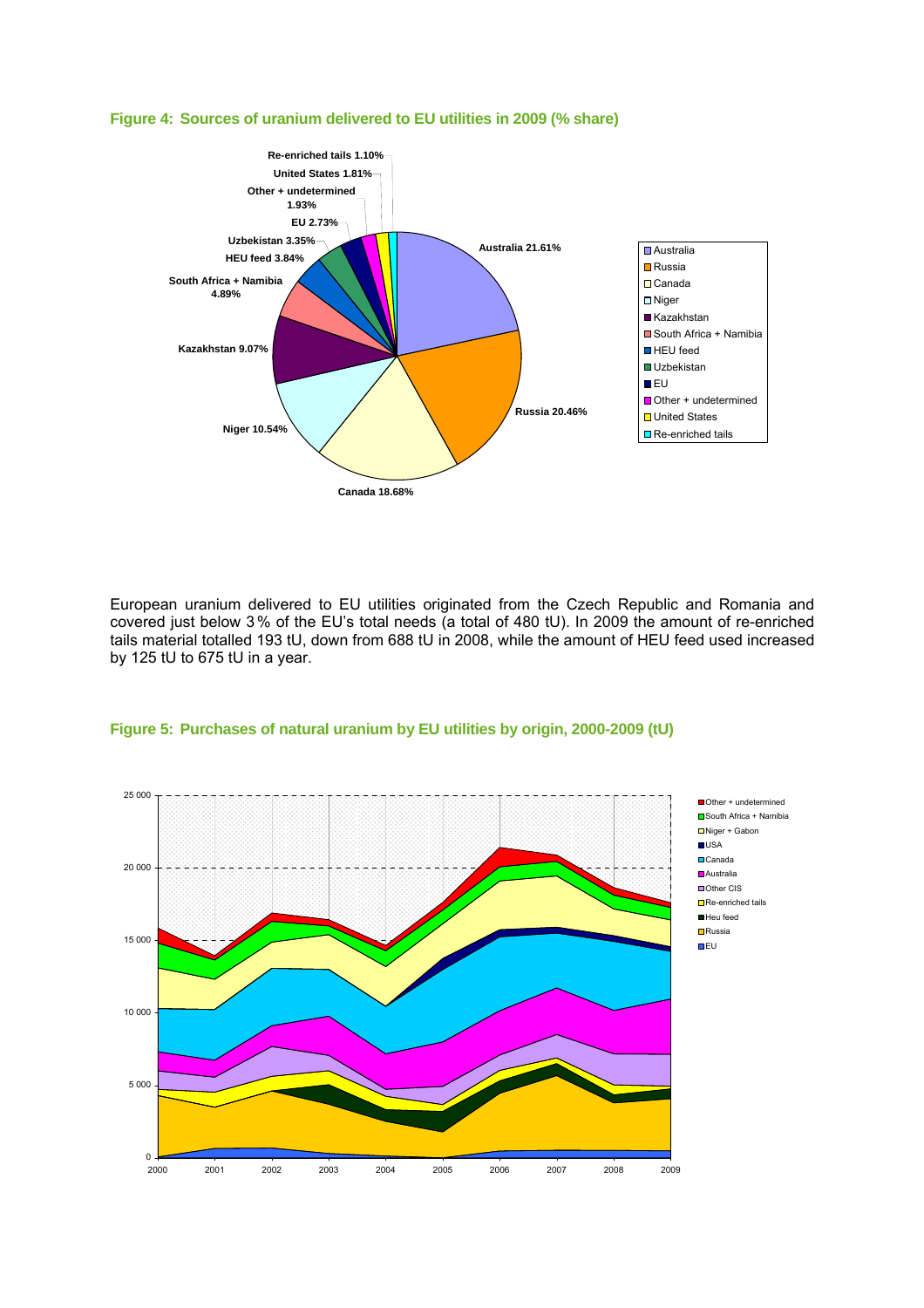# <span id="page-25-1"></span><span id="page-25-0"></span>Special fissile materials

### Conclusion of contracts

Table 7 shows the number of contracts and amendments relating to special fissile materials (enrichment, enriched uranium and plutonium) dealt with during 2009 in accordance with ESA's procedures.

<span id="page-25-2"></span>

|  |  | Table 7: Special fissile material contracts concluded by or notified to ESA |
|--|--|-----------------------------------------------------------------------------|
|  |  |                                                                             |

| Type of contract                                   | Number of contracts 2009 | Number of contracts 2008 |
|----------------------------------------------------|--------------------------|--------------------------|
| A. Special fissile materials                       | 65                       | 72                       |
| Purchase (by an EU utility/user)                   | 13                       | 10                       |
| Sale (by an EU utility/user)                       | 10                       | 8                        |
| Purchase/sale (between two EU utilities/end-users) | 4                        | 3                        |
| Purchase/sale (intermediaries)                     | 15                       | 17                       |
| Exchanges                                          | 10                       | 16                       |
| Loans                                              | 0                        | 2                        |
| Pool                                               | 6                        | 9                        |
| Total <sup>(1)</sup>                               | 58                       | 65                       |
| <b>Contract amendments</b>                         | 7                        |                          |
| <b>B.</b> Enrichment notifications <sup>(2)</sup>  | 18                       | 11                       |
| Notifications of amendments                        | 23                       | 8                        |

*(1) In addition, there were transactions for small quantities (Article 74 of the Euratom Treaty) which are not included here.* 

<span id="page-25-3"></span>*(2) Contracts with primary enrichers only.* 

### Deliveries of low-enriched uranium

In 2009 the enrichment services (separative work) contained in the fuel supplied to EU utilities totalled 11905 tSWU, delivered in 2 176 tonnes of low-enriched uranium (tLEU) which contained the equivalent of 16497 tonnes of natural uranium feed. In 2009 enrichment service deliveries to EU utilities decreased by 12.2% compared with 2008.

The tails assay used to calculate the natural uranium feed and separative work components has a significant impact on the values of these components. An increase in the tails assay increases the amount of natural uranium and reduces the amount of separative work required to produce the same amount of enriched uranium. The optimum tails assay is dictated by the prices of natural uranium and separative work. For its calculations ESA used the contractual tails assay declared by the utilities or, when this was not available, a standard 0.30 %.

As regards the providers of enrichment services, almost two thirds of the EU separative work required was carried out by the two European enrichers (Areva-Eurodif and Urenco).

| <b>Enricher</b>       | <b>Quantities in</b><br>2009 (tSWU) | <b>Share in</b><br>2009 (%) | <b>Quantities in</b><br>2008 (tSWU) | <b>Share in</b><br>2008 (%) | <b>Change over</b><br>$2008 (^{\circ\circ})$ |
|-----------------------|-------------------------------------|-----------------------------|-------------------------------------|-----------------------------|----------------------------------------------|
| EURODIF+URENCO (EU)   | <b>7833</b>                         | 65.80                       | 9078                                | 66.95                       | $-13.71%$                                    |
| <b>TENEX (Russia)</b> | 3619                                | 30.40                       | 3856                                | 28.43                       | $-6.15%$                                     |
| USEC (USA)            | 195                                 | 1.64                        | 626                                 | 4.62                        | $-68.85%$                                    |
| Others $14$           | 258                                 | 2.17                        |                                     | 0                           |                                              |
| Total                 | 11905                               | 100                         | 13560                               | <b>100</b>                  | $-12.21%$                                    |

#### <span id="page-25-4"></span>**Table 8: Providers of enrichment services delivered to EU utilities**

*<sup>14</sup> Including reprocessed re-enriched uranium.* 

 $14$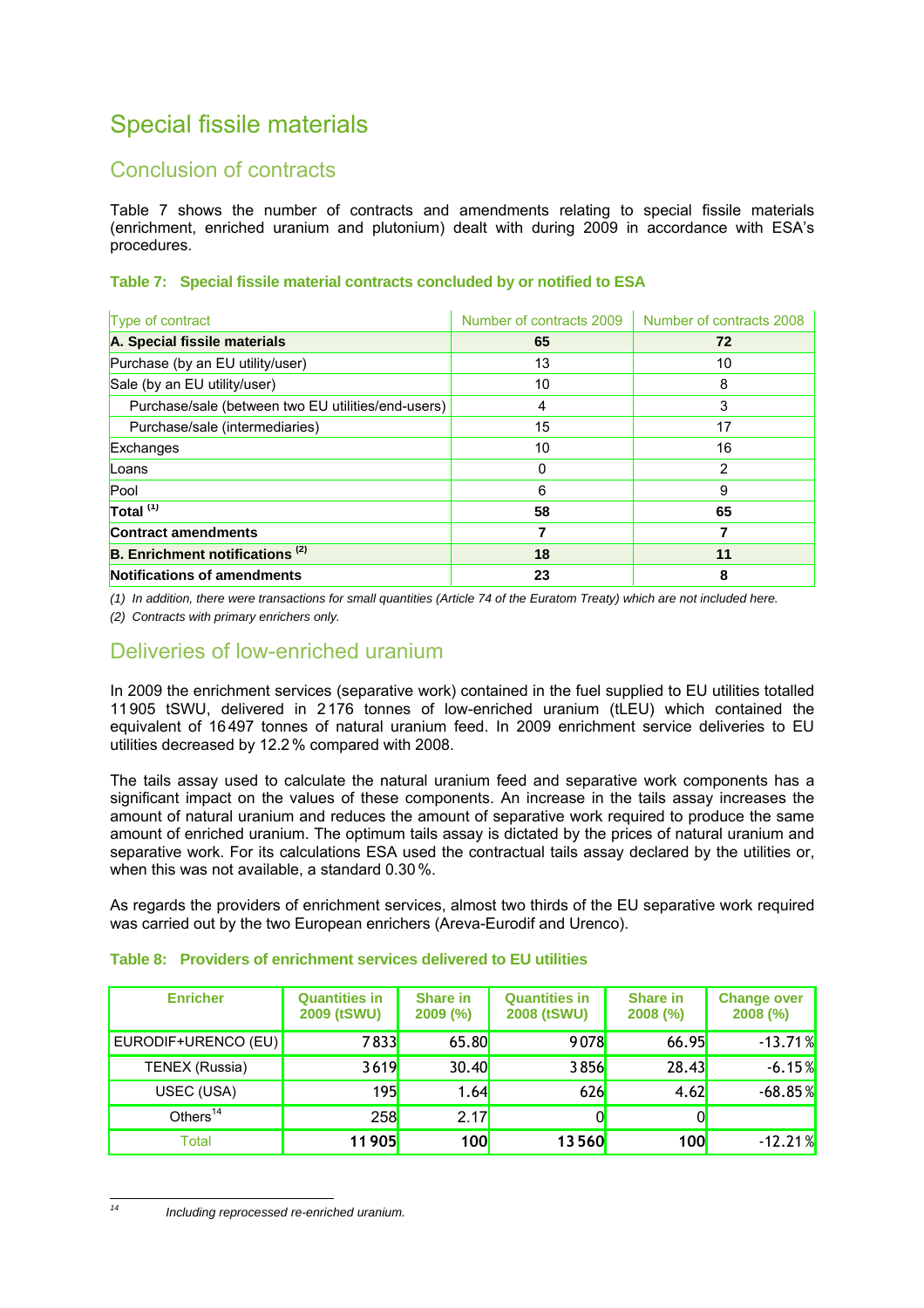Deliveries of separative work from TENEX (Russia) to EU utilities under purchasing contracts totalled 3619 tSWU, a decrease of 237 tSWU compared with 2008 but still around 30º% of the total enrichment services supplied to EU utilities.



#### <span id="page-26-0"></span>**Figure 6: Supply of enrichment to EU utilities by provider, 2000-2009**

Enrichment services provided from USEC totalled only 195 tSWU and accounted for about 1.64% of the total enrichment services supplied to EU-27. Figure 6 shows the enrichment services provided to EU utilities by origin since 2000.

#### <span id="page-26-1"></span>Plutonium and mixed-oxide fuel

Use of mixed-oxide fuel (MOX, see footnote 11) is attracting more attention, as it is seen as a viable option in both economic and waste management terms. Some nuclear countries consider this option beneficial for both the nuclear community and society, for at least two main reasons:

- MOX fuel is manufactured from plutonium recovered from spent fuel;
- MOX fuel also provides a means of burning plutonium to produce electricity, thus contributing to non-proliferation.

Plutonium (Pu) is an inherent by-product of operation of nuclear reactors and worldwide stocks might exceed 250 tonnes today. MOX fuel is expected to supply about 5% of the fuel requirements for the world's nuclear reactors. At present MOX fuel provides about 2% of the new nuclear fuel used worldwide.

Transactions involving plutonium mainly related to use for MOX fuel fabrication: ESA co-signed four such contracts in 2009. Reprocessing of irradiated fuel continued at the La Hague plant in France, which was able to reprocess all the material offered for reprocessing and even has some spare capacity. Reprocessing restarted during 2008 at the THORP plant in the United Kingdom.

The quantities loaded into EU reactors and the estimated savings from use of MOX fuel are shown in Table 9 (no MOX fuel is used in the EU-12). The quantity of MOX fuel loaded totalled 10 282 kg Pu in 2009, down from 16 430 kg Pu in 2008.

<span id="page-26-2"></span>**Table 9: Use of plutonium in MOX in EU-27 and estimated natural uranium (NatU) and separative work savings**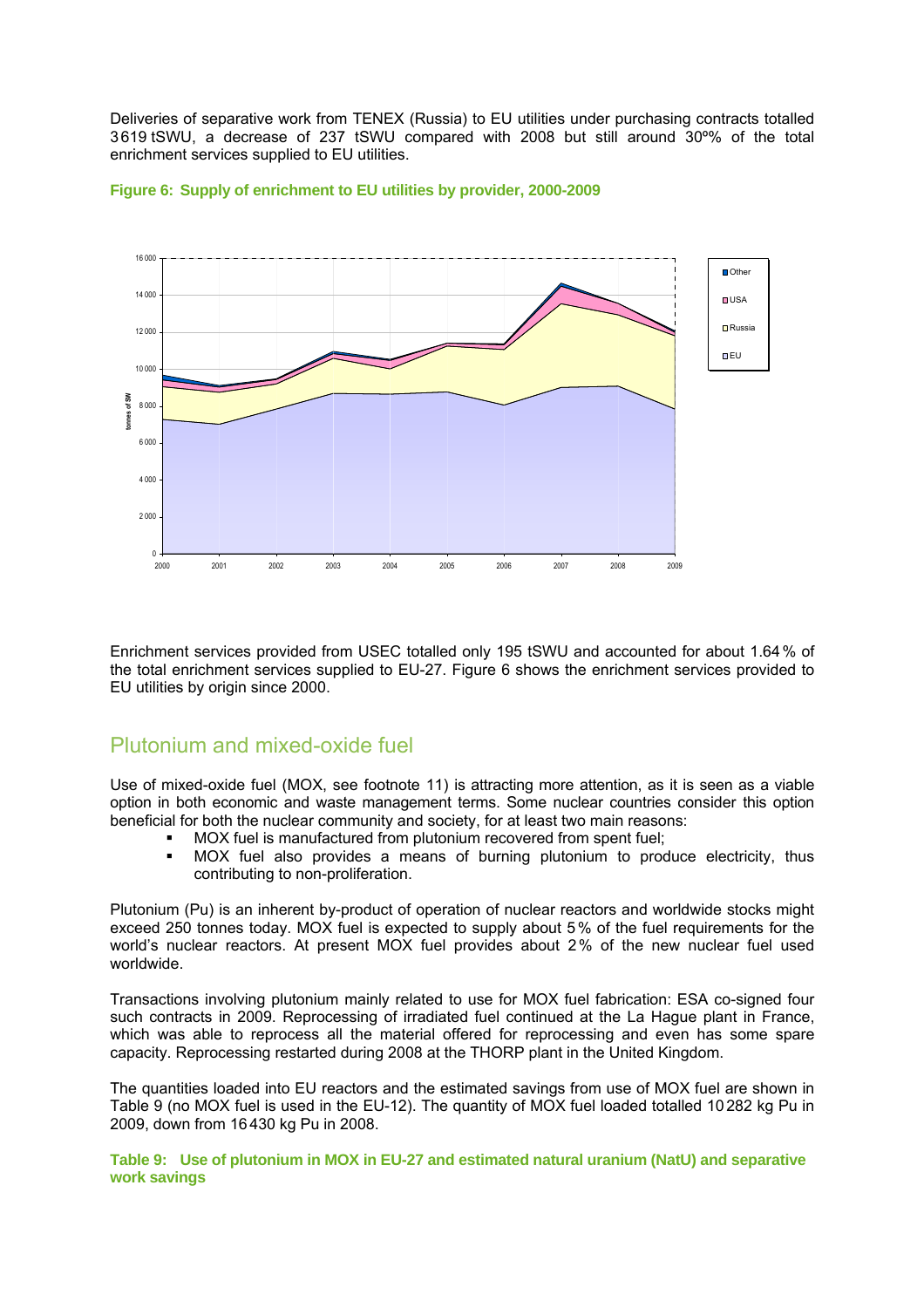| Year               | kg Pu  | <b>Savings</b> |       |
|--------------------|--------|----------------|-------|
|                    |        | tNatU          | tSWU  |
| 1996               | 4050   | 490            | 320   |
| 1997               | 5770   | 690            | 460   |
| 1998               | 9210   | 1110           | 740   |
| 1999               | 7230   | 870            | 580   |
| 2000               | 9130   | 1100           | 730   |
| 2001               | 9070   | 1090           | 725   |
| 2002               | 9890   | 1190           | 790   |
| 2003               | 12120  | 1450           | 970   |
| 2004               | 10730  | 1290           | 860   |
| 2005               | 8390   | 1010           | 670   |
| 2006               | 10210  | 1225           | 815   |
| 2007               | 8624   | 1035           | 690   |
| 2008               | 16430  | 1972           | 1314  |
| 2009               | 10282  | 1234           | 823   |
| <b>Grand total</b> | 131136 | 15756          | 10487 |

Note that the published figures on natural uranium and separative work savings could vary, depending on the calculation method. In this report ESA assumed that one tonne of plutonium saves the equivalent of 120 tonnes of natural uranium and 80 tonnes of separative work.

### <span id="page-27-0"></span>ESA findings, recommendations and diversification policy

The overview of EU utilities' supply policy for the next ten years, produced by ESA on the basis of information received at the end of 2009, points to the conclusion that European utilities cover their current and future requirements mainly by means of long-term contracts. This approach is in line with ESA recommendations. On the basis of the results of the same survey, ESA also observes that the aggregate level of stocks and the contractual coverage are adequate to meet the needs of utilities.

In 2009 natural uranium continued to be supplied to the EU by trustworthy suppliers and from diversified sources. Altogether there were more than 10 different sources of supply.

Regarding diversification of sources of supply of enriched uranium to EU utilities, almost two thirds of the separative work required was performed by the two European enrichers (Areva-Eurodif and Urenco).

One external source of supply of SWUs is the US enricher USEC, though its share of the LEU supply was only 1.64%.

However, the bulk of external supplies of separative work come from TENEX (Russian Federation) which supplies 30.40% of enriched uranium delivered to EU. Expressed as a percentage of total enrichment needs, it covered 21.56% for EU-15 and 8.84% for EU-12 Member States. In absolute terms, the picture is more contrasting: for EU-15 direct dependence on Russian enrichment services stood at 23.75% of those countries' needs, whereas for EU-12 this dependence was as high as 95.90%.

The significant differences in supply patterns and, therefore, in diversification of sources of supply is due to the fact that utilities with western technology traditionally obtain uranium and services (for example, enrichment) under separate contracts from diversified sources, whereas utilities using Russian technology usually purchase fabricated fuel assemblies under the same contract (including supply of uranium and enrichment) with a single supplier.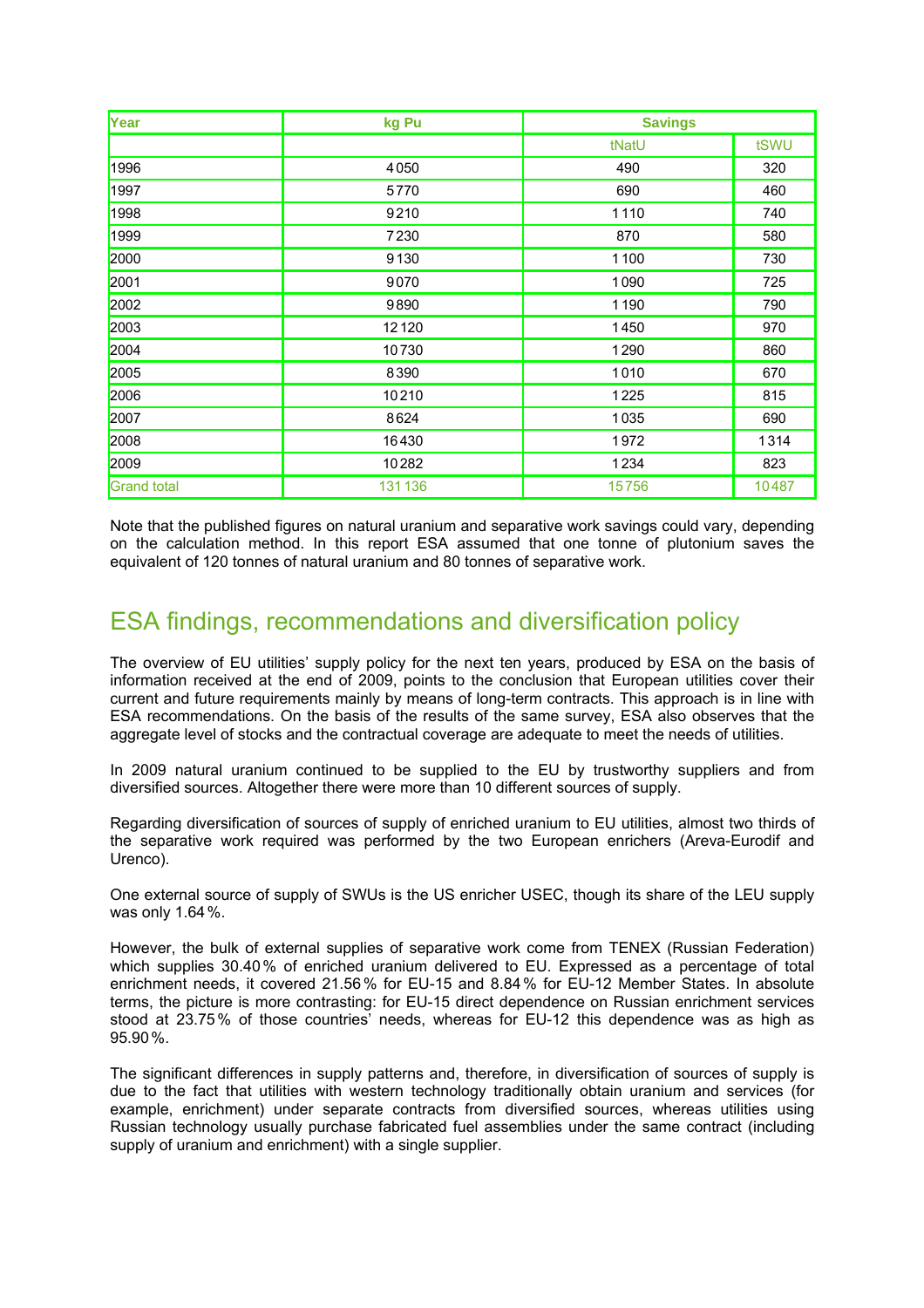In addition, supply contracts signed before EU-12 Member States joined the EU have been 'grandfathered' under Article 105 of the Euratom Treaty. In practice, grandfathered contracts sometimes keep certain EU utilities entirely dependent on a single external supplier.

The Euratom Supply Agency continues to recommend that EU utilities maintain an adequate level of strategic inventories and use market opportunities to increase their inventories, depending on their individual circumstances. It also recommends that utilities cover most of their needs under long-term contracts with diversified sources of supply.

The Supply Agency continues to monitor the market, especially supplies of natural and enriched uranium to the EU, in order to ensure that EU utilities have diversified sources of supply and do not become over-dependent on any single source. This is performed by validating or refusing to sign contracts and regularly exchanging information with the industry. One key goal for long-term security of supply is to maintain the viability of the EU industry at every stage of the fuel cycle.

As regards enrichment of reprocessed uranium by downblending HEU or by re-enrichment (in the Russian Federation), ESA generally welcomes reprocessing of spent fuel and considers that the availability of recycled uranium is increasing the security of supply of Community users. Furthermore, blending recycled uranium with HEU of military origin is beneficial for nuclear disarmament and nonproliferation of nuclear materials. Therefore when implementing its diversification policy ESA takes into account these positive aspects of use of reprocessed fuel. In 2009 some 2% of the EU's total enrichment needs were covered by using reprocessed uranium.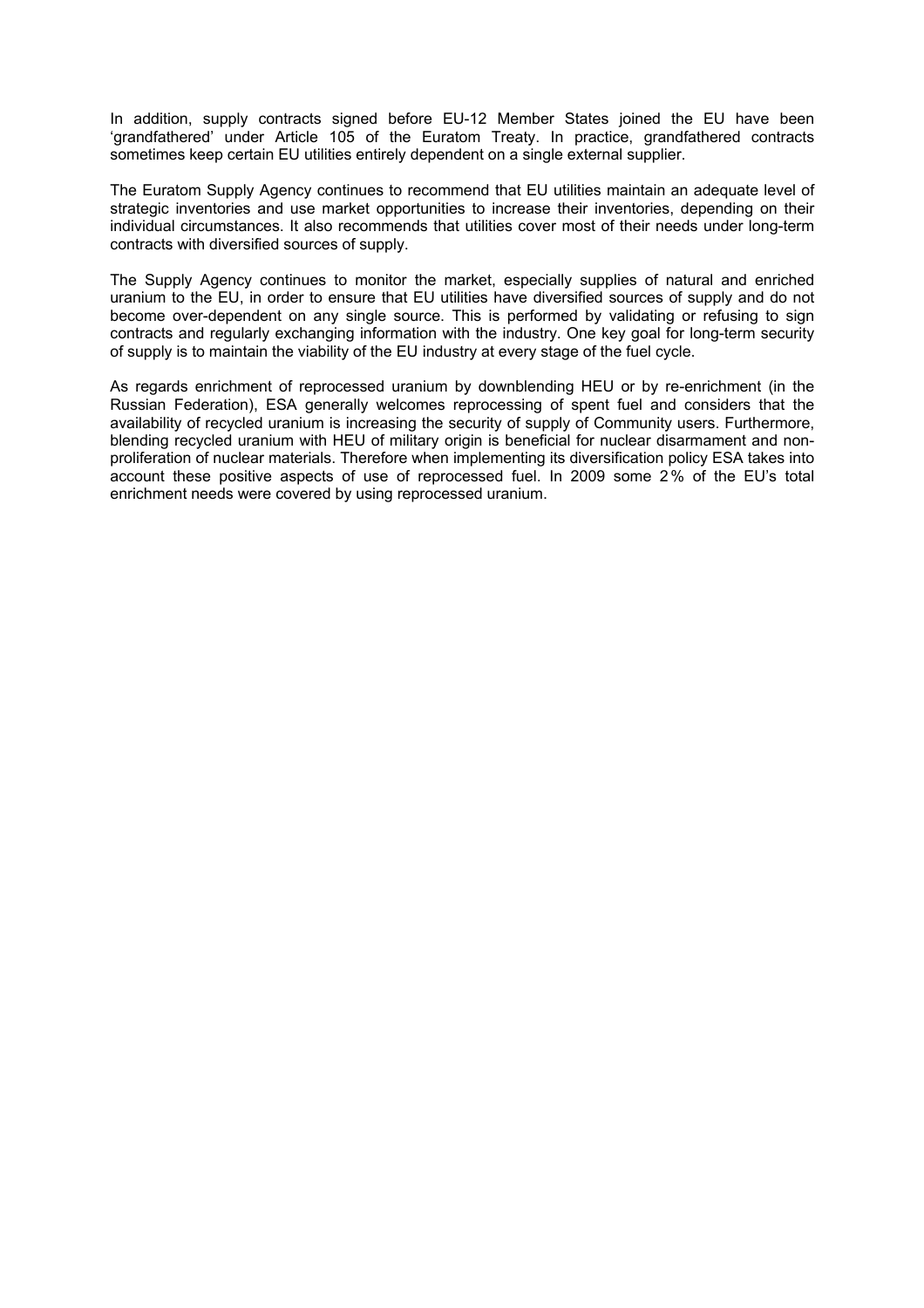# <span id="page-29-1"></span><span id="page-29-0"></span>**Chapter 4**

# ESA work programme for 2010

In line with the tasks conferred on it under Chapter 6 of the Euratom Treaty and its new statutes, ESA built its 2010 work programme around four major objectives:

#### **1) Maintaining the policy of promoting diversification of sources of supply**

The limited production of nuclear materials within the EU itself creates a need to diversify sources of supply to a satisfactory degree in order to guarantee security of supply of nuclear fuel to utilities in the Community. By participating in the process of evaluating and signing supply contracts for nuclear materials and acknowledging the transactions covering provision of the entire cycle of nuclear fuel services, ESA will continue to guarantee security of supply.

#### **2) Developing a nuclear observatory**

This task confirmed in ESA's statutes in 2008 was implemented during the second half of 2009. The first measure taken by ESA in this area was to ask the Advisory Committee to think about ways to obtain more accurate and timely information about developments on the nuclear market. In parallel, the Agency will continue its efforts to improve data processing methods.

#### **3) Intensifying international relations**

In order to carry out efficiently its tasks of nuclear observatory and guarantor of security of supply, ESA has to develop relations with international entities.

#### **4) Closely monitoring technological developments**

ESA will closely monitor developments in nuclear technology in order to acquire the latest available knowledge on possible changes in demand for nuclear fuel and, thus, be able adequately to evaluate the impact on security of supply of nuclear fuels to EU utilities.

#### **Promoting diversification of sources of supply**

Since the Agency was established in 1960 its main task has been to put into practice the principle of equal access to supplies of nuclear materials for EU Member States, paying particular attention to diversification of sources of supply.

This is one of the key priorities of EU energy policy, as confirmed in the Commission's 2006 Green Paper<sup>15</sup>, in the Second Strategic Energy Review<sup>16</sup> and, finally, in the Europe 2020 Strategy<sup>17</sup>. ESA's task is also in line with the Treaty of Lisbon which aims, in a spirit of solidarity between Member States, to ensure security of energy supply in the Union.

By signing the supply contracts for ores, source materials and special fissile materials produced within or outside the Community (Article 52 of the Euratom Treaty) ESA monitors diversification of sources. Notifications to ESA of contracts for processing, converting or shaping materials (Article 75 of the Treaty) also give the Agency an overview of needs and industrial capacity in the Union.

However, there is one exemption from the principle of diversification: it applies to Member States equipped with Russian design reactors and which had concluded long-term supply contracts before they joined the EU. Article 105 of the Euratom Treaty protects the rights acquired under these contracts until they expire.

#### **Specific objective No 1**

1) Exercise ESA's exclusive rights to conclude supply contracts in order to continue to guarantee security of supply of nuclear materials to users in the EU;

 $15$ *15 A European Strategy for Sustainable, Competitive and Secure Energy, COM(2006) 105 final. 16 COM(2008) 781 final. 17 COM(2010) 2020.*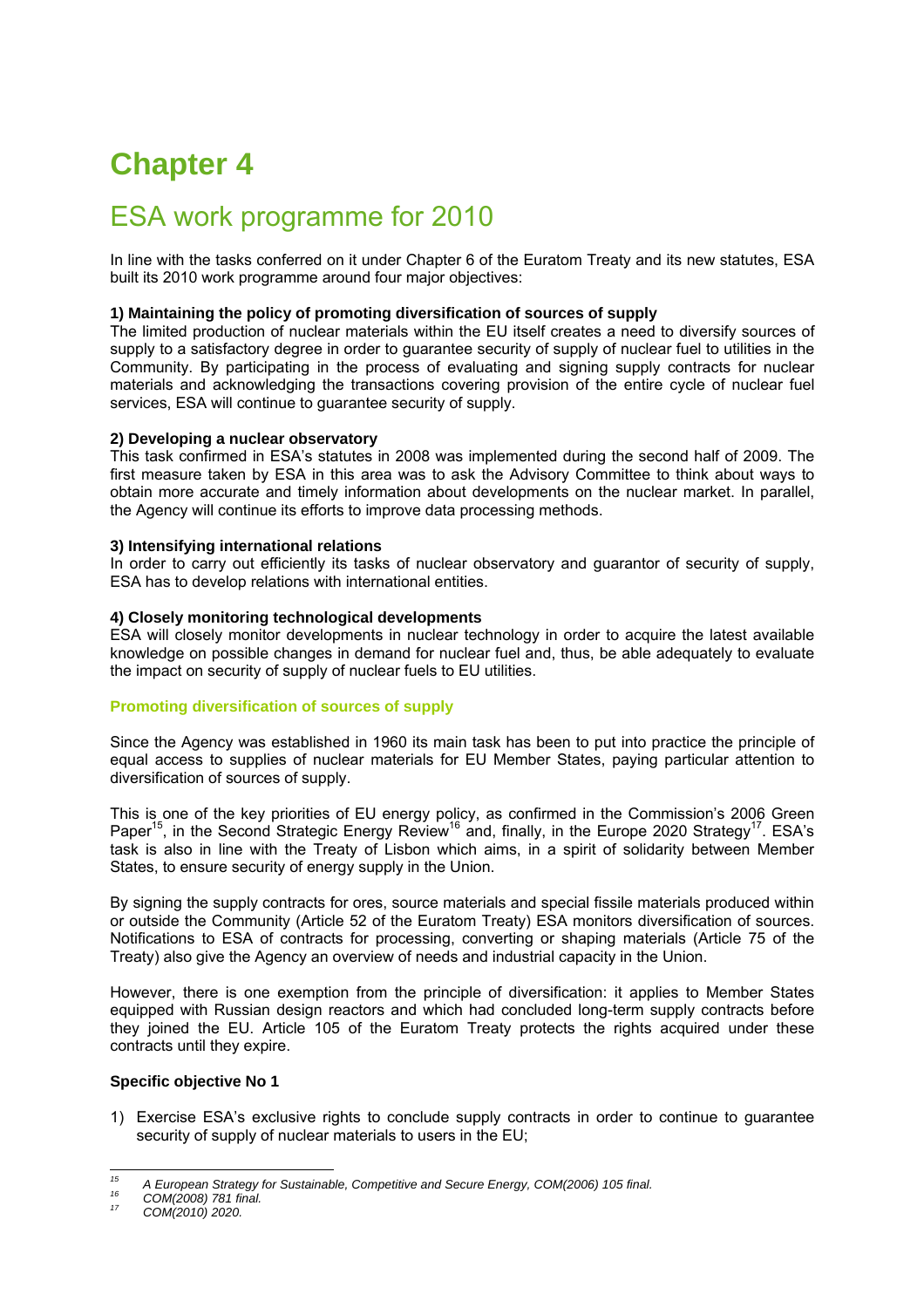2) Acting in compliance with the principles established by the Euratom Treaty and with the guidelines developed by the Council and the Commission, strive to optimise the Agency's signature and acknowledgement procedures for contracts in the light of developments on the nuclear market.

#### **Developing a nuclear market observatory**

As part of its drive for optimisation, the Agency must make sure that it has the necessary information at its disposal in order to carry out the function of nuclear market observatory. This new task given to the Agency by its statutes entails developing analytical capacity and forecasting skills based on timely and accurate information relating to all stages of the nuclear fuel cycle.

The main and the most accurate source of information for the Agency are the supply contracts for materials and services plus the complementary data transmitted by the industry annually about execution of these contracts.

ESA has already started to upgrade its data processing methods which should allow it to fine-tune its market observation capacity and respond to the expectations of operators better. On the basis of this upgrade, in 2009 ESA was able to publish a new multiannual natural uranium price index (MAC-3) which reflects the latest market developments. Furthermore, in this context, ESA intends to publish the indicative price of natural uranium on a quarterly basis.

These measures will also lay the foundation for building up comprehensive overviews of the situation and trends on the nuclear cycle market. ESA's Annual Report and quarterly reports will remain the main ways to present the analyses by the nuclear market observatory.

Finally, the ESA website will include a special page presenting the activities of the nuclear observatory with direct access to information about market developments.

#### **Specific objective No 2**

ESA will boost its market observation and monitoring activities by:

- 1) Monitor general trends on the nuclear market and publish an overview of market developments in ESA's Annual Report and quarterly market reports with the support of the Advisory Committee;
- 2) Intensify analysing capacities about developments in the price of natural uranium in close cooperation with the Advisory Committee;
- 3) Gradually widen the range of data processed by the nuclear observatory available on the ESA website.

#### **Intensifying international relations**

This activity is essential for ESA in order to accomplish the nuclear observatory tasks entrusted to the Agency in 2008.

The quality and neutrality of the analyses of the nuclear cycle market provided by ESA are being sought more and more by groups of international experts. In order to raise the profile of its activities as a market observatory and to carry out its other tasks efficiently, ESA will maintain regular contacts not only with international nuclear organisations such as the IAEA and the OECD's Nuclear Energy Agency (NEA) but also with a number of market players outside the EU.

#### **Specific objective No 3**

- 1) Intensify the frequency of exchanges with international organisations and the nuclear industry;
- 2) Intensify contacts with key players on the nuclear market located outside the EU;
- 3) Intensify relations with the Advisory Committee and develop common action in working groups.

**Closely monitoring technological developments**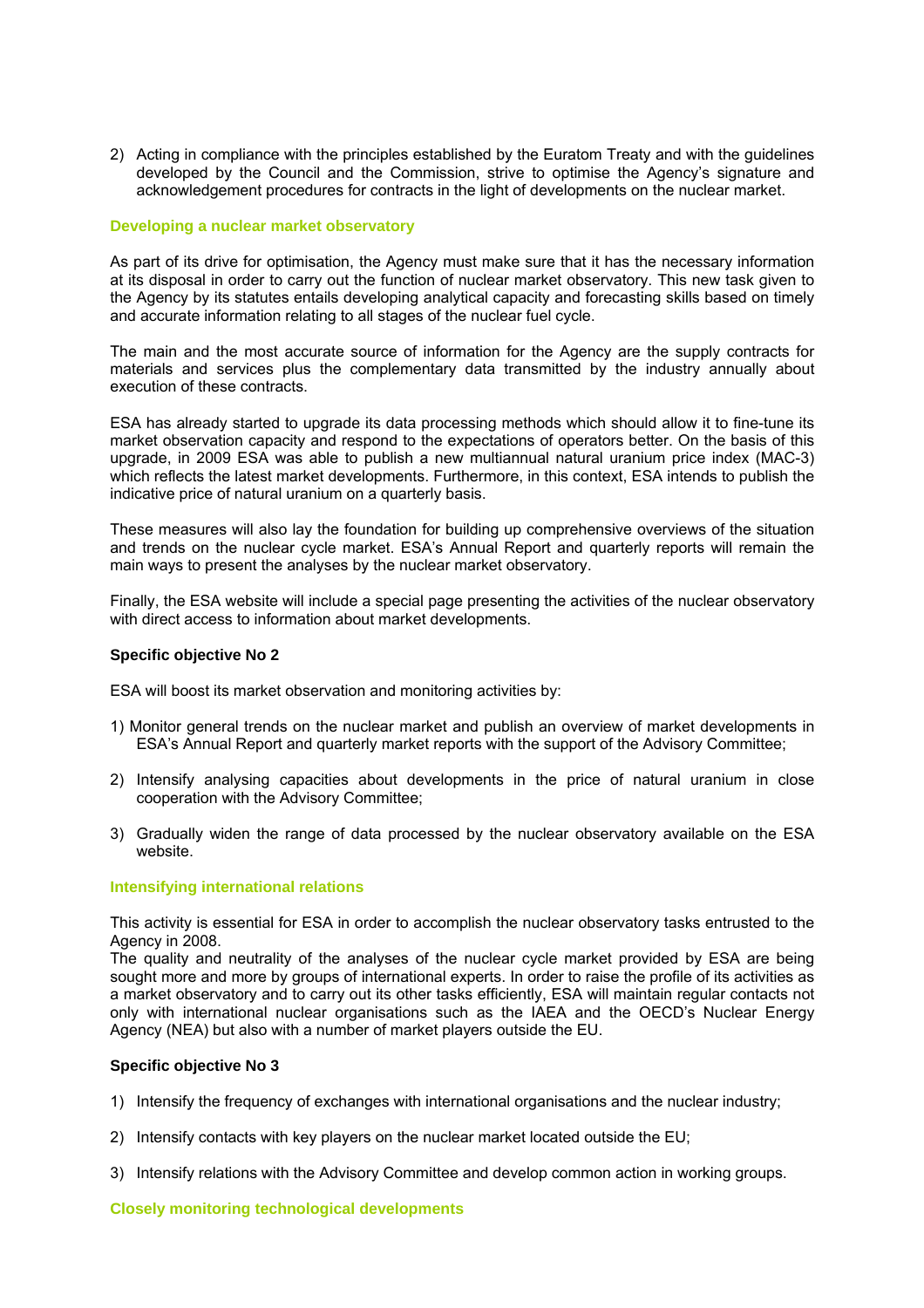ESA will actively monitor research and development activities especially within the Sustainable Nuclear Energy Technology Platform and the Technology Platform for Implementing Geological Disposal, launched with the support of the Commission, and also in other Community or international R&D fora which will have an impact on nuclear fuel cycle management — i.e. reprocessing waste, reducing the volume of waste, improving reactor efficiency, etc. — and thus directly influence the nuclear fuel market.

#### **Specific objective No 4**

- 1) Review the latest technological developments related to fuel cycle management in Advisory Committee meetings or at specifically organised events;
- 2) Take account of the knowledge acquired from the latest technological developments in the security of supply policy applied by the Agency;
- 3) Take part in relevant R&D activities.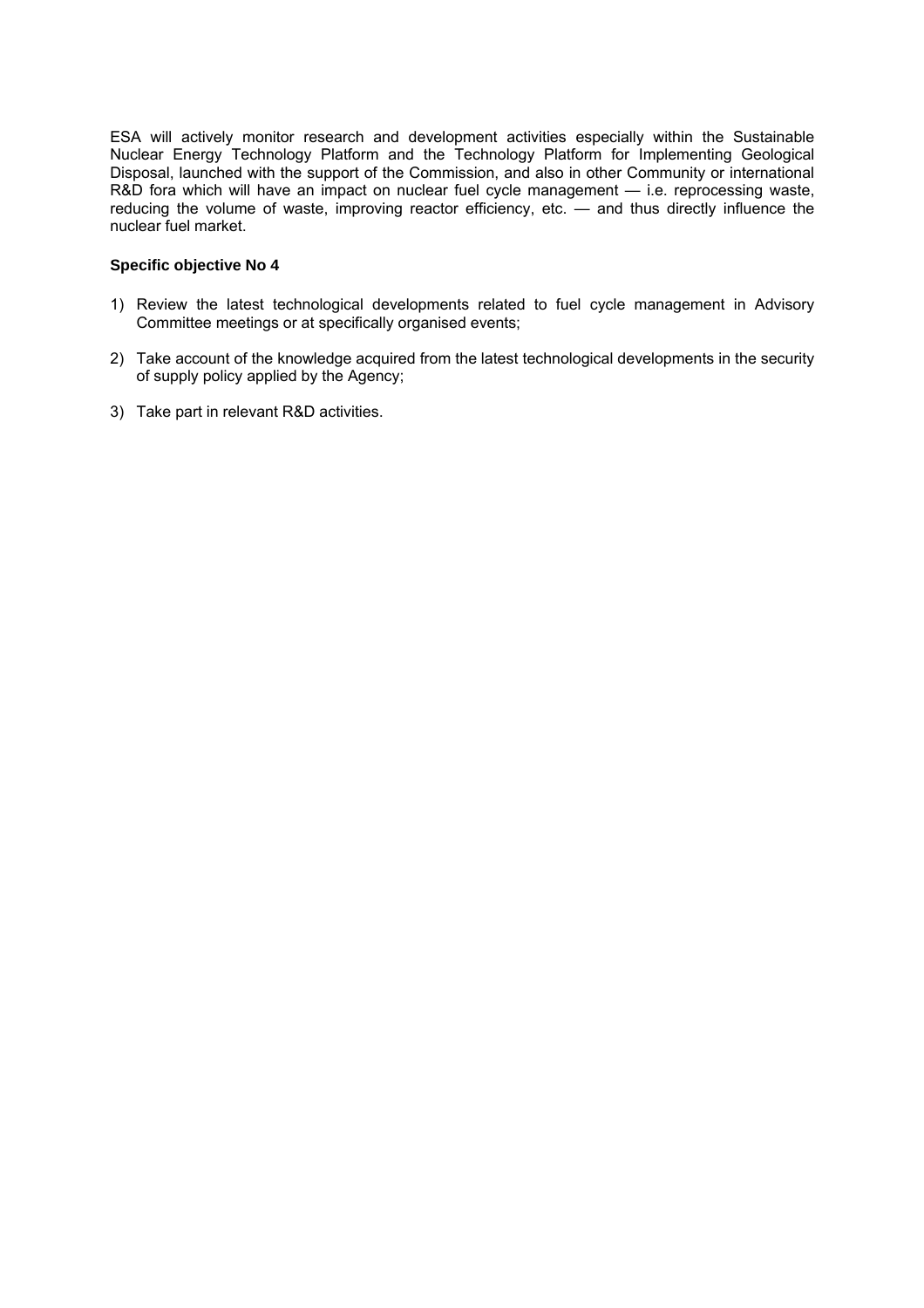# <span id="page-32-1"></span><span id="page-32-0"></span>**Contact information**

# ESA address for correspondence

Euratom Supply Agency European Commission

EUFO 1 Rue Alcide de Gasperi L-2920 Luxembourg

# <span id="page-32-2"></span>Office address

Complexe Euroforum 10, rue Robert Stumper L-2557 Luxembourg Tel. (352) 43 01-36738 Fax (352) 43 01-38139

# <span id="page-32-3"></span>E-mail

<span id="page-32-4"></span>Esa-AAE@ec.europa.eu

# **Website**

This report and previous editions are available on ESA's website at: [http://ec.europa.eu/euratom/index\\_en.html.](http://ec.europa.eu/euratom/index_en.html) 

A limited number of paper copies of this report may be obtained, subject to availability, from the above address.

# <span id="page-32-5"></span>Further information

Additional information can be found on Europa, the European Union server, at http://europa.eu/index en.htm. It provides access to the websites of all European institutions and other bodies.

The Internet address of the European Commission's Directorate-General for Energy is http://ec.europa.eu/energy/index\_en.html. This website contains information on, for example, security of energy supply, energy-related research, nuclear safety and liberalisation of the electricity and gas markets.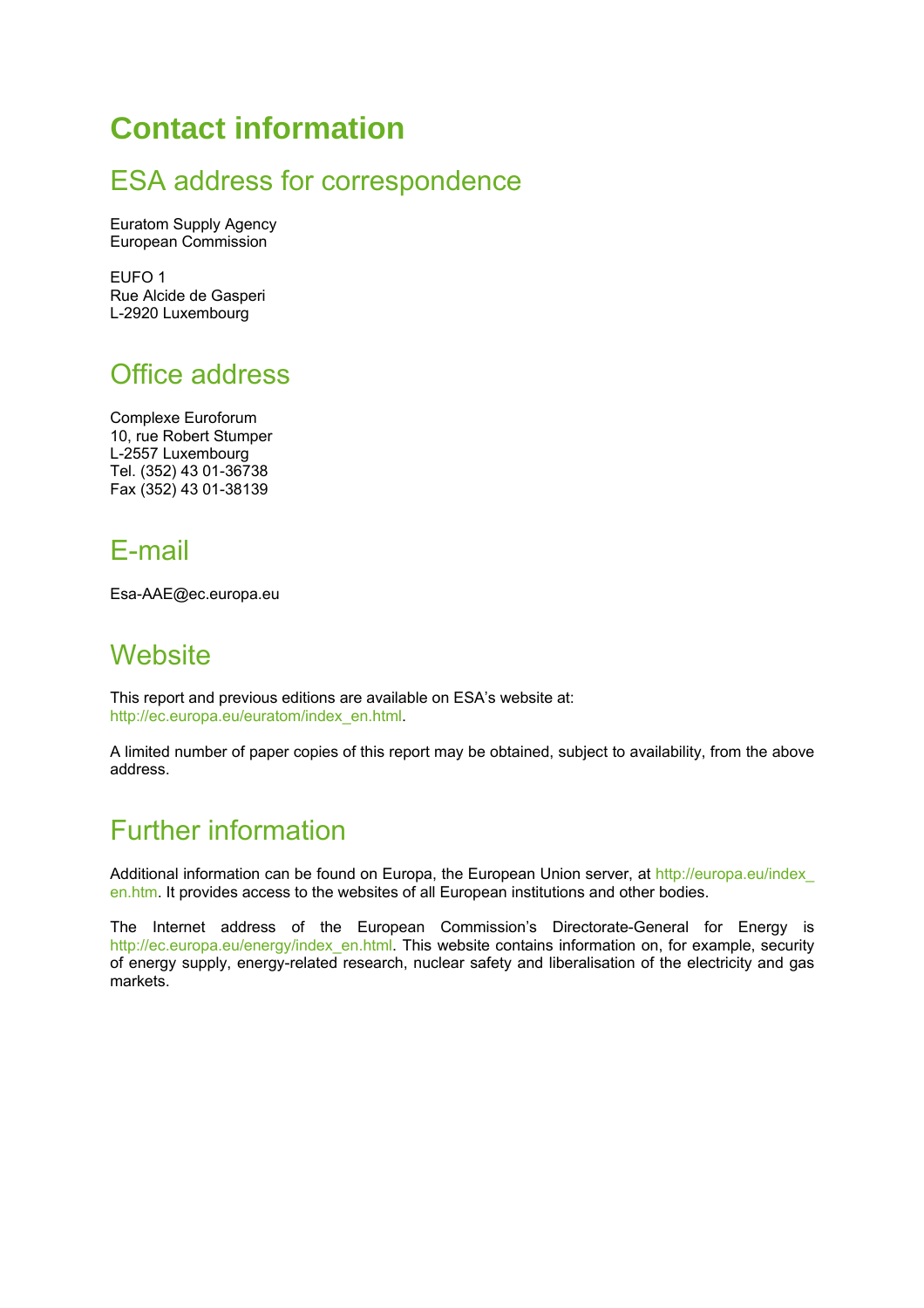# <span id="page-33-0"></span>**Glossary**

| <b>CIS</b>       | Commonwealth of Independent States                       |
|------------------|----------------------------------------------------------|
| <b>ESA</b>       | <b>Euratom Supply Agency</b>                             |
| Euratom          | <b>European Atomic Energy Community</b>                  |
| <b>IAEA</b>      | International Atomic Energy Agency                       |
| (US) DoE         | United States Department of Energy                       |
| (US) NRC         | United States Nuclear Regulatory Commission              |
| <b>USEC</b>      | United States Enrichment Corporation                     |
| <b>EUP</b>       | Enriched uranium product                                 |
| <b>HEU</b>       | Highly enriched uranium                                  |
| LEU              | Low-enriched uranium                                     |
| <b>MOX</b>       | Mixed-oxide fuel (uranium mixed with plutonium oxide)    |
| <b>RET</b>       | Re-enriched tails                                        |
| RepU             | Reprocessed uranium                                      |
| <b>SWU</b>       | Separative work unit (see below for detailed definition) |
| tSWU             | 1000 SWU                                                 |
| tU               | Metric tonne of uranium $(= 1000 kg)$                    |
| <b>BWR</b>       | Boiling water reactor                                    |
| <b>EPR</b>       | Evolutionary/European pressurised water reactor          |
| <b>LWR</b>       | Light water reactor                                      |
| <b>NPP</b>       | Nuclear power plant                                      |
| <b>PWR</b>       | Pressurised water reactor                                |
| <b>RBMK</b>      | Light water graphite-moderated reactor (Russian design)  |
| <b>VVER/WWER</b> | Pressurised water reactor (Russian design)               |
| k\\/h            | kilowatt_hour                                            |

| <b>kWh</b> | kilowatt-hour                        |
|------------|--------------------------------------|
| MWh        | megawatt-hour $(=$ one thousand kWh) |
| GWh        | gigawatt-hour (= one million kWh)    |
| <b>TWh</b> | terawatt-hour (= one billion kWh)    |

**MW** stands for megawatt or one billion watts, which measures electric output. **MWe** refers to electric output from a generator, **MWt** to thermal output from a reactor or heat source (e.g. the gross heat output of a reactor itself, typically around three times the MWe figure).

**Generation IV** (or Gen-IV) reactors are a set of nuclear reactor designs currently being developed in the research cooperation within the 'Generation IV International Forum'. Current reactors in operation around the world are generally considered second- or third-generation systems. The primary goals of Gen IV are to improve [nuclear safety,](http://en.wikipedia.org/wiki/Nuclear_safety) improve resistance to proliferation, minimise waste and consumption of natural resources and decrease the cost of building and running such plants. These systems employ a closed fuel cycle to maximise the resource base and minimise the high-level waste to be sent to a repository. Most of them are [fast neutron reactors](http://www.world-nuclear.org/info/inf98.html) (only two operate with slow neutrons like today's plants) and they are not expected to be available for commercial construction before 2030.

**SWU** stands for 'separative work unit' which measures the effort made in order to separate the fissile, and hence valuable, U-235 isotopes from the non-fissile U-238 isotopes, both of which are present in natural uranium. As a standard indicator of enrichment services, the concept of SWU is very complex, as it is a function of the amount of uranium processed and the degree to which it is enriched, i.e. the extent of increase in the concentration of the U-235 isotope relative to the remainder. The unit is strictly 'kilogram separative work unit' or kg SWU (but in graphs is usually shown as SWU or tSWU for thousands) and measures the quantity of separative work (indicative of energy used in enrichment) when feed and product quantities are expressed in kilograms.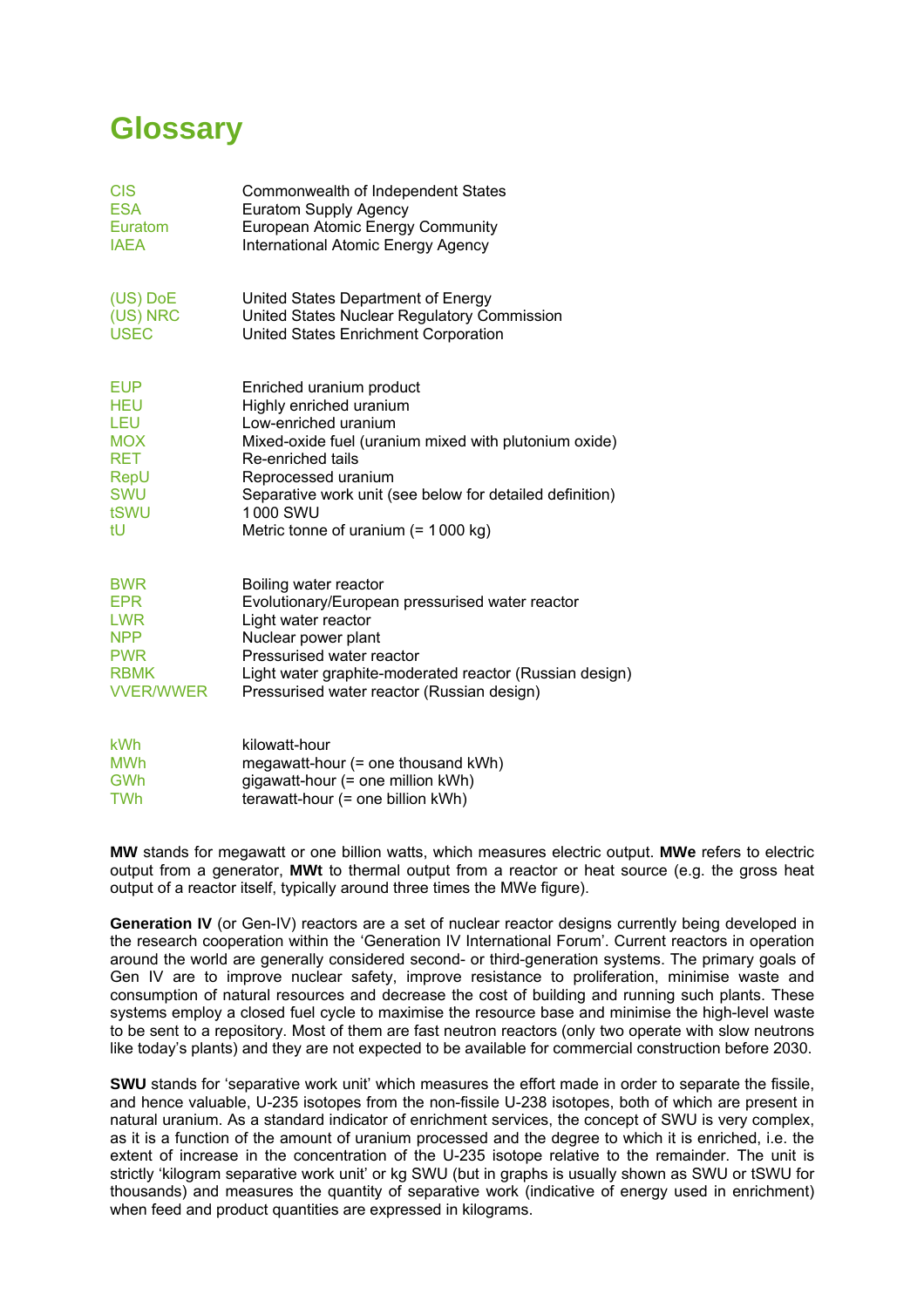To **produce one kilogram of uranium enriched** to 3.5% U-235 typically **requires 4.3 SWU** if the plant is operated at a tails assay of 0.30% or 4.8 SWU if the tails assay is 0.25% (thereby requiring only 7.0 kg instead of 7.8 kg of natural U feed).

Between **100000 and 120000 SWU are required** to enrich the annual fuel loading for a typical **1000 MWe** light water reactor.

**Enrichment costs** are related to the electrical energy used. The gaseous diffusion process consumes some 2400 kWh per SWU, whereas gas centrifuge plants require only about 60 kWh/SWU.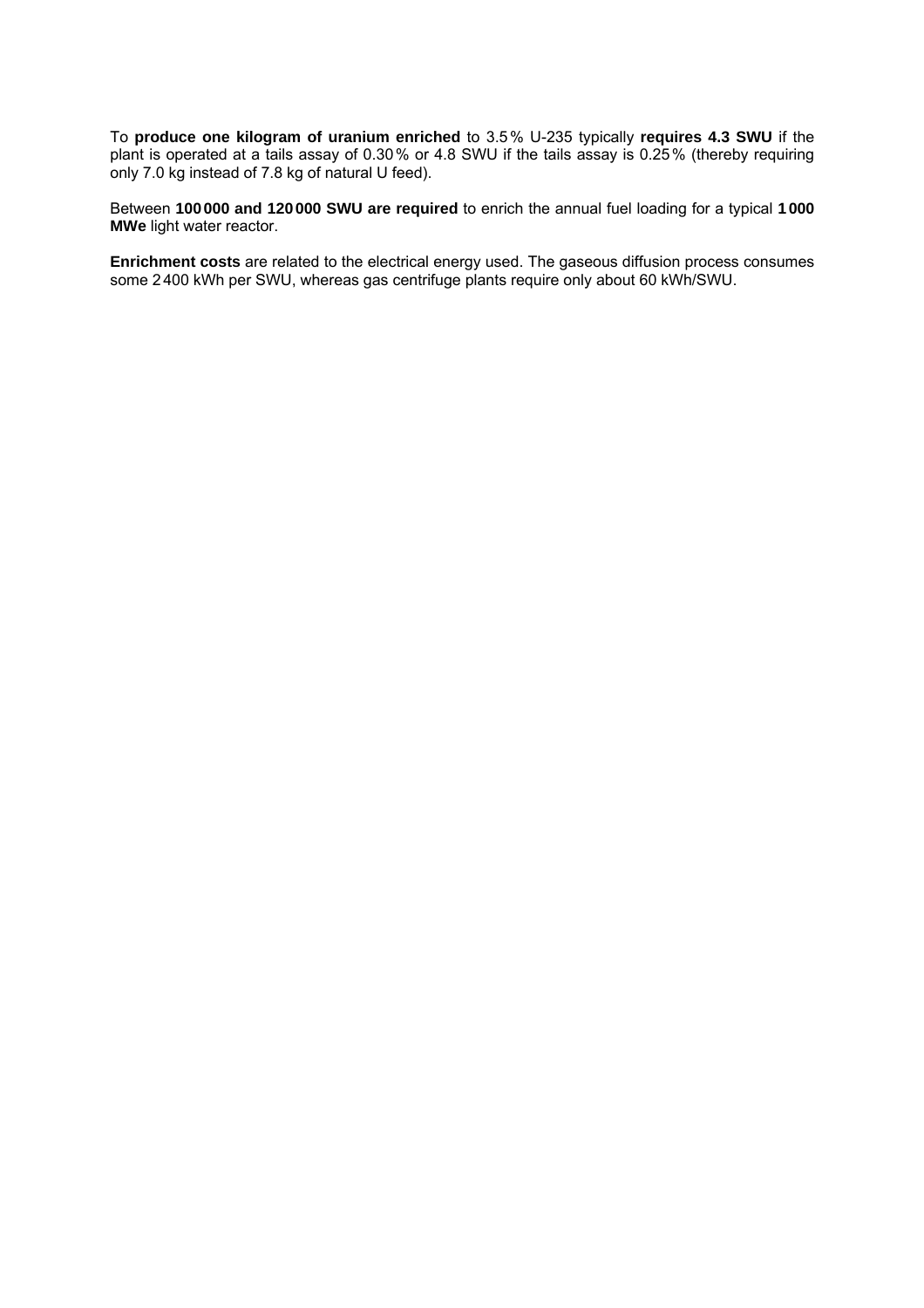# <span id="page-35-1"></span><span id="page-35-0"></span>**Annexes**

# <span id="page-35-2"></span>Annex 1 EU-27 reactor needs and net requirements (quantities in tU and tSWU)

|              |                                   | Natural uranium | Separative work |                  |  |
|--------------|-----------------------------------|-----------------|-----------------|------------------|--|
| Year         | Reactor needs<br>Net requirements |                 | Reactor needs   | Net requirements |  |
| 2010         | 21805                             | 18252           | 14473           | 12600            |  |
| 2011         | 21090                             | 18 20 3         | 14518           | 13169            |  |
| 2012         | 20871                             | 18070           | 13912           | 12880            |  |
| 2013         | 21627                             | 18945           | 14902           | 13225            |  |
| 2014         | 20102                             | 17872           | 14176           | 12595            |  |
| 2015         | 19439                             | 17532           | 15569           | 14625            |  |
| 2016         | 20036                             | 18187           | 15693           | 14830            |  |
| 2017         | 19253                             | 17891           | 15116           | 14392            |  |
| 2018         | 18459                             | 16884           | 14464           | 13582            |  |
| 2019         | 19804                             | 18 3 02         | 15416           | 14662            |  |
| <b>Total</b> | 202486                            | 180138          | 148239          | 136561           |  |
| Average      | 20249                             | 18014           | 14824           | 13656            |  |

#### **(A) From 2010 until 2019**

#### **(B) Extended forecast from 2020 until 2029**

|              |               | Natural uranium  | Separative work |                  |  |
|--------------|---------------|------------------|-----------------|------------------|--|
| Year         | Reactor needs | Net requirements | Reactor needs   | Net requirements |  |
| 2020         | 20039         | 18444            | 15482           | 14600            |  |
| 2021         | 19 3 75       | 17863            | 14971           | 14217            |  |
| 2022         | 18295         | 16801            | 14471           | 13735            |  |
| 2023         | 19362         | 17865            | 14982           | 14211            |  |
| 2024         | 18903         | 17541            | 14596           | 13872            |  |
| 2025         | 17982         | 16620            | 14120           | 13396            |  |
| 2026         | 18924         | 17562            | 14795           | 14071            |  |
| 2027         | 18724         | 17362            | 14625           | 13901            |  |
| 2028         | 17314         | 15984            | 13791           | 13091            |  |
| 2029         | 18841         | 17511            | 14721           | 14021            |  |
| <b>Total</b> | 187760        | 173554           | 146553          | 139114           |  |
| Average      | 18776         | 17355            | 14655           | 13911            |  |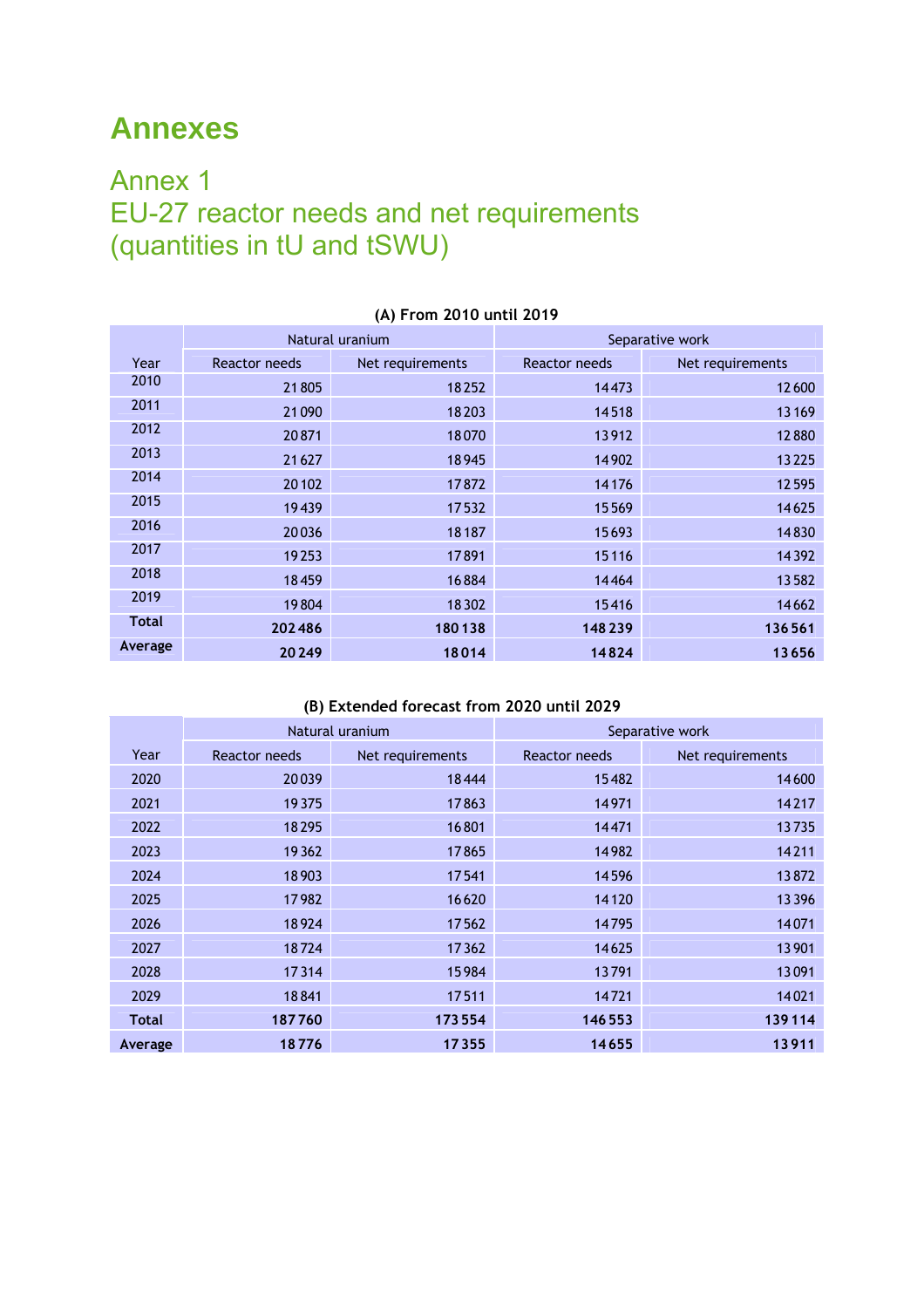# <span id="page-36-1"></span><span id="page-36-0"></span>Annex 2

# Fuel loaded into EU-27 reactors and deliveries of fresh fuel under purchasing contracts

|      | <b>Fuel loaded</b> |            |            | <b>Deliveries</b> |        |            |
|------|--------------------|------------|------------|-------------------|--------|------------|
|      |                    | Feed       | Enrichment |                   |        |            |
|      | LEU                | equivalent | equivalent | Natural U         |        | Enrichment |
| Year | (tU)               | (tU)       | (tSWU)     | (tU)              | % spot | (tSWU)     |
| 1980 |                    | 9600       |            | 8600              | $-4$   |            |
| 1981 |                    | 9000       |            | 13000             | 10     |            |
| 1982 |                    | 10400      |            | 12500             | ~10    |            |
| 1983 |                    | 9100       |            | 13500             | ~10    |            |
| 1984 |                    | 11900      |            | 11000             | ~10    |            |
| 1985 |                    | 11 300     |            | 11000             | 11.5   |            |
| 1986 |                    | 13200      |            | 12000             | 9.5    |            |
| 1987 |                    | 14300      |            | 14000             | 17.0   |            |
| 1988 |                    | 12 900     |            | 12500             | 4.5    |            |
| 1989 |                    | 15400      |            | 13500             | 11.5   |            |
| 1990 |                    | 15000      |            | 12800             | 16.7   |            |
| 1991 |                    | 15000      | 9200       | 12 900            | 13.3   | 10000      |
| 1992 |                    | 15200      | 9200       | 11700             | 13.7   | 10900      |
| 1993 |                    | 15600      | 9300       | 12 100            | 11.3   | 9100       |
| 1994 | 2520               | 15400      | 9100       | 14000             | 21.0   | 9800       |
| 1995 | 3040               | 18700      | 10400      | 16000             | 18.1   | 9600       |
| 1996 | 2920               | 18400      | 11 100     | 15900             | 4.4    | 11700      |
| 1997 | 2900               | 18200      | 11000      | 15600             | 12.0   | 10100      |
| 1998 | 2830               | 18400      | 10400      | 16 100            | 6.0    | 9200       |
| 1999 | 2860               | 19400      | 10800      | 14800             | 8.0    | 9700       |
| 2000 | 2500               | 17400      | 9800       | 15800             | 12.0   | 9700       |
| 2001 | 2800               | 20 300     | 11 100     | 13900             | 4.0    | 9100       |
| 2002 | 2900               | 20 900     | 11600      | 16900             | 8.0    | 9500       |
| 2003 | 2800               | 20700      | 11500      | 16400             | 18.0   | 11000      |
| 2004 | 2600               | 19 300     | 10900      | 14600             | 4.0    | 10500      |
| 2005 | 2500               | 21 100     | 12000      | 17600             | 5.0    | 11400      |
| 2006 | 2700               | 21000      | 12700      | 21400             | 7.8    | 11400      |
| 2007 | 2809               | 19774      | 13051      | 21932             | 2.4    | 14756      |
| 2008 | 2749               | 19146      | 13061      | 18622             | 2.9    | 13560      |
| 2009 | 2807               | 19333      | 13754      | 17591             | $5.2$  | 11905      |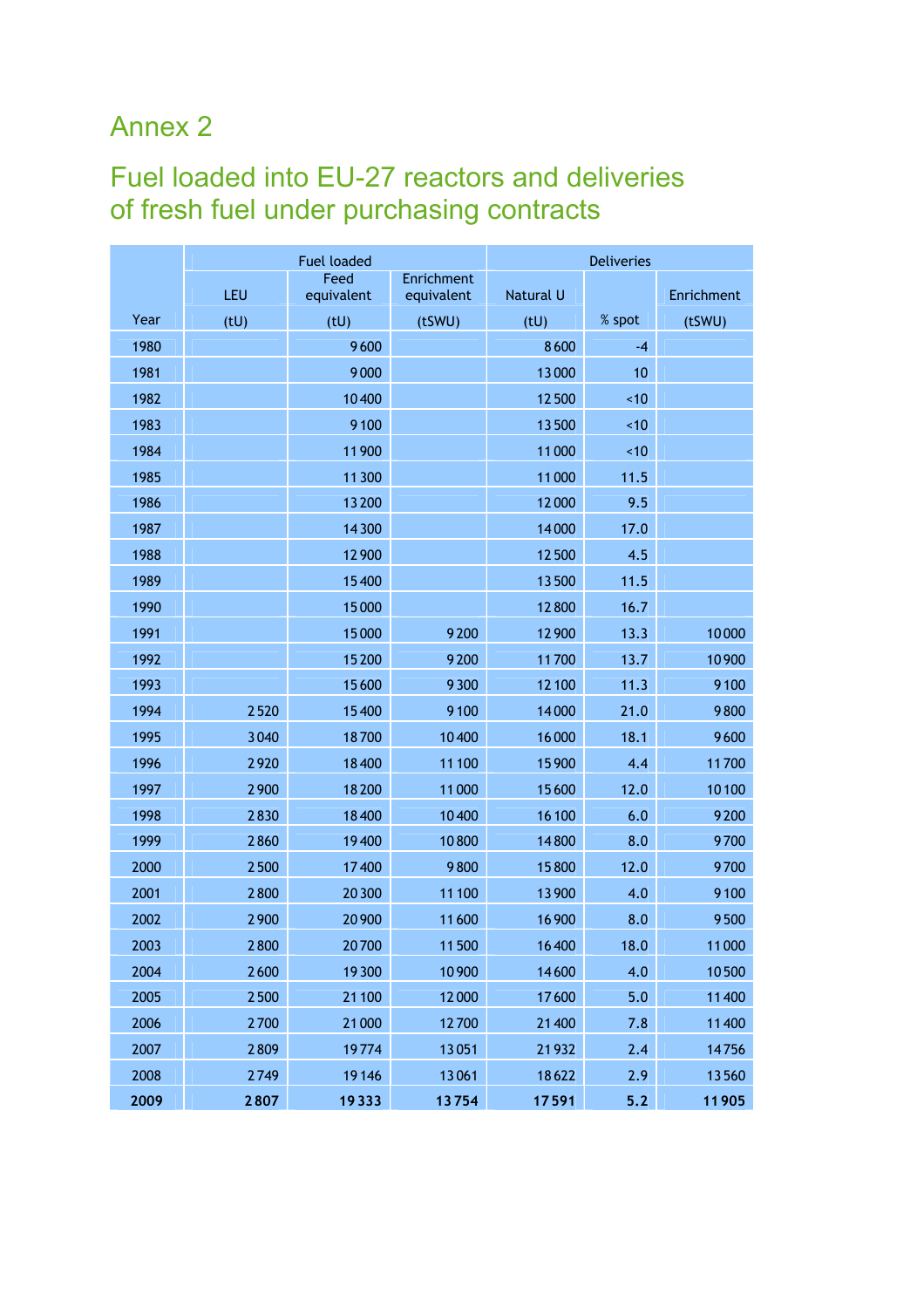# <span id="page-37-1"></span><span id="page-37-0"></span>Annex 3

# ESA average prices for natural uranium

|      |       | Multiannual       | Spot contracts |                                       | New multiannual contracts with   Exchange rate<br>amendments (MAC-3) |                   | (year average) |
|------|-------|-------------------|----------------|---------------------------------------|----------------------------------------------------------------------|-------------------|----------------|
| Year | €/kgU | $US$/lb$ $U_3O_8$ | €/kgU          | US\$/Ib U <sub>3</sub> O <sub>8</sub> | €/kgU                                                                | $US$/lb$ $U_3O_8$ | <b>€/US\$</b>  |
| 1980 | 67.20 | 36.00             | 65.34          | 35.00                                 |                                                                      |                   | 1.39           |
| 1981 | 77.45 | 33.25             | 65.22          | 28.00                                 |                                                                      |                   | 1.12           |
| 1982 | 84.86 | 32.00             | 63.65          | 24.00                                 |                                                                      |                   | 0.98           |
| 1983 | 90.51 | 31.00             | 67.89          | 23.25                                 |                                                                      |                   | 0.89           |
| 1984 | 98.00 | 29.75             | 63.41          | 19.25                                 |                                                                      |                   | 0.79           |
| 1985 | 99.77 | 29.00             | 51.09          | 15.00                                 |                                                                      |                   | 0.76           |
| 1986 | 81.89 | 31.00             | 46.89          | 17.75                                 |                                                                      |                   | 0.98           |
| 1987 | 73.50 | 32.50             | 39.00          | 17.25                                 |                                                                      |                   | 1.15           |
| 1988 | 70.00 | 31.82             | 35.50          | 16.13                                 |                                                                      |                   | 1.18           |
| 1989 | 69.25 | 29.35             | 28.75          | 12.19                                 |                                                                      |                   | 1.10           |
| 1990 | 60.00 | 29.39             | 19.75          | 9.68                                  |                                                                      |                   | 1.27           |
| 1991 | 54.75 | 26.09             | 19.00          | 9.05                                  |                                                                      |                   | 1.24           |
| 1992 | 49.50 | 24.71             | 19.25          | 9.61                                  |                                                                      |                   | 1.30           |
| 1993 | 47.00 | 21.17             | 20.50          | 9.23                                  |                                                                      |                   | 1.17           |
| 1994 | 44.25 | 20.25             | 18.75          | 8.58                                  |                                                                      |                   | 1.19           |
| 1995 | 34.75 | 17.48             | 15.25          | 7.67                                  |                                                                      |                   | 1.31           |
| 1996 | 32.00 | 15.63             | 17.75          | 8.67                                  |                                                                      |                   | 1.27           |
| 1997 | 34.75 | 15.16             | 30.00          | 13.09                                 |                                                                      |                   | 1.13           |
| 1998 | 34.00 | 14.66             | 25.00          | 10.78                                 |                                                                      |                   | 1.12           |
| 1999 | 34.75 | 14.25             | 24.75          | 10.15                                 |                                                                      |                   | 1.07           |
| 2000 | 37.00 | 13.12             | 22.75          | 8.07                                  |                                                                      |                   | 0.92           |
| 2001 | 38.25 | 13.18             | $(1)$ 21.00    | $\overline{117}$ .23                  |                                                                      |                   | 0.90           |
| 2002 | 34.00 | 12.37             | 25.50          | 9.27                                  |                                                                      |                   | 0.95           |
| 2003 | 30.50 | 13.27             | 21.75          | 9.46                                  |                                                                      |                   | 1.13           |
| 2004 | 29.20 | 13.97             | 26.14          | 12.51                                 |                                                                      |                   | 1.24           |
| 2005 | 33.56 | 16.06             | 44.27          | 21.19                                 |                                                                      |                   | 1.24           |
| 2006 | 38.41 | 18.38             | 53.73          | 25.95                                 |                                                                      |                   | 1.26           |
| 2007 | 40.98 | 21.60             | 121.80         | 64.21                                 |                                                                      |                   | 1.37           |
| 2008 | 47.23 | 26.72             | 118.19         | 66.86                                 |                                                                      |                   | 1.47           |
| 2009 | 55.70 | 29.88             | 77.96          | 41.83                                 | 63.49                                                                | 34.06             | 1.39           |

*(1) The spot price for 2001 was calculated on the basis of an exceptionally low total volume of only some 330 tU under four*  transactions, one of which accounted for two thirds of this quantity. Some 300 tU were delivered as UF<sub>6</sub> without a price *being specified for the conversion component. To establish a price excluding conversion costs for these deliveries, ESA applied an estimated average conversion price of € 5.70/kgU (or US\$5.10/kgU).*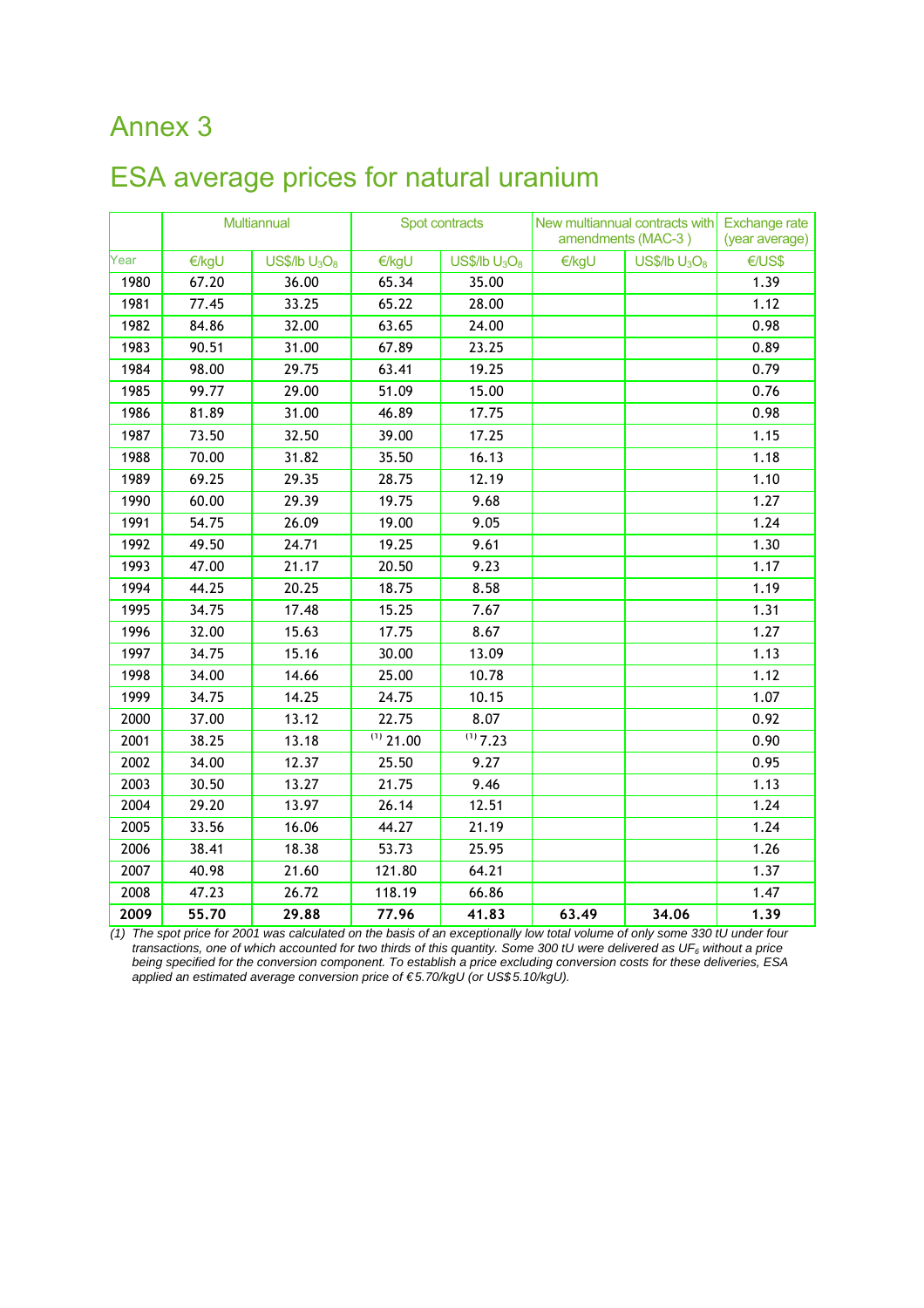# <span id="page-38-1"></span><span id="page-38-0"></span>Annex 4

# Calculation methodology for ESA  $U_3O_8$  average prices

ESA collects two categories of prices on an annual basis:

- ESA weighted average U3O8 price for multiannual contracts, paid by EU utilities for their deliveries in a given year;
- ESA weighted average U3O8 price for spot contracts, paid by EU utilities for their deliveries in a given year.

The ESA weighted average  $U_3O_8$  'MAC-3' price index is calculated using natural uranium deliveries under new multiannual contracts in the reporting year, i.e. contracts concluded between 1 January 2007 and 31 December 2009, with deliveries made during 2009. In this context, ESA regards amendments which have a direct impact on the prices paid as separate contracts.

The difference between multiannual and spot contracts is that:

- 'multiannual' contracts provide for deliveries extending over more than 12 months;
- 'spot' contracts provide for either only one delivery or for deliveries extending over a maximum of 12 months, whatever the time between conclusion of the contract and the first delivery.

# <span id="page-38-2"></span>**Methodology**

#### <span id="page-38-3"></span>Prices

Prices are collected directly from utilities or via their procurement organisations from:

- contracts submitted to ESA;
- end-of-year questionnaires backed up, if necessary, by visits to the utilities.

#### **Data requested on natural uranium deliveries during the year**

The following details are requested: ESA contract reference number, quantity (kgU), delivery date, place of delivery, mining origin, natural uranium price specifying the currency, unit of weight (kg, kgU or lb), chemical form ( $U_3O_8$ ,  $UF_6$  or  $UO_2$ ), whether the price includes conversion and, if so, the price of conversion, if known.

#### <span id="page-38-4"></span>Deliveries taken into account

The deliveries taken into account are those made under purchasing contracts to the EU electricity utilities or their procurement organisations during the relevant year. They also include the natural uranium equivalent contained in enriched uranium purchases.

Other categories of contracts, such as between intermediaries or for sales by utilities, purchases by non-utility industries or barter deals, are excluded. Deliveries for which it is not possible reliably to establish the price of the natural uranium component are excluded from the price calculation (e.g. uranium out of specification or enriched uranium priced per kg of EUP without separation of the feed and enrichment components).

#### <span id="page-38-5"></span>**Checking**

ESA compares the deliveries and prices reported with the data collected at the time of conclusion of the contracts, taking into account any subsequent updates. It compares, in particular, the actual deliveries with the 'scheduled deliveries' and options. Where there are discrepancies between scheduled and actual deliveries, clarifications are sought from the organisations concerned.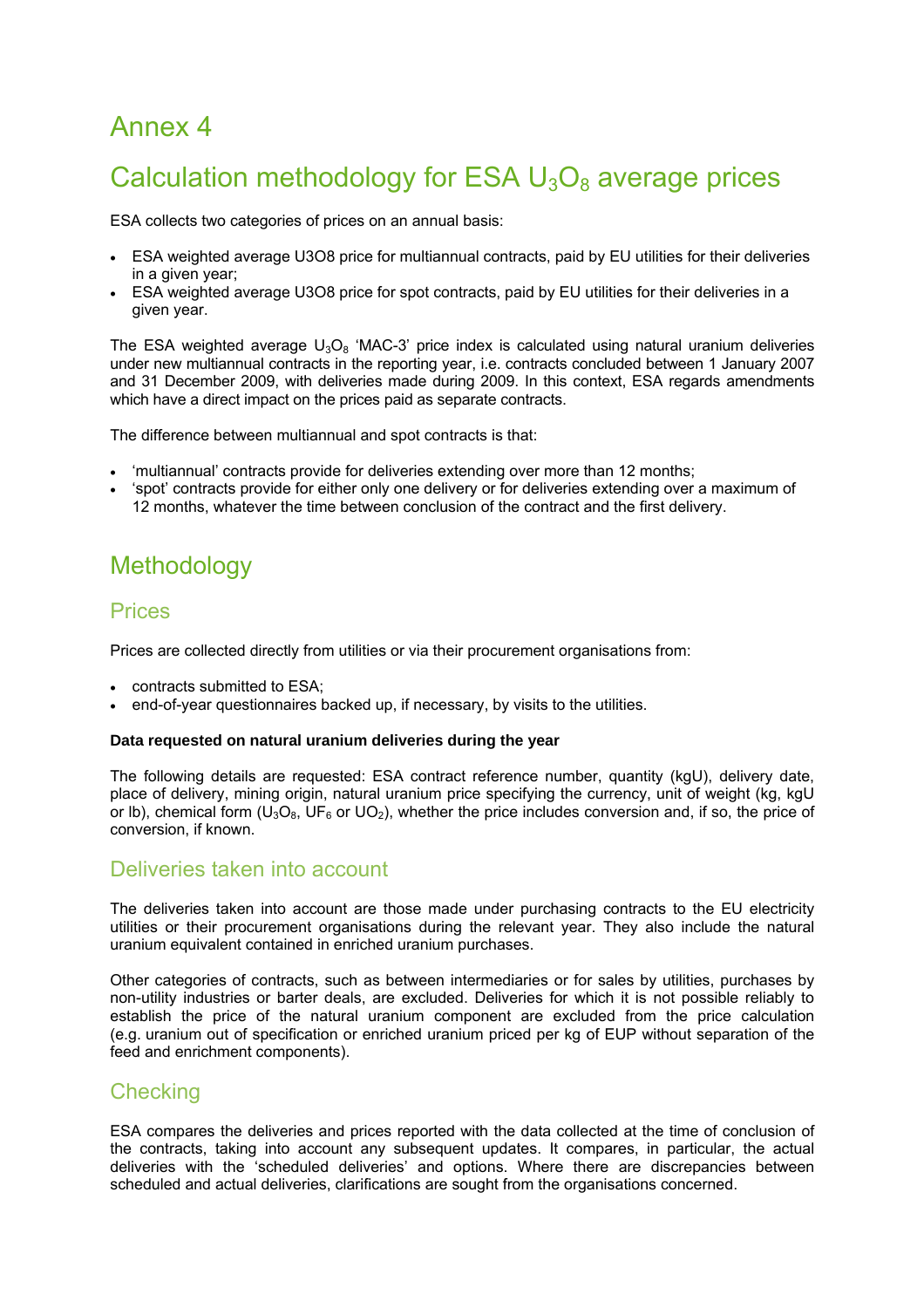### <span id="page-39-0"></span>Exchange rates

To calculate the average prices, the original contract prices are converted into EUR per kgU contained in  $U_3O_8$  using the average annual exchange rates published by the European Central Bank.

#### <span id="page-39-1"></span>Prices which include conversion

For the few prices which include conversion but where the conversion price is not specified, given the relatively minor cost of conversion, ESA converts the UF<sub>6</sub> price to a  $U_3O_8$  price using an average conversion value based on its own sources and on specialised trade press publications and confirmed by discussions with the converters.

#### <span id="page-39-2"></span>Independent verification

Two members of ESA staff independently verify spreadsheets from the database.

Despite all the care taken, errors or omissions are discovered from time to time, mostly in the form of missing data, e.g. on deliveries under options, which were not reported. As a matter of policy, ESA never publishes a corrective figure.

#### <span id="page-39-3"></span>Data protection

Confidentiality and physical protection of commercial data are ensured by using stand-alone computers, which are neither connected to the Commission Intranet nor to the outside world (including the Internet). Contracts and back-ups are kept in a secure room, with restricted key access.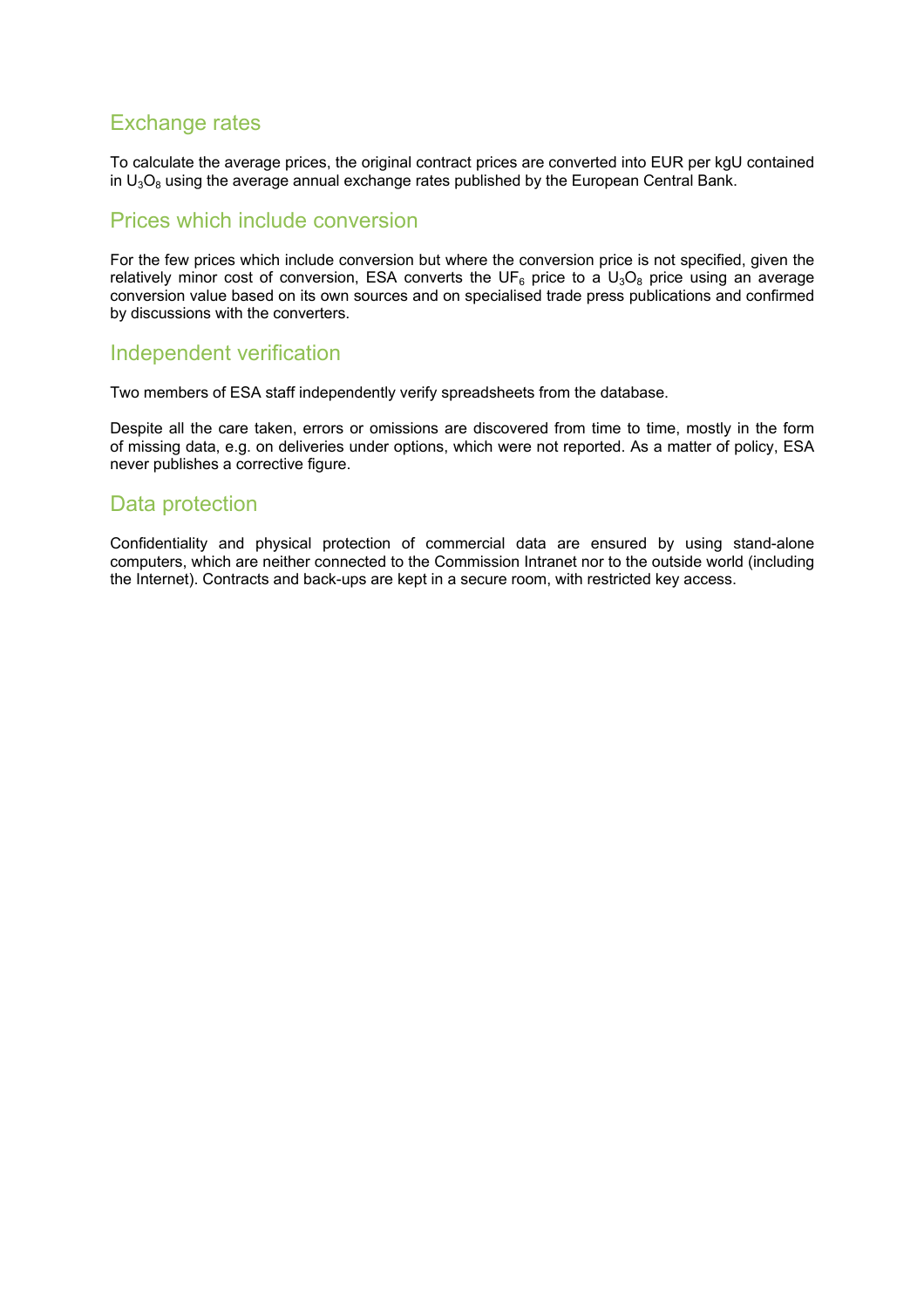European Commission **Euratom Supply Agency - Annual Report 2009** Luxembourg: Publications Office of the European Union 2010 — 38 pp. — 21 x 29.7 cm ISBN 978-92-79-12561-xxx